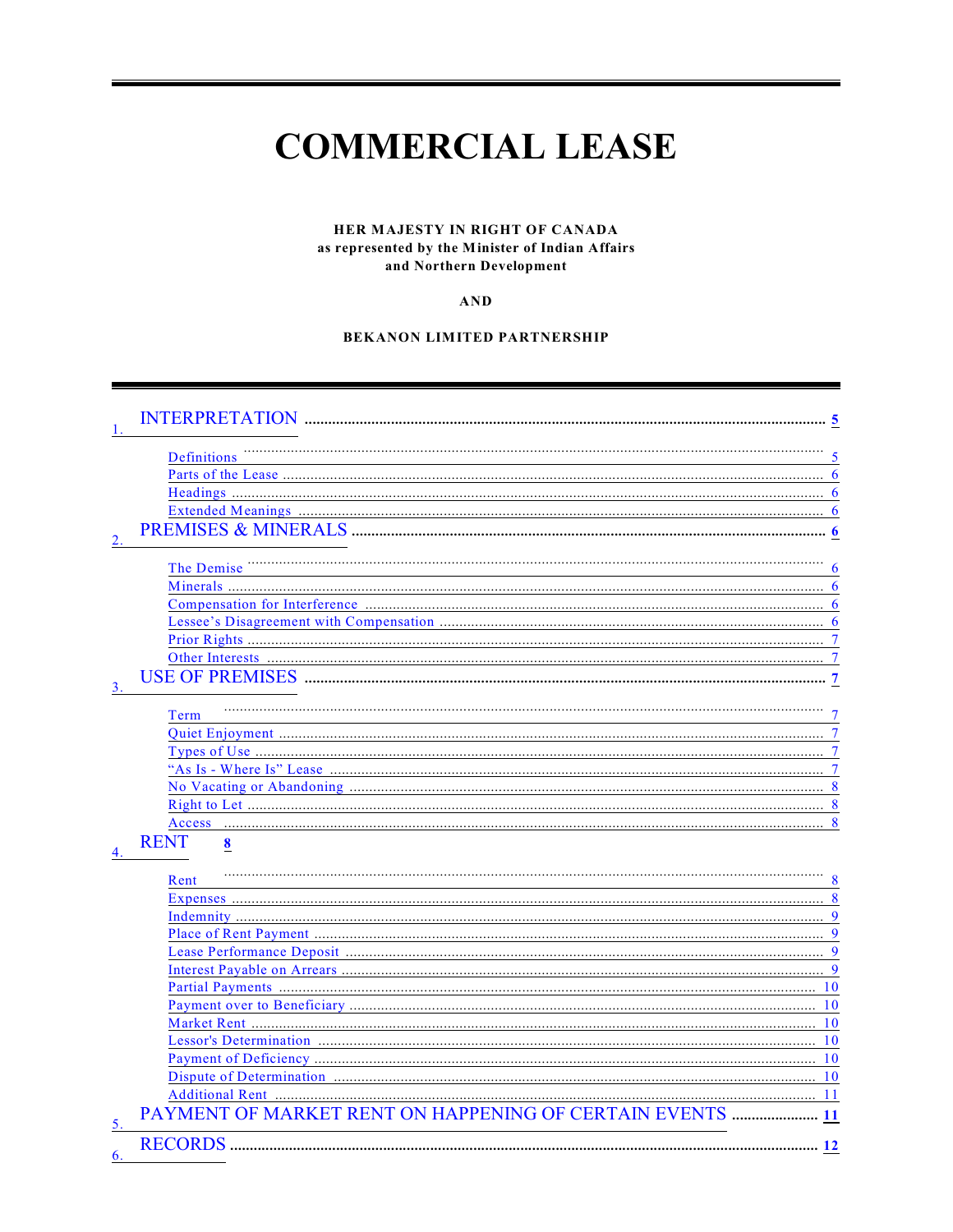| Page 2 of 50 |  |  |
|--------------|--|--|
|--------------|--|--|

|     | <b>Lessee to Retain Documents</b>                                                                 | 12        |
|-----|---------------------------------------------------------------------------------------------------|-----------|
|     |                                                                                                   |           |
|     |                                                                                                   |           |
|     |                                                                                                   |           |
|     |                                                                                                   |           |
|     | Assignments                                                                                       | 12        |
|     |                                                                                                   |           |
|     |                                                                                                   |           |
|     |                                                                                                   |           |
|     |                                                                                                   |           |
|     |                                                                                                   |           |
|     | Determination of the Current Regulatory Regime and the Off-Reserve Regulatory Regime  15          |           |
|     |                                                                                                   |           |
|     |                                                                                                   |           |
|     |                                                                                                   |           |
|     | Responsibility of the Lessee to Ensure Sub-Lessee's Compliance with Environmental Regulations  16 |           |
|     |                                                                                                   |           |
|     |                                                                                                   | -17       |
|     |                                                                                                   |           |
| 8   |                                                                                                   |           |
|     | <b>Provide Copies</b>                                                                             | 17        |
|     |                                                                                                   |           |
|     |                                                                                                   |           |
| 9   |                                                                                                   |           |
|     | <b>General Requirement</b>                                                                        | 17        |
|     | <b>Notice</b>                                                                                     |           |
|     |                                                                                                   |           |
|     |                                                                                                   |           |
|     | <b>TAXES</b><br><b>18</b>                                                                         |           |
| 10. |                                                                                                   |           |
|     | <b>General Requirement</b>                                                                        | 18        |
|     |                                                                                                   |           |
|     |                                                                                                   | -18       |
|     |                                                                                                   |           |
|     |                                                                                                   |           |
|     |                                                                                                   |           |
|     | Lessee's Responsibility to Provide                                                                | 18        |
|     |                                                                                                   |           |
|     | <b>ENVIRONMENT</b>                                                                                | 19        |
|     |                                                                                                   |           |
|     | Contaminants                                                                                      | 19        |
|     |                                                                                                   | 19        |
|     |                                                                                                   |           |
|     |                                                                                                   | 20        |
|     |                                                                                                   | <b>20</b> |
|     |                                                                                                   | <b>20</b> |
|     |                                                                                                   | 21        |
|     |                                                                                                   | 21        |
|     |                                                                                                   |           |
| 13. |                                                                                                   |           |
|     |                                                                                                   |           |
|     | Nuisance                                                                                          | 22        |
|     | <b>W</b> aste                                                                                     |           |
|     |                                                                                                   | 22        |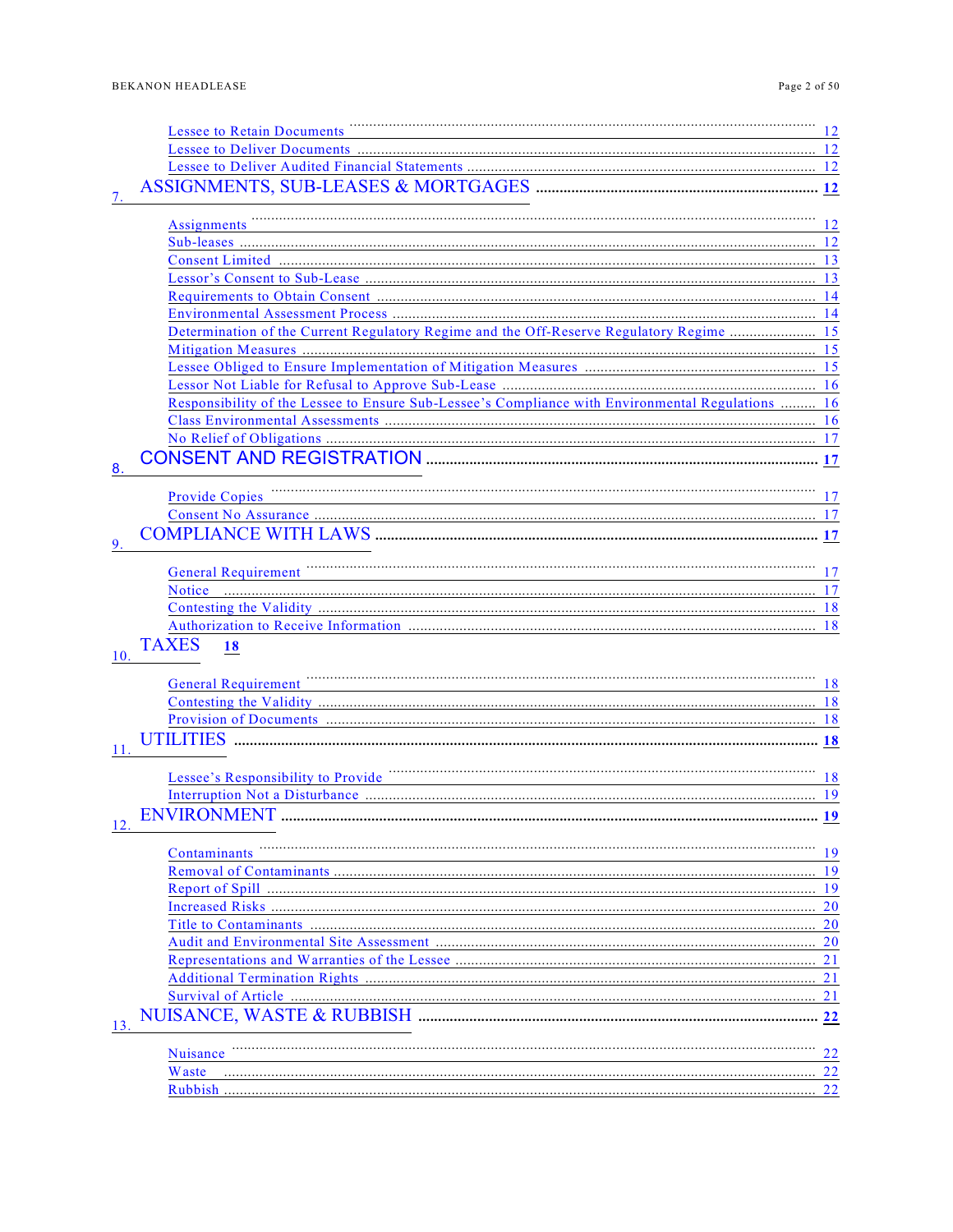|     | Construction                                                                                 |    |
|-----|----------------------------------------------------------------------------------------------|----|
|     | <u> 1989 - Johann Barn, amerikansk politiker (d. 1989)</u>                                   |    |
|     |                                                                                              |    |
|     |                                                                                              |    |
|     |                                                                                              |    |
|     |                                                                                              |    |
|     |                                                                                              |    |
|     |                                                                                              |    |
|     |                                                                                              |    |
|     | <b>Signs</b>                                                                                 |    |
|     |                                                                                              |    |
|     | Lessee to maintain Premises                                                                  | 23 |
|     |                                                                                              |    |
| 16. |                                                                                              |    |
|     | <b>General Requirement</b>                                                                   |    |
|     |                                                                                              |    |
|     |                                                                                              |    |
|     | Rent will not Abate                                                                          |    |
|     |                                                                                              |    |
|     |                                                                                              |    |
|     |                                                                                              |    |
|     |                                                                                              |    |
| 18. |                                                                                              |    |
|     | <b>Removal of Trade Fixtures</b>                                                             | 24 |
|     |                                                                                              |    |
|     |                                                                                              |    |
|     |                                                                                              |    |
|     |                                                                                              |    |
|     |                                                                                              |    |
|     |                                                                                              |    |
|     |                                                                                              |    |
| 19. |                                                                                              |    |
|     | Liability & Property Insurance <b>Commission Commission</b> Commission Commission Commission | 26 |
|     |                                                                                              |    |
|     |                                                                                              |    |
|     |                                                                                              |    |
|     |                                                                                              |    |
|     |                                                                                              |    |
|     |                                                                                              |    |
| 20. |                                                                                              |    |
| 21  |                                                                                              |    |
| 22  |                                                                                              |    |
|     | Default                                                                                      | 28 |
|     |                                                                                              |    |
|     |                                                                                              |    |
|     |                                                                                              |    |
|     |                                                                                              |    |
|     |                                                                                              |    |
|     |                                                                                              |    |
|     |                                                                                              |    |
|     |                                                                                              |    |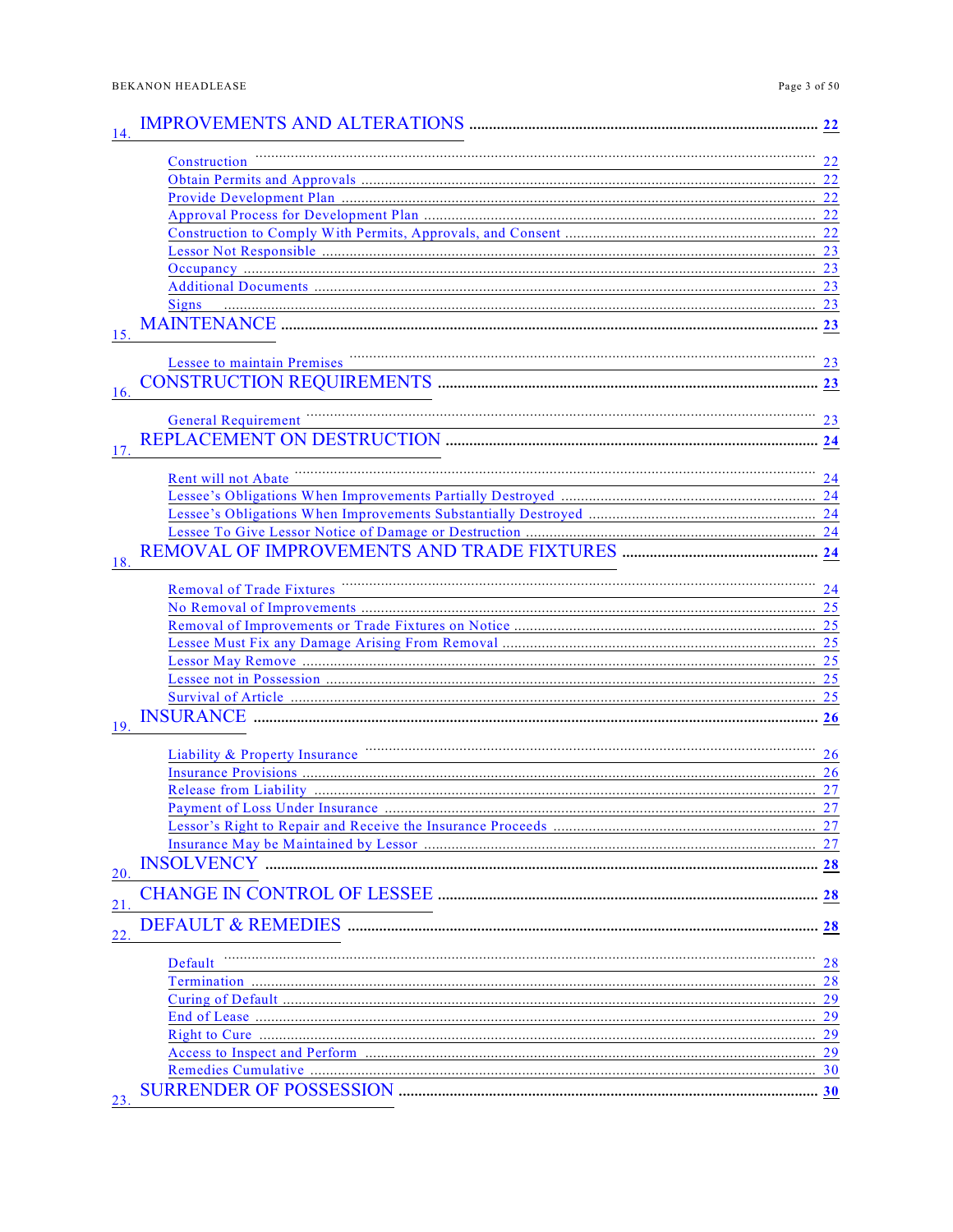| 24. |                             |    |
|-----|-----------------------------|----|
| 25. |                             |    |
| 26. | <b>Survival of Article</b>  | 31 |
| 27. |                             |    |
|     | <b>General Requirement</b>  | 32 |
|     |                             |    |
| 28. |                             |    |
| 29. |                             |    |
|     | Joint and Several Liability | 33 |
|     |                             |    |
|     |                             |    |
|     |                             |    |
|     |                             | 34 |
|     |                             |    |
|     |                             |    |
|     |                             |    |
|     |                             |    |
|     |                             |    |
|     |                             |    |
|     |                             |    |
|     |                             |    |
|     |                             |    |
|     |                             |    |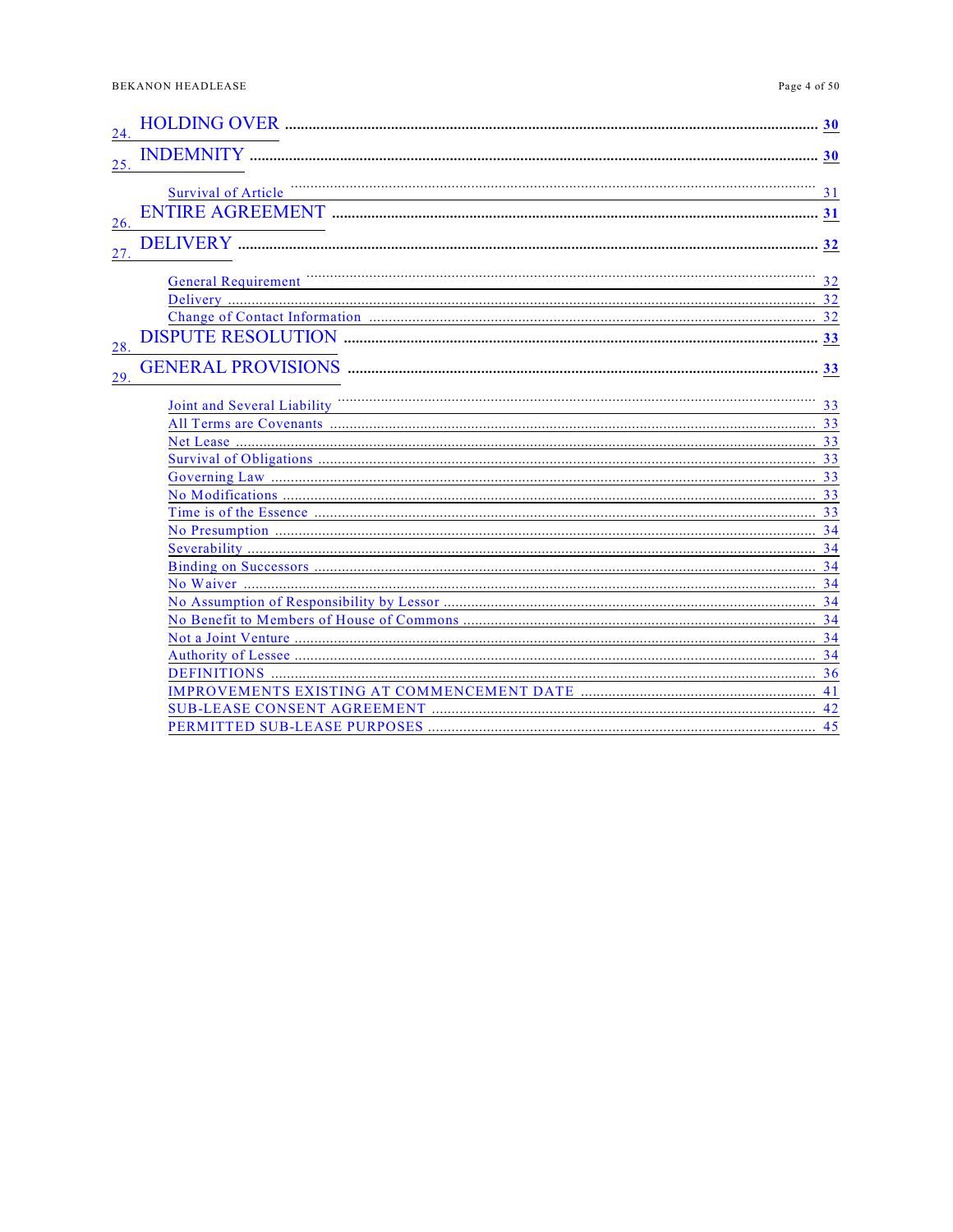### **COMMERCIAL LEASE**

This Lease is effective as of the day of 2005,

#### **BETWEEN:**

**HER MAJESTY IN RIGHT OF CANADA**, as represented by the Minister of Indian Affairs and Northern Development,

(the "**Lessor"**)

#### **AND:**

**BEKANON LIMITED PARTNERSHIP**, a limited partnership registered pursuant to the Ontario *Limited Partnerships Act*, registration number \_\_\_\_\_\_\_\_\_\_\_

(the **"Lessee"**).

#### **BACKGROUND:**

- A. The Lands are part of Henvey Inlet Indian Reserve No. 2, which are held for the use and benefit of the Henvey Inlet First Nation.
- B. The Lands were designated for lease on , accepted by the Governor in Council by P.C. on on the Registered in the Registry under No.
- C. The Lessee has applied to lease the Premises.
- D. The Lessor is authorized to grant this Lease under subsection 53(1) of the Indian Act.
- E. The Band Council, on behalf of the Band, acknowledged and declared that it has consented to the terms of this Lease, as evidenced by a copy of the band council resolution attached as Appendix "A".

**NOW THEREFORE**, with mutual consideration, the Parties covenant and agree as follows: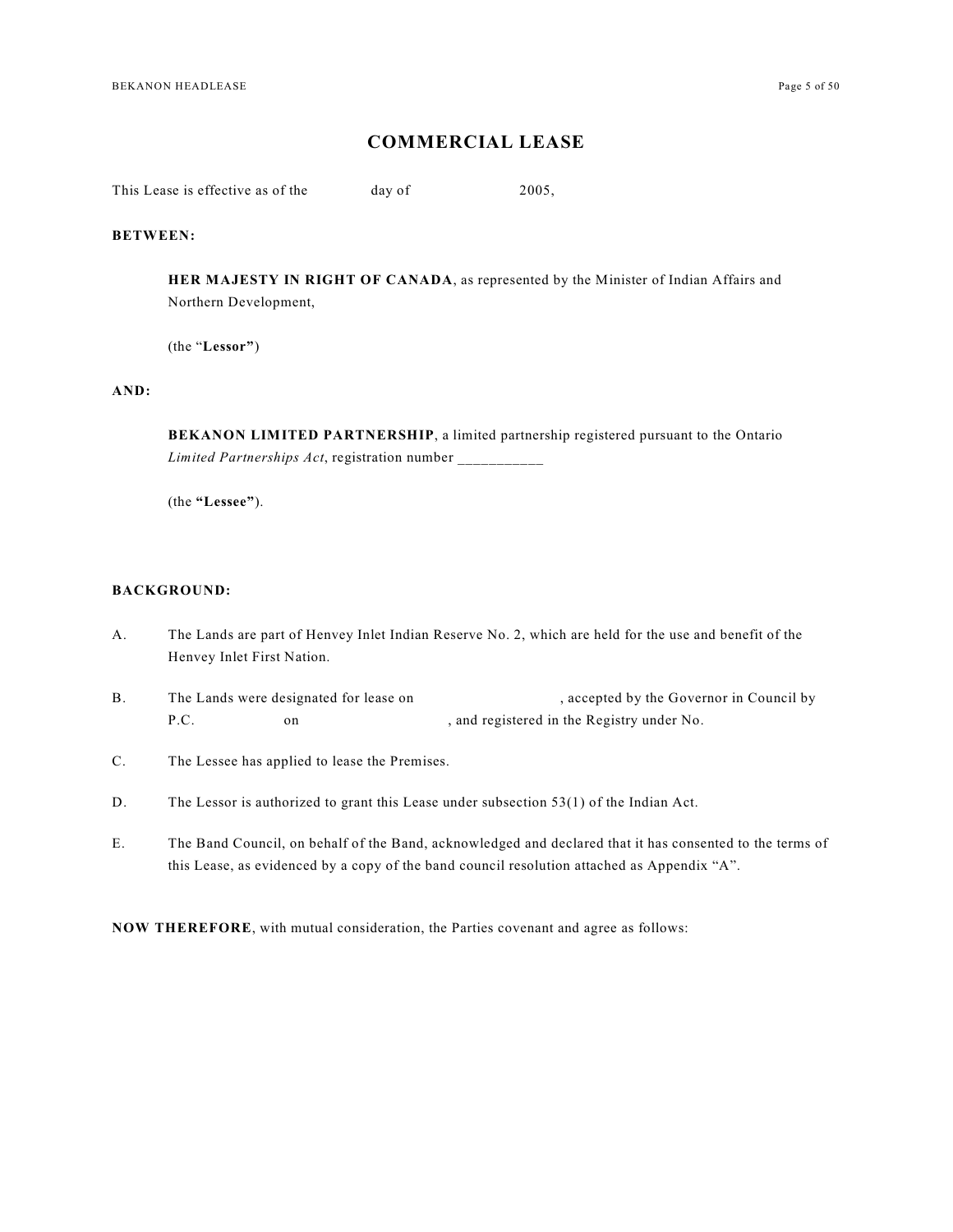### <span id="page-5-0"></span>**INTERPRETATION**

### **1.**

#### <span id="page-5-1"></span>**Definitions**

1.1 In this Lease, the terms defined in Schedule "A" have, unless otherwise specifically provided elsewhere in this Lease, the meanings ascribed to them in that Schedule.

### <span id="page-5-2"></span>**Parts of the Lease**

1.2 The structure of this Lease is as follows: article (e.g. 1.), section (e.g. 1.1), subsection (e.g. 1.1.1), and paragraph (e.g. 1.1.1(a)). Unless otherwise stated, any reference to an article, section, subsection, or paragraph means the appropriate part of this Lease, unless the provision states something different.

#### <span id="page-5-3"></span>**Headings**

1.3 All headings in this Lease have been inserted as a matter of convenience and for reference only and in no way define, limit, enlarge, modify, or explain the scope or meaning of the Lease or any of its provisions.

#### <span id="page-5-4"></span>**Extended Meanings**

1.4 Reference to a Party will be read as if all required changes in the singular and plural and all grammatical changes rendered necessary by gender had been made. All words in the singular will include the plural and viceversa where the context allows. Any defined terms in this Lease will be read as having an appropriate corresponding meaning if referred to in the singular form, plural form, verb form or noun form. In this Lease: "includes" means "includes, without limitation,"; "including" means "including, without limitation,"; "Lessee will not use" includes "Lessee will not use, or suffer or permit the use of,"; and "Lessee will not cause" includes "Lessee will not cause, permit, or suffer".

### <span id="page-5-5"></span>**PREMISES & MINERALS**

### **2.**

#### <span id="page-5-6"></span>**The Demise**

2.1 The Lessor leases to the Lessee, and the Lessee leases from the Lessor, the Premises to have and to hold during the Term, paying Rent to the Lessor during the Term and subject to the terms, covenants, conditions, provisos, exceptions and reservations contained in this Lease. The Improvements existing at the Commencement Date are set out in Schedule "B".

#### <span id="page-5-7"></span>**Minerals**

2.2 The Lessor excepts and reserves from the demise all Minerals in, on or under the Premises and retains the right to enter the Premises to prospect and drill for and to work, extract or produce Minerals subject to reasonable notice being provided to the Lessee.

### <span id="page-5-8"></span>**Compensation for Interference**

2.3 The Lessor will determine compensation, if any, and give a notice to the Lessee of the amount of compensation, if any, that is to be paid for interference with this Lease by the Lessor's exercise of its rights under Section 2.2, and such interference, if any, will not be a breach of the Lessor's covenant of quiet enjoyment.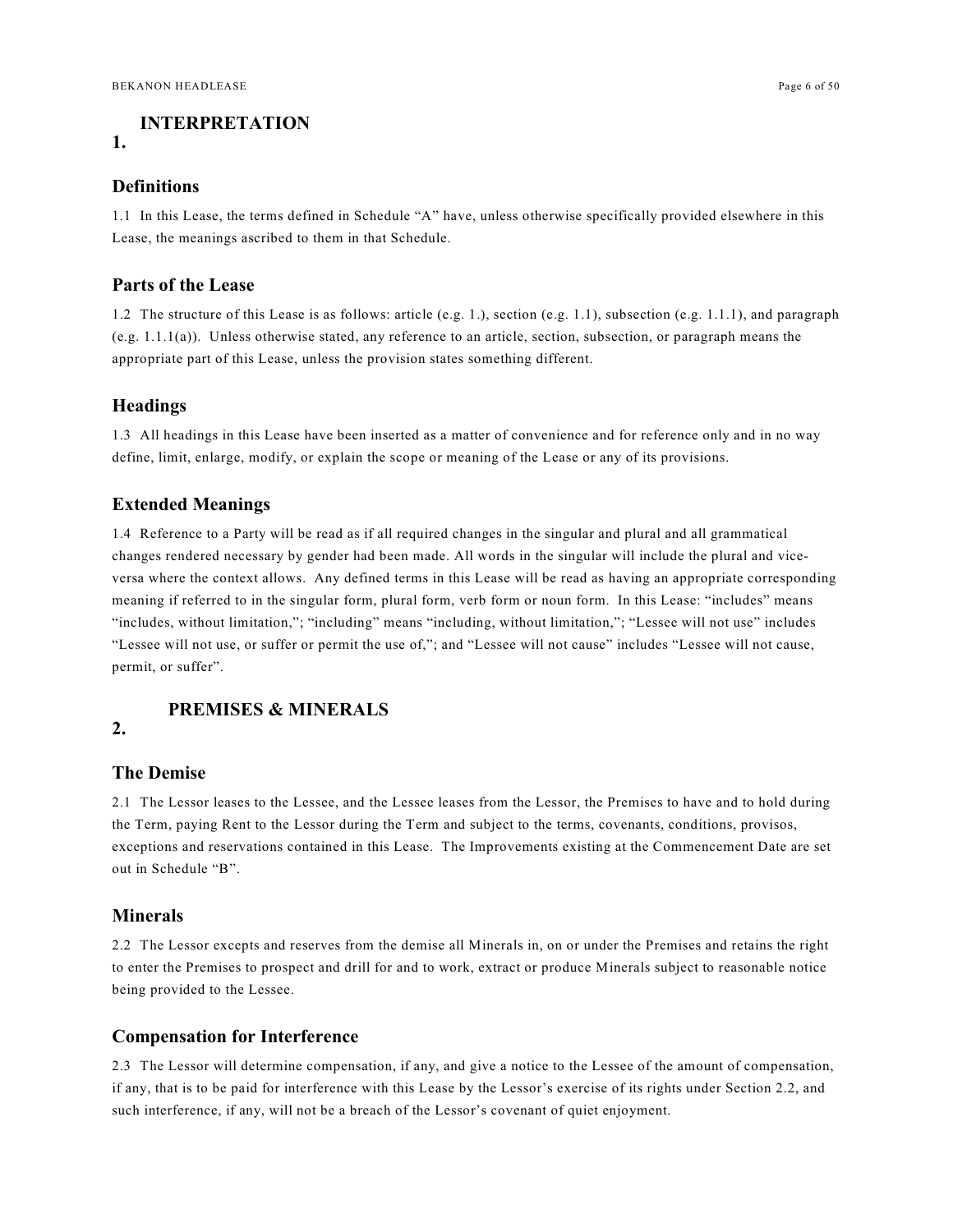### <span id="page-6-0"></span>**Lessee's Disagreement with Compensation**

2.4 If the Lessee disagrees with the compensation determined by the Lessor under Section 2.3, then the Lessee may, at its expense and within 60 days from delivery of the notice referred to in Section 2.3, refer the matter to Federal Court under section 17 of the *Federal Court Act* for a review of the determination of compensation. If the Lessee fails to refer the matter to Federal Court within the specified time, then the compensation will be deemed to be that set out in the Lessor's notice.

### <span id="page-6-1"></span>**Prior Rights**

2.5 This Lease is subject to any existing encumbrance or right given for or attaching to the Premises, or any part of the Premises, whether or not the Lessee has notice of these encumbrances or rights.

### <span id="page-6-2"></span>**Other Interests**

2.6 The Lessor reserves the right to further charge the Premises, or any part of the Premises, by way of easement, right-of-way, restrictive covenant, or other interest in land in favour of any Authority and the Lessee will, at the request of the Lessor, expeditiously execute and deliver to the Lessor such instrument as may be necessary to subordinate the Lessee's right and interest in the Premises under this Lease to such charge.

### <span id="page-6-3"></span>**USE OF PREMISES**

### **3.**

### <span id="page-6-4"></span>**Term**

3.1 The Lessee shall have possession of the Premises pursuant to the terms and conditions of this Lease for a term of 99 years commencing on the Commencement Date.

### <span id="page-6-5"></span>**Quiet Enjoyment**

3.2 The Lessee, by paying the Rent and observing and performing the obligations, covenants, and agreements in this Lease, may peaceably and quietly possess, hold, and enjoy the Premises during the Term without any interruption or disturbance by the Lessor except as otherwise provided in this Lease.

### <span id="page-6-6"></span>**Types of Use**

3.3 The Lessee will not use the Premises or allow the Premises to be used for any purposes except for the construction, operation and maintenance of those uses listed in Schedule "D".

### <span id="page-6-7"></span>**"As Is - Where Is" Lease**

3.4 The Premises are being leased to the Lessee by the Lessor on an "as is - where is" basis. The Lessee represents and warrants that it has:

- 3.4.1 inspected the Premises and conducted all independent investigations of the Premises, including any investigations relating to the compliance of the Premises with any Laws and the presence of Contaminants in, on, or under the Premises that it has deemed prudent prior to taking possession of the Premises; and
- 3.4.2 satisfied itself that the Premises are suitable for the intended uses and that those uses are within the scope of the permitted uses.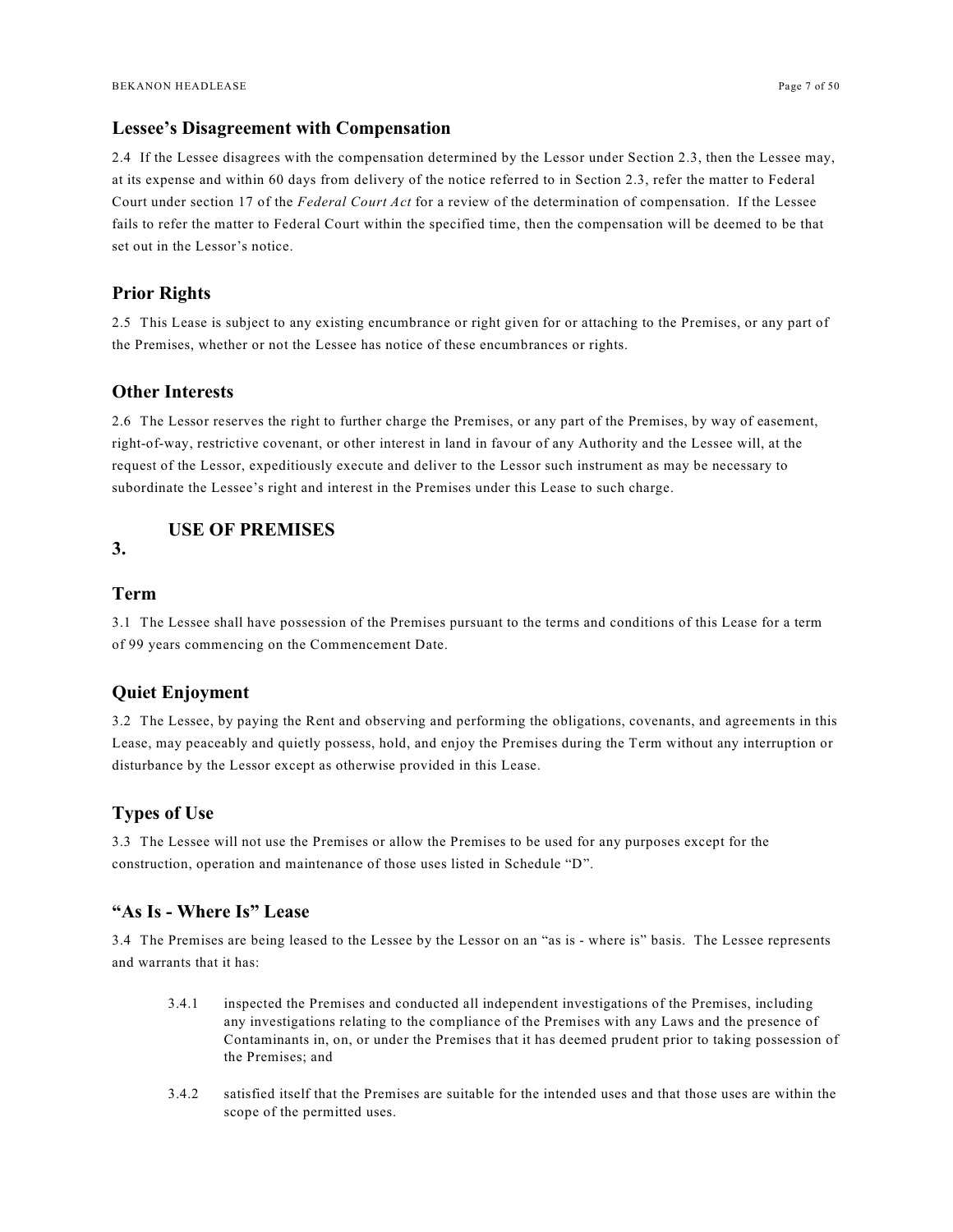### <span id="page-7-0"></span>**No Vacating or Abandoning**

3.5 The Lessee will not vacate or abandon the Premises at any time during the Term without the prior written consent of the Lessor.

### <span id="page-7-1"></span>**Right to Let**

3.6 If the Premises are vacated or abandoned, the Lessor will have the right, at the Lessor's option, to:

- 3.6.1 enter the Premises as the agent of the Lessee, either by force or otherwise, without being liable for any action or for any loss or damage caused by the entry or the use of force;
- 3.6.2 to let the Premises as the agent and at the risk of the Lessee; and
- 3.6.3 to receive the rent for any letting.

3.7 Rent received by the Lessor as agent for the Lessee for any letting may be applied by the Lessor to any expenses incurred by the Lessor in the entry and letting of the Premises and to any other monies owing to the Lessor under this Lease in such proportions and in such order of priority as the Lessor may decide.

3.8 The Lessor will not be construed as entering the Premises as agent of the Lessee if, prior to the entry, the Term ended.

### <span id="page-7-2"></span>**Access**

3.9 The Lessee is solely responsible for securing and maintaining legal access (be it by public or private road, water, air or otherwise) to and from the Premises.

### <span id="page-7-3"></span>**RENT**

**4.**

### <span id="page-7-4"></span>**Rent**

4.1 Subject to Article 5, the Lessee will pay the Lessor as rent during the Term, in lawful money of Canada, without abatement, deductions or set-off:

- 4.1.1 Base Rent in the amount of \$ ten (10), plus GST, payable without prior demand on or before the first day in each calendar year during the Initial Period;
- 4.1.2 Base Rent in the amount of the annual rent for the Previous Period or, if Market Rent is payable, Market Rent, whichever is greater, plus GST, payable without prior demand on or before the first day in each calendar during each respective Period after the Initial Period; and
- 4.1.3 Additional Rent.

### <span id="page-7-5"></span>**Expenses**

4.2 The Lessee covenants to pay the following expenses related to the Premises:

4.2.1 taxes assessed against the property from time to time, including any local improvement or other municipal charges or charges for services or fungibles delivered to the property;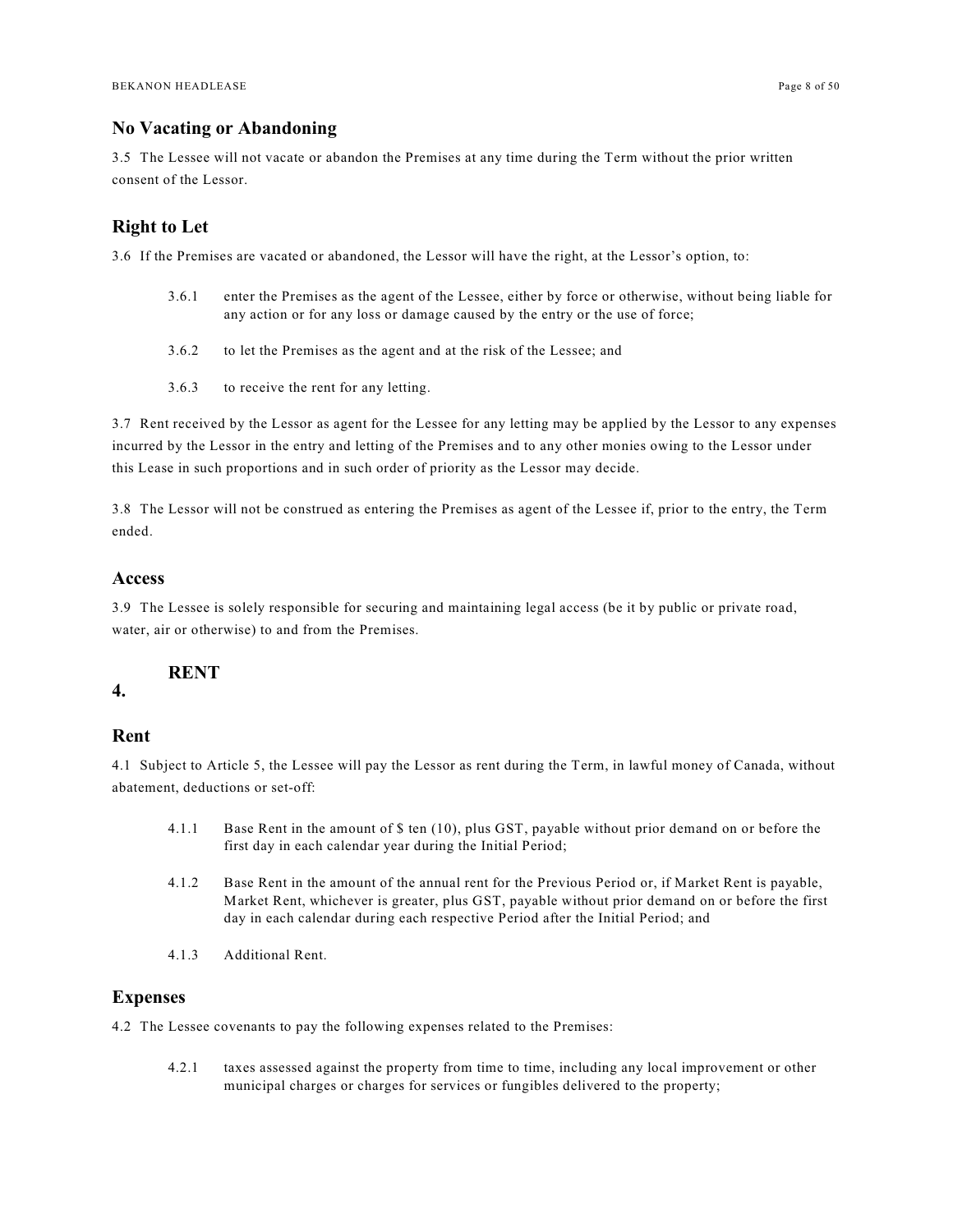- 4.2.2 business taxes and licenses;
- 4.2.3 maintenance;
- 4.2.4 Lessee's insurance premiums;
- 4.2.5 all heating and cooling expenses;
- 4.2.6 charges for electricity, sewers, water, heating oil and all other fungibles;
- 4.2.7 garbage and waste disposal; and
- 4.2.8 sales tax, Goods and Services Tax, and any other taxes imposed now or in the future respecting the Rent.

And if any of the foregoing charges are invoiced directly to the Lessor, the Lessee shall pay same as and when they become due and shall produce proof of payment to the Lessor immediately if requested to do so, provided that the Lessee may contest or appeal any such charges at the Lessee's own expense.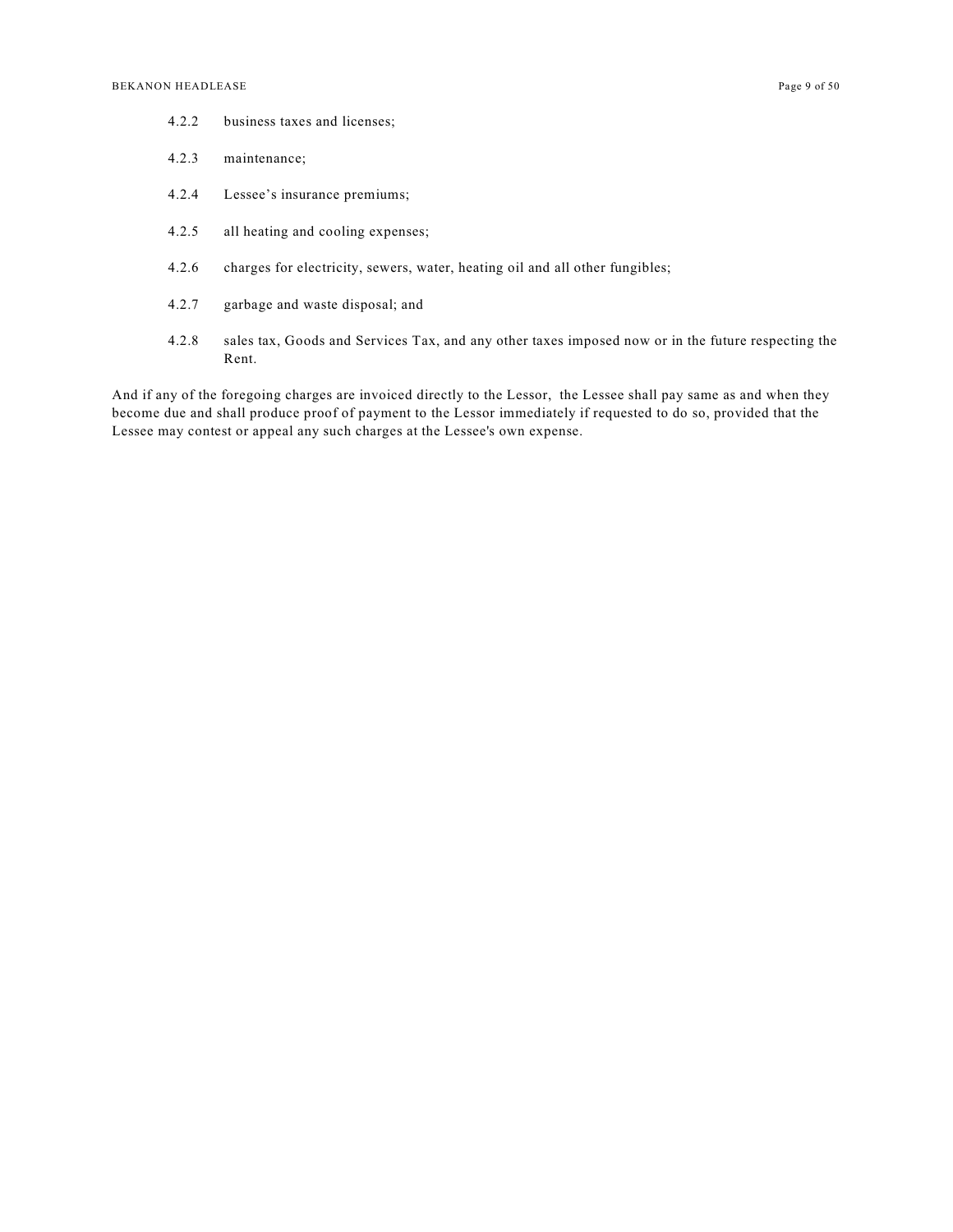#### <span id="page-9-0"></span>**Indemnity**

4.3 The Lessee hereby agrees to indemnify and protect the Lessor from any liability in respect of the rents and expenses payable by the Lessee as provided for herein. If the Lessee fails to make any such payments required by this Lease, the Lessor may make such payments and charge the amounts paid by the Lessor to the Lessee as Additional Rents, and if such charges are not paid by the Lessee upon demand, the Lessor shall be entitled to the same remedies and may take the same steps for recovery of the unpaid charges as in the case of rent in arrears.

#### <span id="page-9-1"></span>**Place of Rent Payment**

4.4 All payments required to be made to the Lessor by the Lessee pursuant to this Lease shall be made at the Lessor's address for service set out in this Lease, or at such other place as the Lessor may from time to time direct in writing.

### <span id="page-9-2"></span>**Lease Performance Deposit**

4.5 The Lessee agrees to pay to the Lessor on the Commencement Date and prior to taking possession, the first year's Annual Rent, and, as a damage and Lease performance deposit, an amount equal to the last year's Annual Rent. The Lessor shall not be required to hold such funds in trust nor shall the Lessee be credited with any real or notional interest thereon.

#### <span id="page-9-3"></span>**Interest Payable on Arrears**

4.6 If Rent or any other payment required to be made under this Lease by the Lessee to the Lessor is not paid when it is due, then the Lessee will pay interest on the unpaid amount at the rate established from time to time by the Treasury Board of Canada for Indian moneys held in the Government of Canada's Consolidated Revenue Fund, plus 5%, calculated quarterly and compounded semi-annually, from the date the payment is due until the date the payment is made by the Lessee. This stipulation for interest will not prejudice or affect any other remedies of the Lessor under this Lease or otherwise, or be construed to relieve the Lessee from any default in paying Rent or other amounts at the time and in the manner specified in this Lease.

#### <span id="page-9-4"></span>**Partial Payments**

4.7 No partial payment by the Lessee which is accepted by the Lessor shall be considered as other than a partial payment on account, and no partial payment shall delay or prejudice the Lessor's right to recover any Rent owing or other remedies.

#### <span id="page-9-5"></span>**Payment over to Beneficiary**

4.8 Any Rent paid to the Lessor will have been paid over to the benefit of the Band and will not be available to be refunded to the Lessee. The Lessee will have no right to a refund of, and the Lessor will not be liable to the Lessee for refunding, any Rent in the event of termination of this Lease.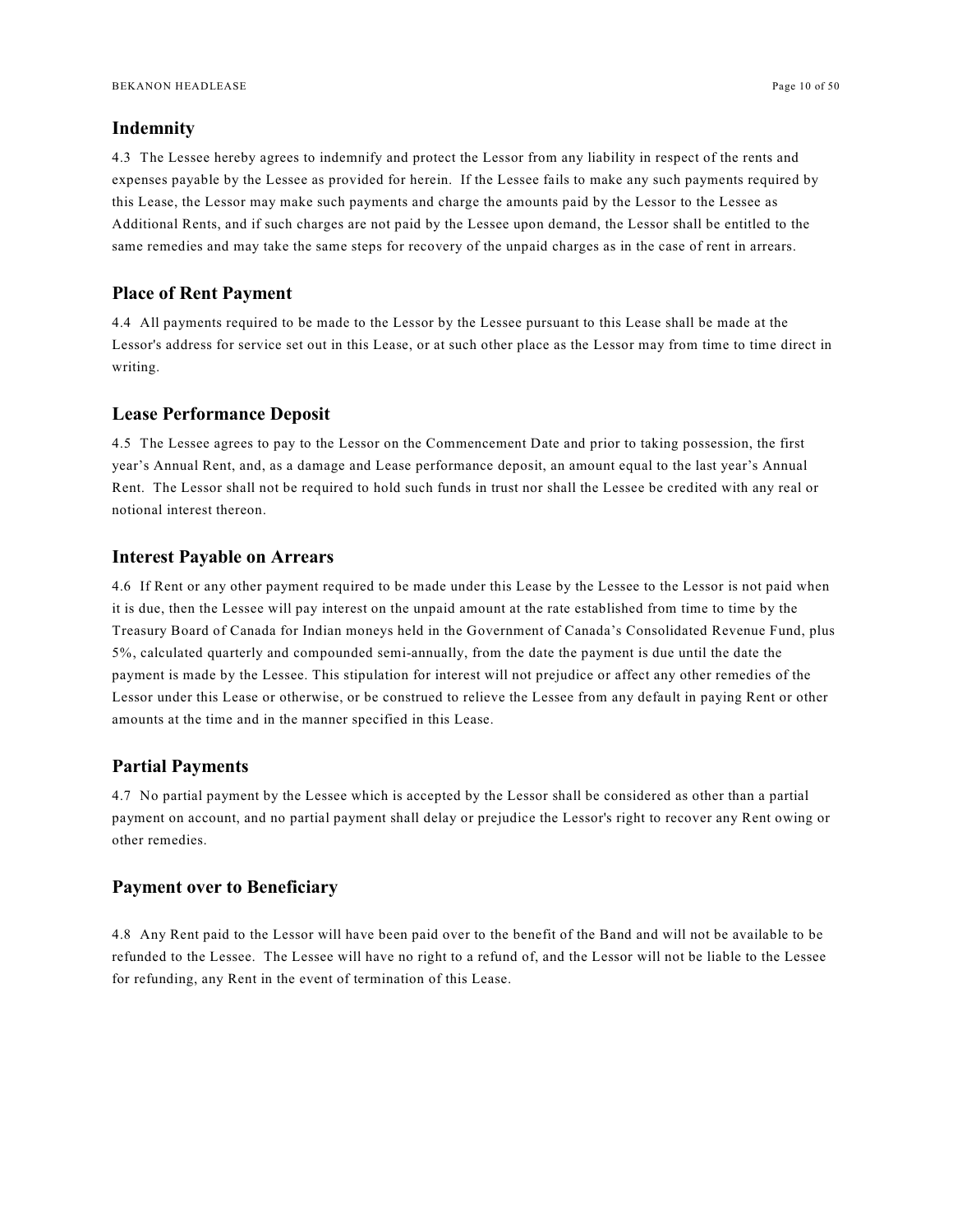### <span id="page-10-0"></span>**Market Rent**

4.9 Where Market Rent is payable, the following provisions apply:

#### <span id="page-10-1"></span>**Lessor's Determination**

4.9.1 The Lessor, utilizing the services of an accredited appraiser, will endeavour to determine and notify the Lessee of the Market Rent 90 days before the respective Period commences, but may make such determination and notify the Lessee at any time within 180 days after the respective Period commences, provided that, in the absence of, or pending such determination and notice, the Lessee will continue to pay Base Rent in the same amount and in the same manner as in the last year of the immediately preceding Period.

#### <span id="page-10-2"></span>**Payment of Deficiency**

4.9.2 If notice of the determination of Market Rent is given after the respective Period commences, and the Market Rent is greater than the Base Rent for the last year of the immediately preceding Period, then the Lessee will pay the deficiency in Base Rent for the respective Period within 30 days after such notice is given.

### <span id="page-10-3"></span>**Dispute of Determination**

- 4.9.3 If the Lessee disagrees with the Lessor's determination of the Market Rent, the Lessee may, at its expense, within 60 days from the Lessor delivering notice of the determination of Market Rent to the Lessee, refer the matter to Federal Court under section 17 of the Federal Court Act for a review of the determination, provided however that the Lessee has paid all Rent then due, including any increase in Base Rent as determined by the Lessor.
- 4.9.4 Upon a final decision of the court, the respective Party will expeditiously pay any adjustment of Base Rent; and
- 4.9.5 If the Lessee fails to refer the matter to Federal Court within the time referred to above, then the Market Rent will be deemed to be that set out in the Lessor's notice under this Section.

### <span id="page-10-4"></span>**Additional Rent**

4.10 If, at any time before or after the expiration or earlier termination of the Lease, the Lessor:

- 4.10.1 suffers or incurs any damage, loss, or expense by reason of any failure of the Lessee to perform or observe any of the Lessee's obligations, covenants, or agreements;
- 4.10.2 makes any payment for which the Lessee is liable under this Lease; or
- 4.10.3 is compelled or elects to incur any expense (including legal fees of the Lessor on a solicitor-client basis in instituting, prosecuting, or defending any action or proceeding instituted by reason of any default of the Lessee under this Lease, including any action or proceeding against the Lessee)),

then, in every such case, the amount of damage, loss, expense, or payment, together with an administration fee of 15% of the damage, loss, expense, or payment, will be due and payable by the Lessee to the Lessor on notice from the Lessor and be recoverable by the Lessor in the manner provided by law for the recovery of rent in arrears. This Section survives the expiration or earlier termination of this Lease.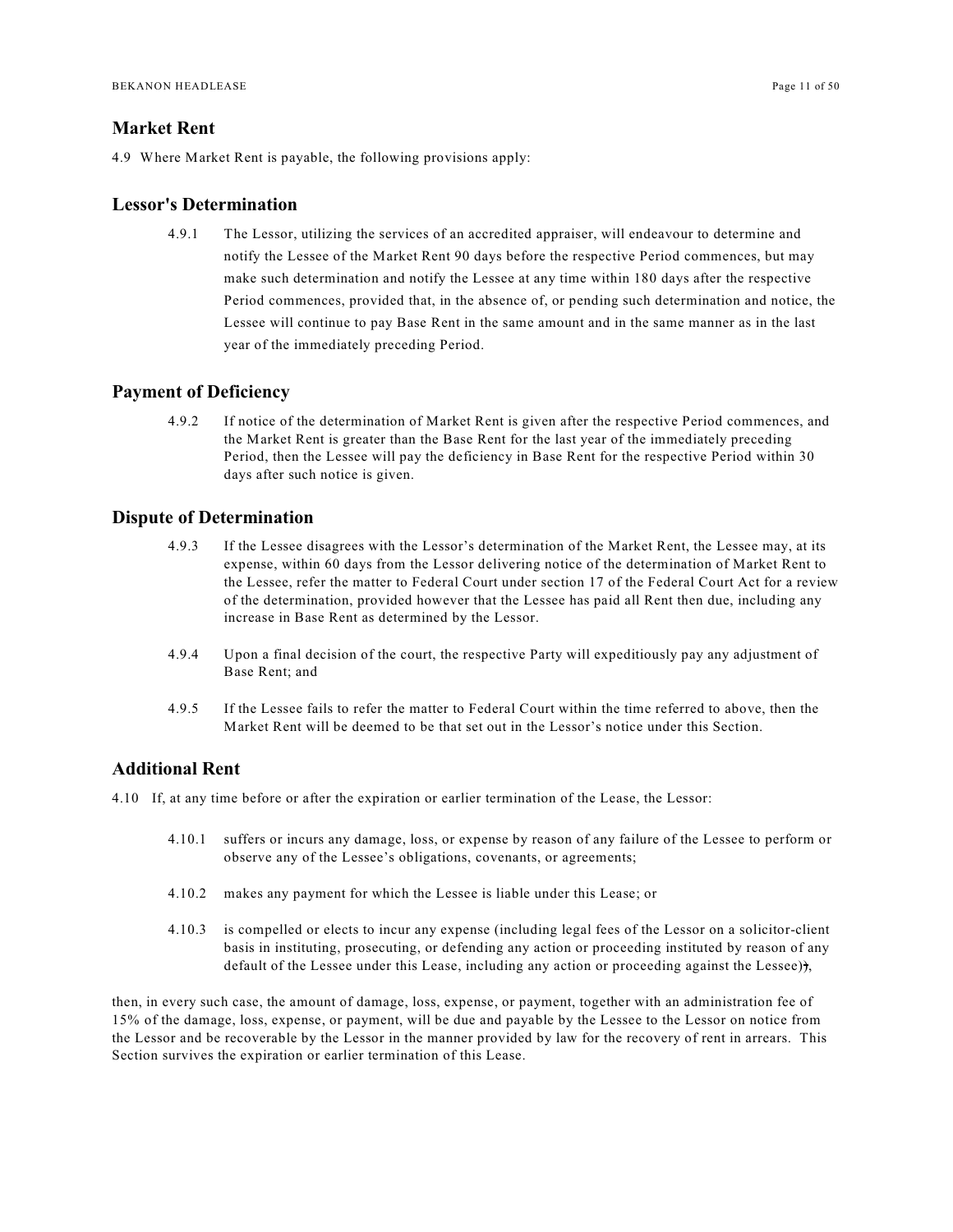### <span id="page-11-0"></span>**5. PAYMENT OF MARKET RENT ON HAPPENING OF CERTAIN EVENTS**

#### 5.1 If:

- 5.1.1 there is a Mortgage and the Lessee's equity of redemption in this Lease or any part thereof is absolutely foreclosed under an order of a court of competent jurisdiction;
- 5.1.2 a Mortgagee or receiver of the Lessee's interest in the Premises, whether or not it takes possession of the Premises, purports to:

(b)a sell, assign or transfer the Lessee's interest in the Premises; or

(b)b sublease the Premises or any part thereof;

5.1.3 an order of any competent court is made authorizing:

(c)a the sale, assignment or transfer of the Lessee's interest in the Premises; or

(c)b the subletting of the Premises;

- 5.1.4 the Lessee ceases to be 100% beneficially-owned by the Band; or
- 5.1.5 the Lessee assigns or transfers the whole or any part of its interest in this Lease without the express written consent of the Lessee:

then, notwithstanding Subsections 4.1.1 and 4.1.2, the following will apply:

- 5.1.6 the first Period will commence upon the happening of any of the events listed in subsections 5.1.1 through 5.1.5 and continue for five years;
- 5.1.7 during the first Period, the Lessee will pay annual Base Rent in the amount of Market Rent;
- 5.1.8 each subsequent period after the first Period will commence on the first day after the last day of the preceding Period and continue for five years, though the final Period may be less than five years; and
- 5.1.9 during each subsequent Period after the first Period, the Lessee will pay annual Base Rent in the amount of the annual rent for the previous Period or Market Rent, whichever is greater.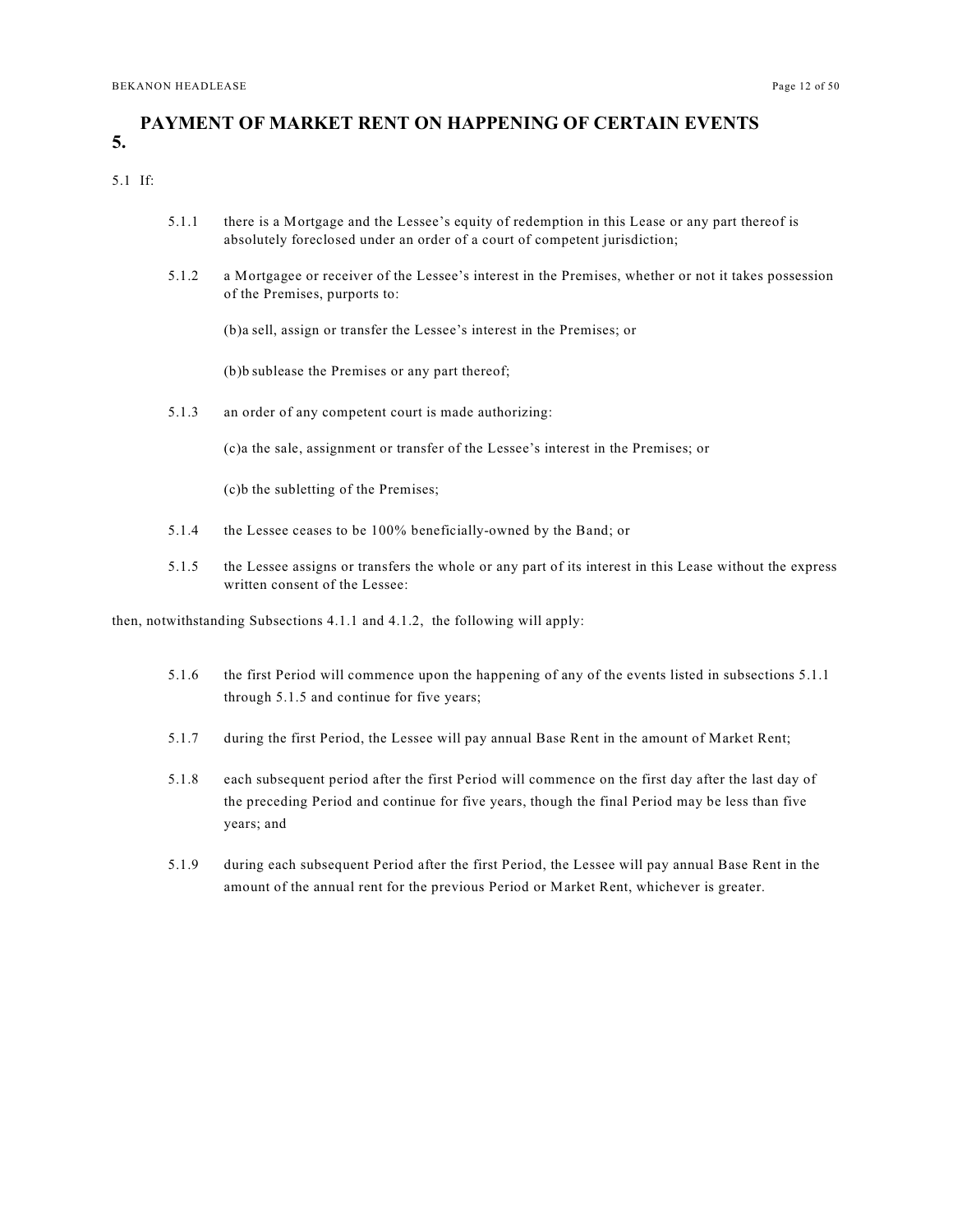### <span id="page-12-0"></span>**RECORDS**

### **6.**

#### <span id="page-12-1"></span>**Lessee to Retain Documents**

6.1 The Lessee will retain all documents or records pertaining to any expenditure made by or on behalf of the Lessee with respect to the Premises for five years after the end of the year in which the expenditure was made.

### <span id="page-12-2"></span>**Lessee to Deliver Documents**

6.2 The Lessee will, upon written request by the Lessor, deliver to the Lessor copies of such documents or records required to be retained under Article 6 as the Lessor requires:

- 6.2.1 Within 15 days of such request in the case of documents or records of the Lessee; or
- 6.2.2 within 30 days of such request in the case of documents or records of any other Person.

### <span id="page-12-3"></span>**Lessee to Deliver Audited Financial Statements**

6.3 The Lessee shall deliver to the Lessor:

- 6.3.1 An irrevocable consent in favour of the Lessor allowing the Lessor to disclose the Lessee's financial statements to any member of the Band; and
- 6.3.2 Copies of the Lessee's annual financial statements.

#### <span id="page-12-4"></span>**7. ASSIGNMENTS, SUB-LEASES & MORTGAGES**

### <span id="page-12-5"></span>**Assignments**

7.1 The Lessee will not assign the whole or any part of its interest in this Lease and no assignment is valid as against the Lessor without the express prior written consent of the Lessor.

### <span id="page-12-6"></span>**Sub-leases**

7.2 A sub-lease is not valid unless:

- 7.2.1 it ends before the last day of the Term;
- 7.2.2 it expressly terminates upon the early termination of this Lease;
- 7.2.3 is expressly subject and subordinate to this Lease and to the rights of the Lessor under this Lease;
- 7.2.4 it is consistent with the terms of this Lease and will not cause the Lessee to breach a term of this Lease;
- 7.2.5 it includes, as a Schedule, a Sub-lease Consent Agreement, in substantially the form set out in Schedule "C" to this Lease, signed on behalf of Her Majesty and by the Sub-Lessee;
- 7.2.6 it is registered in the Registry;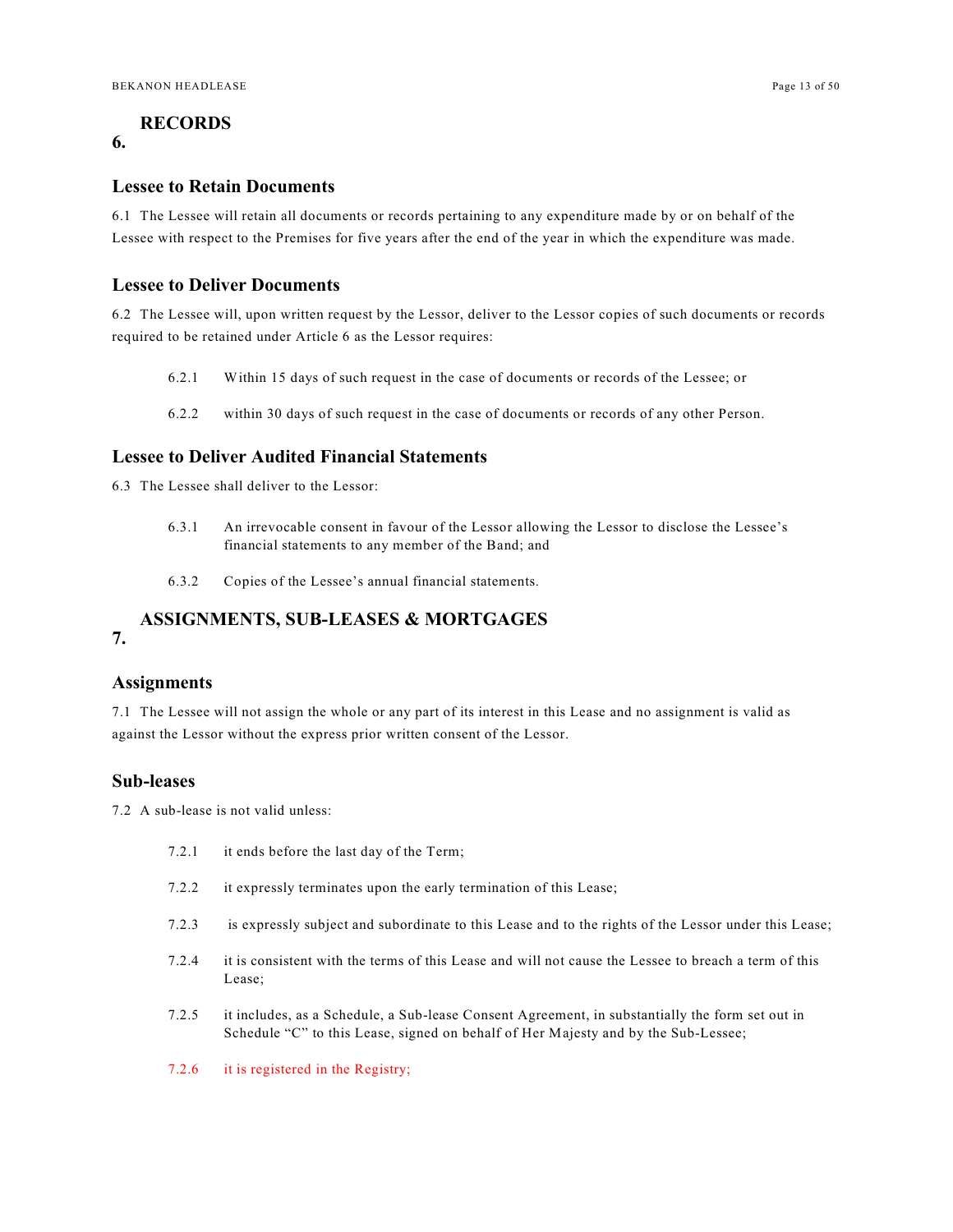- 7.2.7 it expressly provides and requires the Sub-Lessee to comply with any mitigation measures identified pursuant to an environmental assessment conducted pursuant to this Article;.
- 7.2.8 It shall specify the Project that the Sub-Lessee intends to use the subleased portion for;
- 7.2.9 it includes a term expressly requiring that:
	- (i)a the Sub-Lessee will in no way use the subleased portion of the Premises for a Project until the Sub-Lessee, at its own expense, has obtained consent from the Lessor to proceed with such Project; and
	- (i)b before starting a Future Project, the Sub-Lessee shall, at its own expense, obtain the consent of the Lessor.
	- (i)c It expressly provides that if a Land Code comes into effect over the Lands that the Sub-Lessee will in no way be relieved of complying with any mitigation measure identified pursuant to this Article.

### <span id="page-13-0"></span>**Consent Limited**

7.3 The Lessor's consent to a sub-lease or consent to a Future Project shall not be construed as consent to any other Future Project or further sub-lease.

#### <span id="page-13-1"></span>**Lessor's Consent to Sub-Lease**

7.4 A sub-lease will not be valid and a Future Project will not be allowed to proceed without the prior written consent of the Lessor, which consent will:

7.4.1 for consents to sub-leases:

(a)a be at the sole discretion of the Lessor; and

(a)b be by way of agreement in substantially the form set out in Appendix "C."

7.4.2 for consents to Future Projects be at the sole discretion of the Lessor.

#### <span id="page-13-2"></span>**Requirements to Obtain Consent**

7.5 Without limiting the Lessor's discretion under Section 7.4, the Lessor shall withhold its consent to a sub-lease or a Future Project, if, in the Lessor's opinion:

- 7.5.1 the proposed use is not consistent with the Approved Uses; or
- 7.5.2 the proposed mitigation measures are inadequate.

### <span id="page-13-3"></span>**Environmental Assessment Process**

7.6 Before seeking the Lessor's consent under Section 7.4, the Lessee will, at its own expense:

7.6.1 consult with the Lessor to determine the scope of the environmental assessment to be conducted;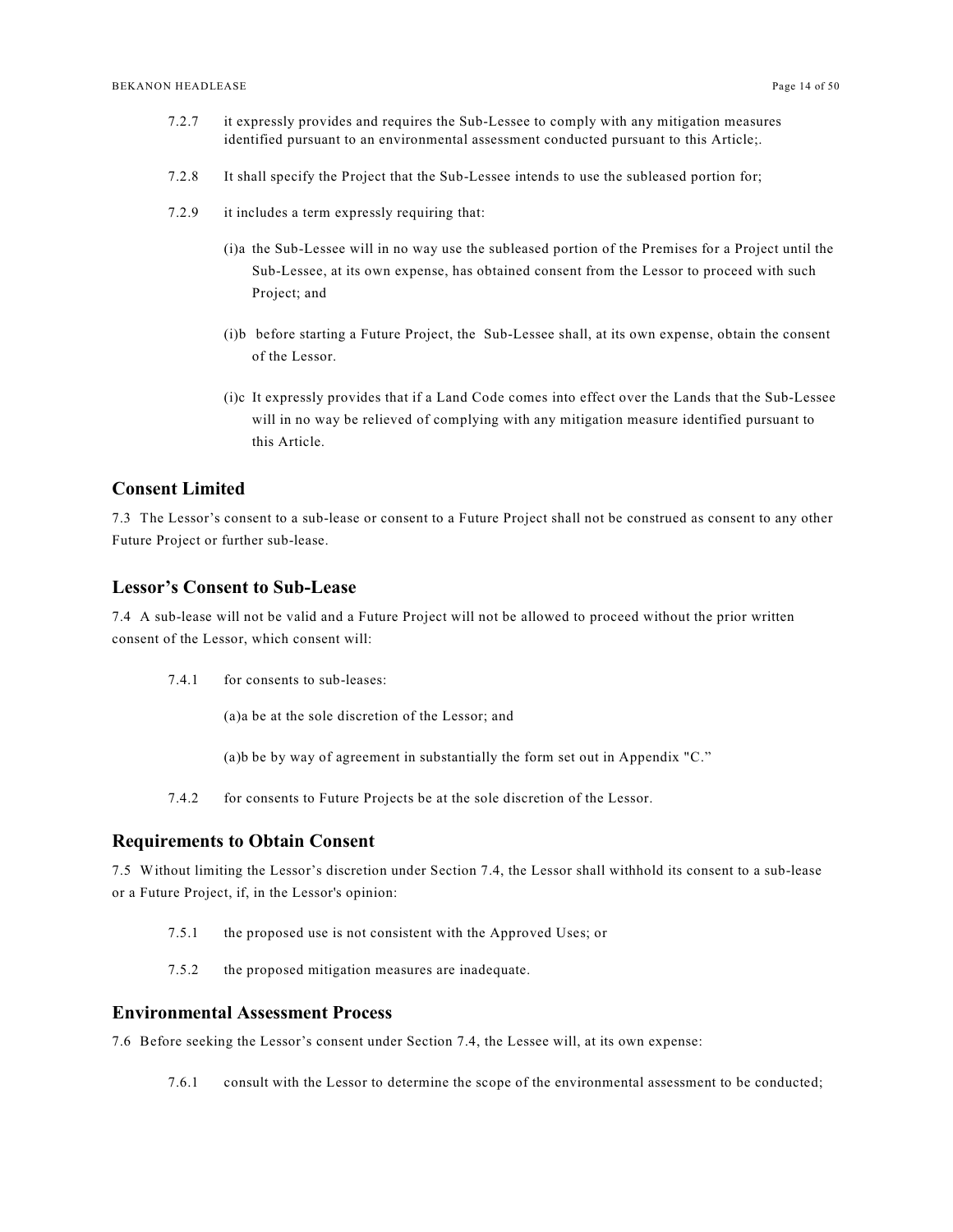- 7.6.2 ensure that an environmental assessment is conducted and a report made of any Project proposed to be undertaken under a sub-lease or of any Future Project; and
- 7.6.3 deliver to the Lessor the environmental assessment report of the environmental assessment referred to in paragraph 7.6.1.

7.7 If the Lessor is not satisfied, for whatever reason, with the environmental assessment report referred to in Section 7.6:

- 7.7.1 the Lessor will identify in the reasons why the Lessor is not satisfied with report; and
- 7.7.2 the Lessee will ensure that each reason why the Lessor is not satisfied with the report is addressed to the satisfaction of the Lessor in a revised report to be submitted to the Lessor.

7.8 The environmental assessment conducted under this Article will be equivalent to an environmental assessment under CEAA as if the Minister were the "responsible authority," as that term is defined under CEAA, for the purposes of any Project proposed to be undertaken under a sub-lease or of forany Future Project.

7.9 Without limiting the generality of the environmental assessment, the Lessor, at its sole discretion, may require that the environmental assessment conducted under this Article include:

- 7.9.1 the Current Regulatory Regime;
- 7.9.2 the Off-Reserve Regulatory Regime;
- 7.9.3 the Regulatory Gap; and
- 7.9.4 the Regulatory Remediation Measures.

7.10 Notwithstanding Section 7.9 and without limiting the generality of this Article, the Lessor is entitled to make such independent determinations of what constitutes the Regulatory Gap or what Regulatory Remediation Measures are necessary.

#### <span id="page-14-0"></span>**Determination of the Current Regulatory Regime and the Off-Reserve Regulatory Regime**

7.11 Without limiting the generality of the environmental assessment, for the purposes of assessing the level of environmental protection offered by the Current Regulatory Regime and the Off-Reserve Regulatory Regime referred to in Section 7.9, the environmental assessment may include comparisons of:

- 7.11.1 the enforcement measures and options available to ensure compliance with the Current Regulatory Regime and the enforcement measures and options that could have been available to ensure compliance with the Off-Reserve Regulatory Regime if the project had been located off-reserve;
- 7.11.2 the laws, regulations, guidelines and other regulatory instruments that constitute the Current Regulatory Regime and the laws, regulations, guidelines and other regulatory instruments that constitute the Off-Reserve Regulatory Scheme;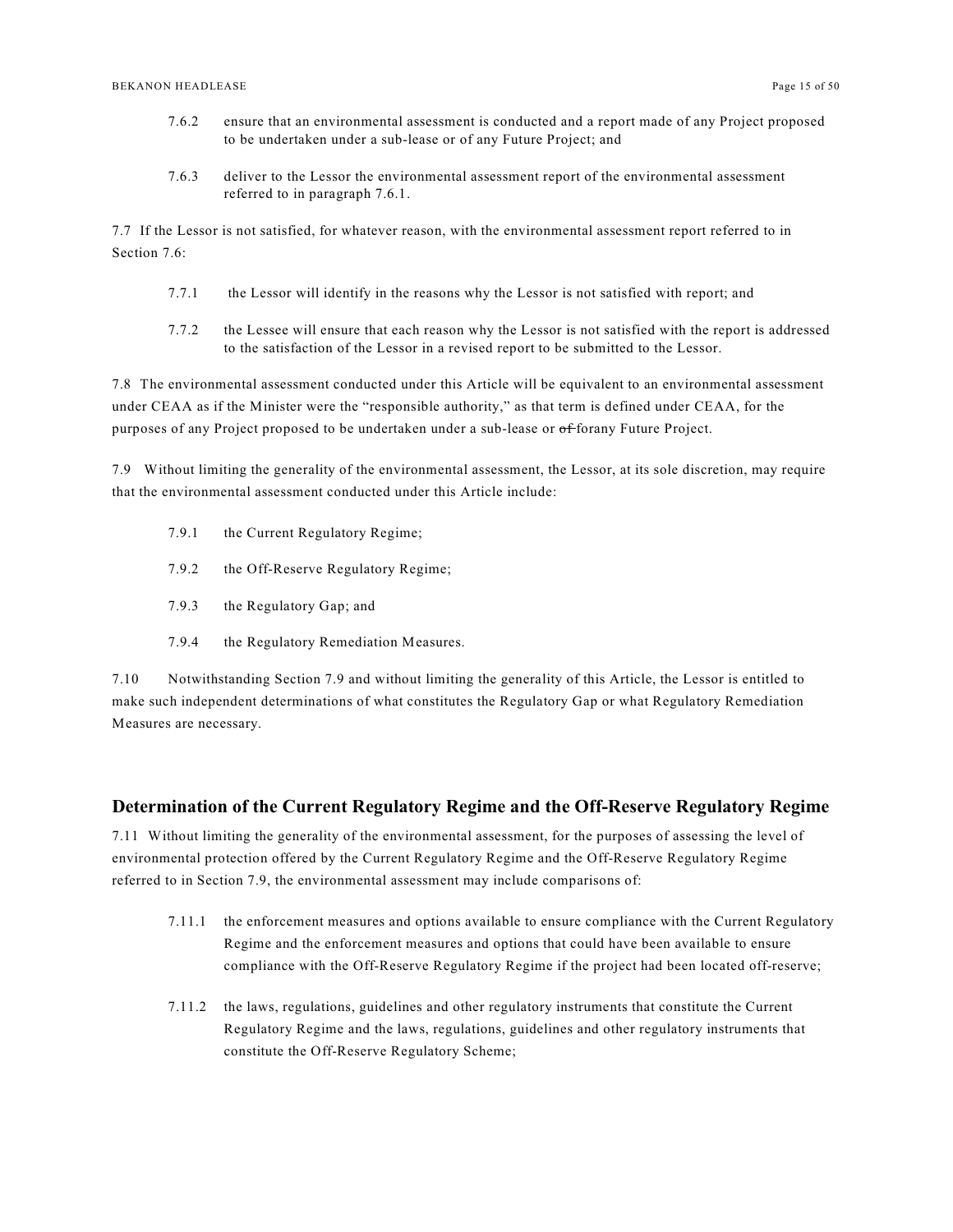- 7.11.3 the administrative capacity of the agencies or organizations tasked with enforcing the Current Regulatory Regimes and Off-Reserve Regulatory Regime; and
- 7.11.4 any other consideration that is relevant to the determination of the level of environmental protection offered by the Current Regulatory Regime or the Off-Reserve Regulatory Regime.

#### <span id="page-15-0"></span>**Mitigation Measures**

7.12 The mitigation measures may include, without limiting their generality;

- 7.12.1 such remediation work as is determined to be required;
- 7.12.2 incorporation, by reference or otherwise, into the sub-lease of such environmental regulations as are necessary;
- 7.12.3 compliance with the Regulatory Remediation Measures;
- 7.12.4 the provision by the prospective Sub-Lessee of such security as is necessary to ensure compliance with the mitigation measures; or
- 7.12.5 any other measure that the Lessor deems to be necessary or advisable.

#### <span id="page-15-1"></span>**Lessee Obliged to Ensure Implementation of Mitigation Measures**

7.13The Lessee will, at its own expense, ensure the implementation of:

- 7.13.1 all mitigation measures identified in the final environmental assessment report; and
- 7.13.2 any Follow-up Program.

#### <span id="page-15-2"></span>**Lessor Not Liable for Refusal to Approve Sub-Lease**

7.14 If the Lessor decides to withhold its consent under Section 7.4, then the Lessor is in no way responsible to the Lessee or Sub-Lessee for the inability of the Sub-Lessee to use the Premises as anticipated, or otherwise, or for the inability of the Lessee to sub-lease to the Sub-Lessee, or otherwise. The Lessee releases the Lessor from any such liability.

7.15 Without limiting the generality of Section 7.14, the Lessor is not responsible or liable for any costs incurred by any prospective Sub-Lessee, Sub-Lessee or the Lessee is respect to any expense incurred by prospective Sub-Lessee, Sub-Lessee or the Lessee in contemplation of obtaining the Lessor's consent to a sub-lease or a Future Project whether or not such a consent is obtained.

7.16 Without limiting the generality of Sections 7.14 and 7.15, the Lessor is not responsible for any costs incurred with respect to the environmental assessment required pursuant to this Article.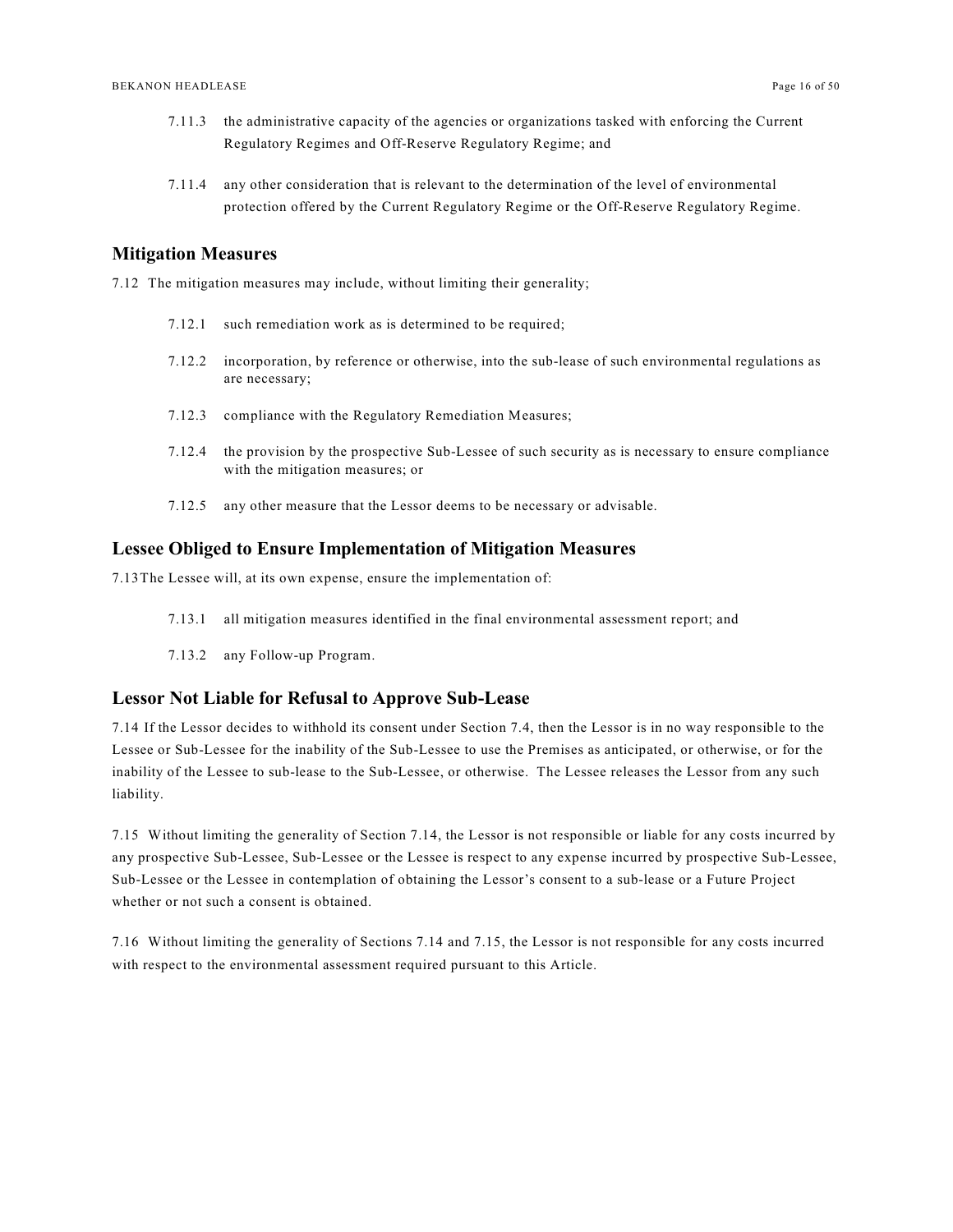### <span id="page-16-0"></span>**Responsibility of the Lessee to Ensure Sub-Lessee's Compliance with Environmental Regulations**

7.17 The Lessee shall have the sole responsibility for ensuring that any Sub-Lessee complies with any environmental regulations and sub-lease terms.

7.18 The Lessee shall indemnify the Lessor for any liability accruing to the Lessor with respect to any liability incurred by the Lessor for any liability incurred by the Lessor by reason, howsoever caused, of environmental contamination.

### <span id="page-16-1"></span>**Class Environmental Assessments**

7.19 The Lessee may, instead of conducting an environmental assessment pursuant to Section 7.6.2, conduct a class environmental assessment that provides for a generic assessment of all projects within the same class and prepare a report of said class environmental assessment.

7.20On the request of the Lessee, the Lessor may declare that a report mentioned in Section 7.19 to be a class environmental assessment report for projects of the same class

7.21The report referred to in Subsection 7.20 shall:

- 7.21.1 define the class of projects to which it applies;
- 7.21.2 define the geographic area to which it applies;
- 7.21.3 include, mutates mutandis, an evaluation of all the terms and considerations that a environmental assessment made pursuant to section 7.6.2 would have included for an individual Project or Future Project of that class;

7.22 If a Project or Future Project is within a class of projects for which a declaration has been made in accordance with Section 7.20, the Lessee may use the class environmental assessment report for the purposes of complying with Subsection 7.6.2.

### <span id="page-16-2"></span>**No Relief of Obligations**

7.23 A disposition of any of the Lessee's interest in this Lease will not relieve or discharge the Lessee from any of its obligations or liabilities under this Lease.

### <span id="page-16-3"></span>**8. CONSENT AND REGISTRATION**

### <span id="page-16-4"></span>**Provide Copies**

8.1 The Lessee shall:

- 8.1.1 register in the Registry an originally executed copy of every document referred to in Article 7 to which the Lessor is required to consent, along with a copy of the consent; and
- 8.1.2 Provide the Lessor with two (2) copies of every document referred to in Article 7 to which the Lessor is required to consent, along with a copy of the consent.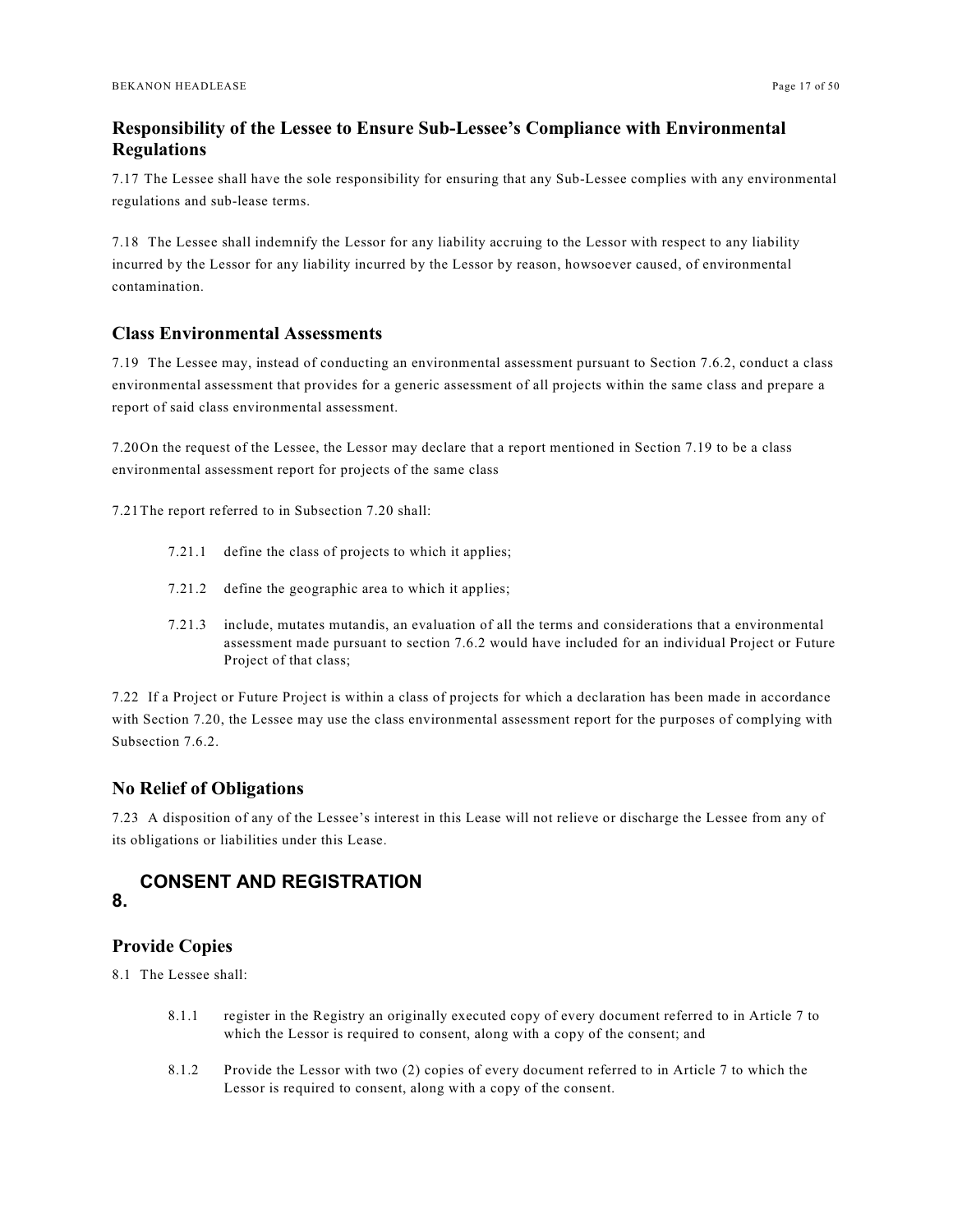### <span id="page-17-0"></span>**Consent No Assurance**

8.2 Neither the Lessor's consent to any disposition of the leasehold nor anything contained in this Lease will constitute any assurance to anyone that:

- 8.2.1 the instrument being consented to will be registered in the Registry, and the consent will not relieve the Lessee from the obligation to provide the form of document required for registration;
- 8.2.2 this Lease or any assignment, sub-lease, Mortgage, or other disposition of the leasehold can or may be registered in the provincial land title or land registry office.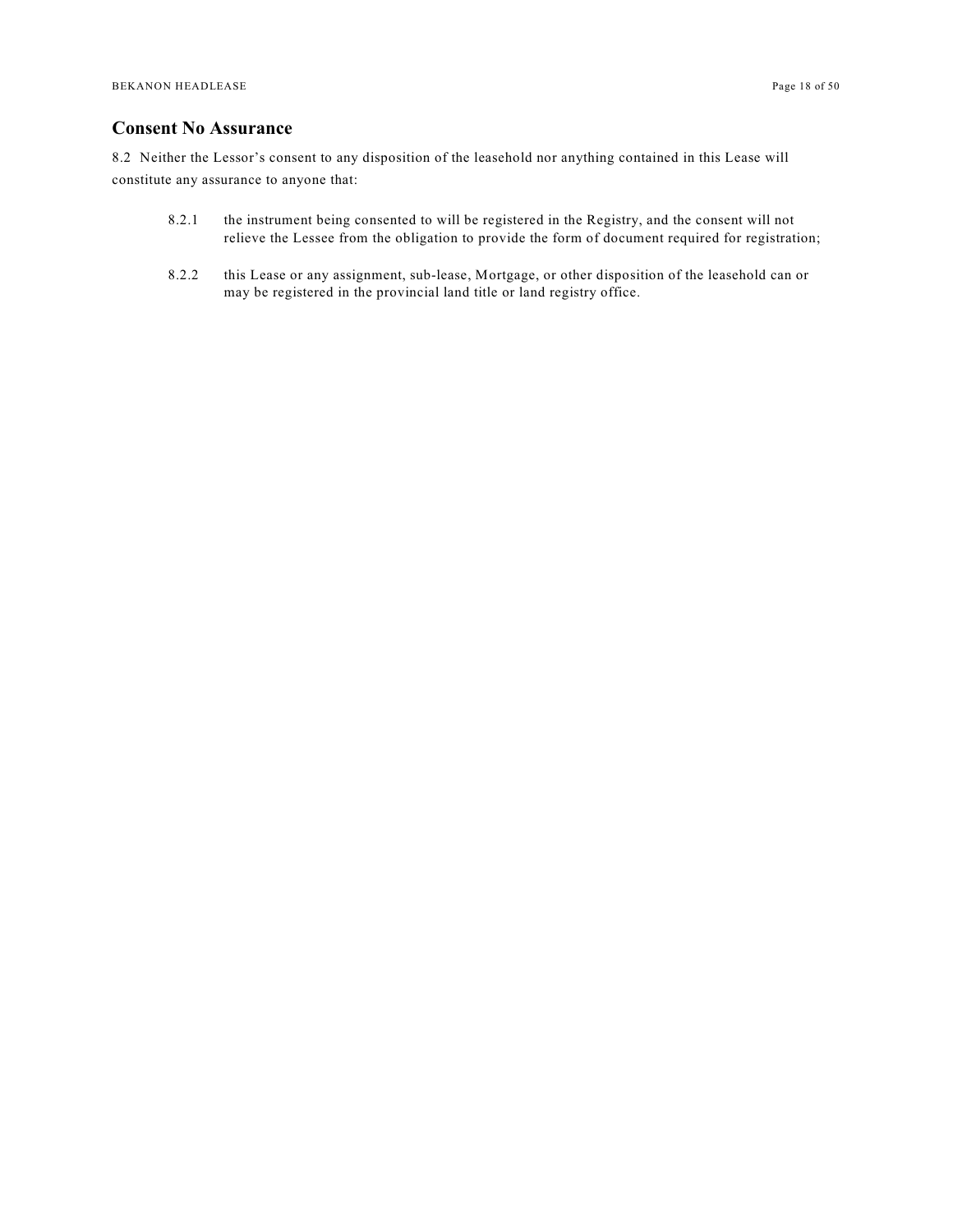# <span id="page-18-0"></span>**COMPLIANCE WITH LAWS**

#### <span id="page-18-1"></span>**General Requirement**

9.1 The Lessee will at its expense observe, perform, and comply with all applicable Laws concerning this Lease, the Premises, or any activity on the Premises.

### <span id="page-18-2"></span>**Notice**

**9.**

9.2 Without relieving or modifying the obligation of the Lessee to comply with Section 9.1, if any notice is given from any Authority lawfully requiring the execution of works or the commencement or cessation of any activity at the Premises, then the Lessee will, upon receiving the notice, expeditiously forward a copy of it to the Lessor. The Lessee will expeditiously, upon completion of the works or the commencement or cessation of any activity at the Premises required by the notice, provide evidence satisfactory to the Lessor of compliance with the terms of the notice, including any certificates of inspection issued by the Authority.

### <span id="page-18-3"></span>**Contesting the Validity**

9.3 Without relieving or modifying the obligation of the Lessee to comply with Section 9.1, the Lessee may at its expense, contest or appeal the validity of the requirement of the Authority, provided that the Lessee expeditiously commences any proceedings to contest or appeal the validity and continues the proceedings with all due diligence.

### <span id="page-18-4"></span>**Authorization to Receive Information**

9.4 On notice from the Lessor, the Lessee will immediately deliver to the Lessor, and the Authority, or both, written authorization for the Lessor to receive any information from the Authority about the Lessee's compliance with any applicable Laws, including the payment of any applicable taxes, trade licences, rates, levies, duties, or assessments of any kind.

### <span id="page-18-5"></span>**TAXES**

### **10.**

#### <span id="page-18-6"></span>**General Requirement**

10.1 Without limiting the generality of Article 9, the Lessee will pay, on or before the due date in each and every year during the Term, all applicable taxes, trade licences, rates, levies, duties, and assessments of any kind imposed by any Authority, whether in respect of:

- 10.1.1 the Premises, fixtures, machinery, or equipment;
- 10.1.2 sales, transactions, or business relating to the Premises; or
- 10.1.3 occupation of the Premises by any Person.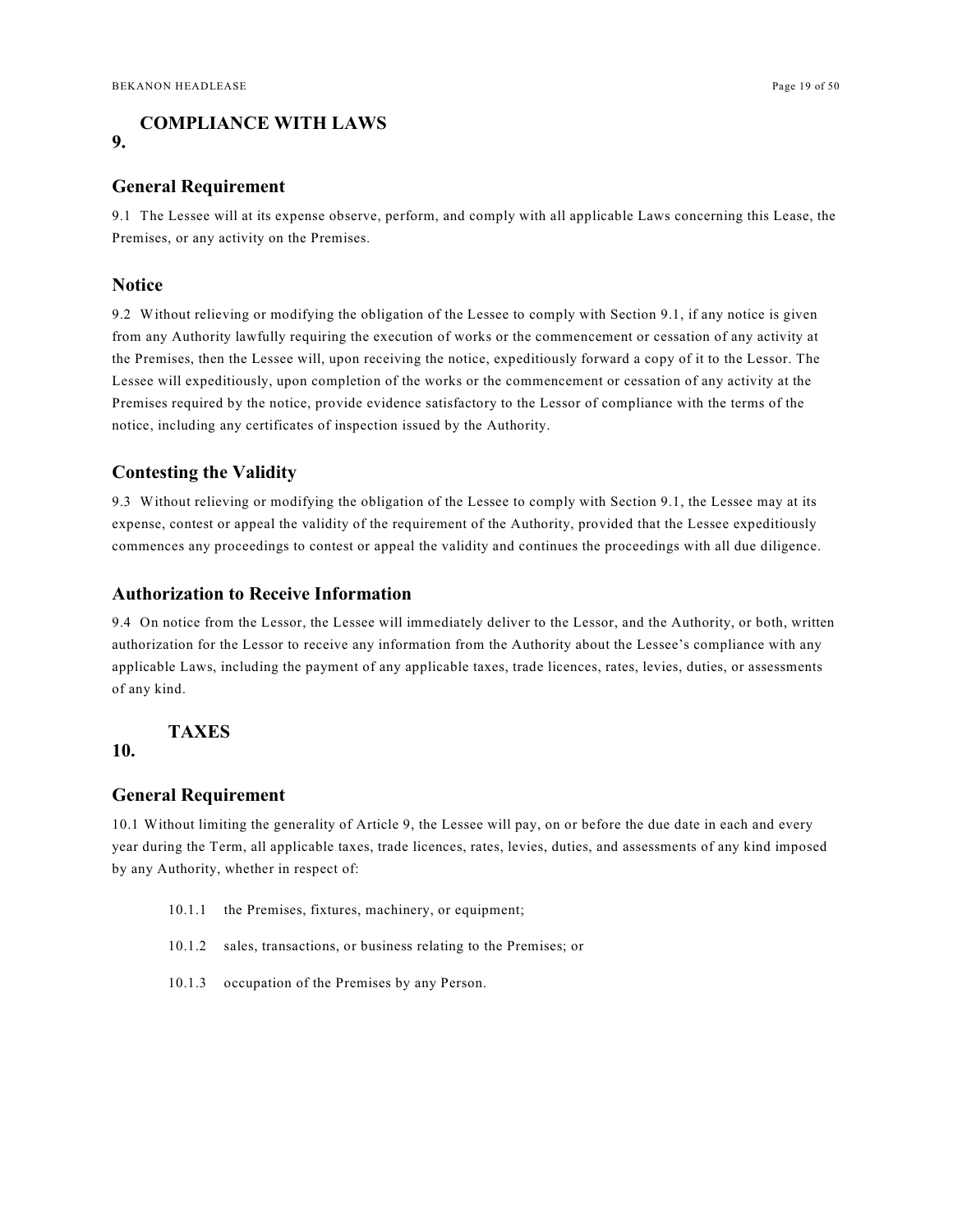### <span id="page-19-0"></span>**Contesting the Validity**

10.2 Without in any way relieving or modifying the obligation of the Lessee to comply with Section 10.1, the Lessee may at its expense, contest or appeal the validity or amount of any tax, trade licence, rate, levy, duty, or assessment provided that the Lessee expeditiously commences any proceedings to contest or appeal the validity or amount and continues the proceedings with all due diligence.

### <span id="page-19-1"></span>**Provision of Documents**

10.3 The Lessee will provide the Lessor with official receipts of the Authority or other proof satisfactory to the Lessor evidencing payment of any taxes, trade licences, rates, levies, duties, or assessments.

### <span id="page-19-2"></span>**UTILITIES**

### **11.**

### <span id="page-19-3"></span>**Lessee's Responsibility to Provide**

11.1 The Lessee will provide and maintain, at its expense, all services and facilities required from time to time for the use of the Premises, including water, gas, telephone, light, power, heat, air-conditioning, and sewage and garbage disposal services and facilities.

#### <span id="page-19-4"></span>**Interruption Not a Disturbance**

11.2The interruption of any service or facility provided to the Premises will not:

- 11.2.1 be a disturbance of the Lessee's enjoyment of the Premises;
- 11.2.2 render the Lessor liable for any loss, injury, or damages to the Lessee; or
- 11.2.3 relieve the Parties from their obligations under this Lease.

# <span id="page-19-5"></span>**ENVIRONMENT**

### **12.**

### <span id="page-19-6"></span>**Contaminants**

12.1 The Lessee will not use the Premises to generate, manufacture, refine, treat, transport, store, handle, dispose of, transfer, produce, Spill, or process any Contaminants, except:

- 12.1.1 as may be reasonably required for the Approved Uses, provided however that in no circumstances shall the level of Contaminants in, on, above or under the Premises exceed the level of contaminants specified in the CCME Guidelines; and
- 12.1.2 in strict compliance with Environmental Laws.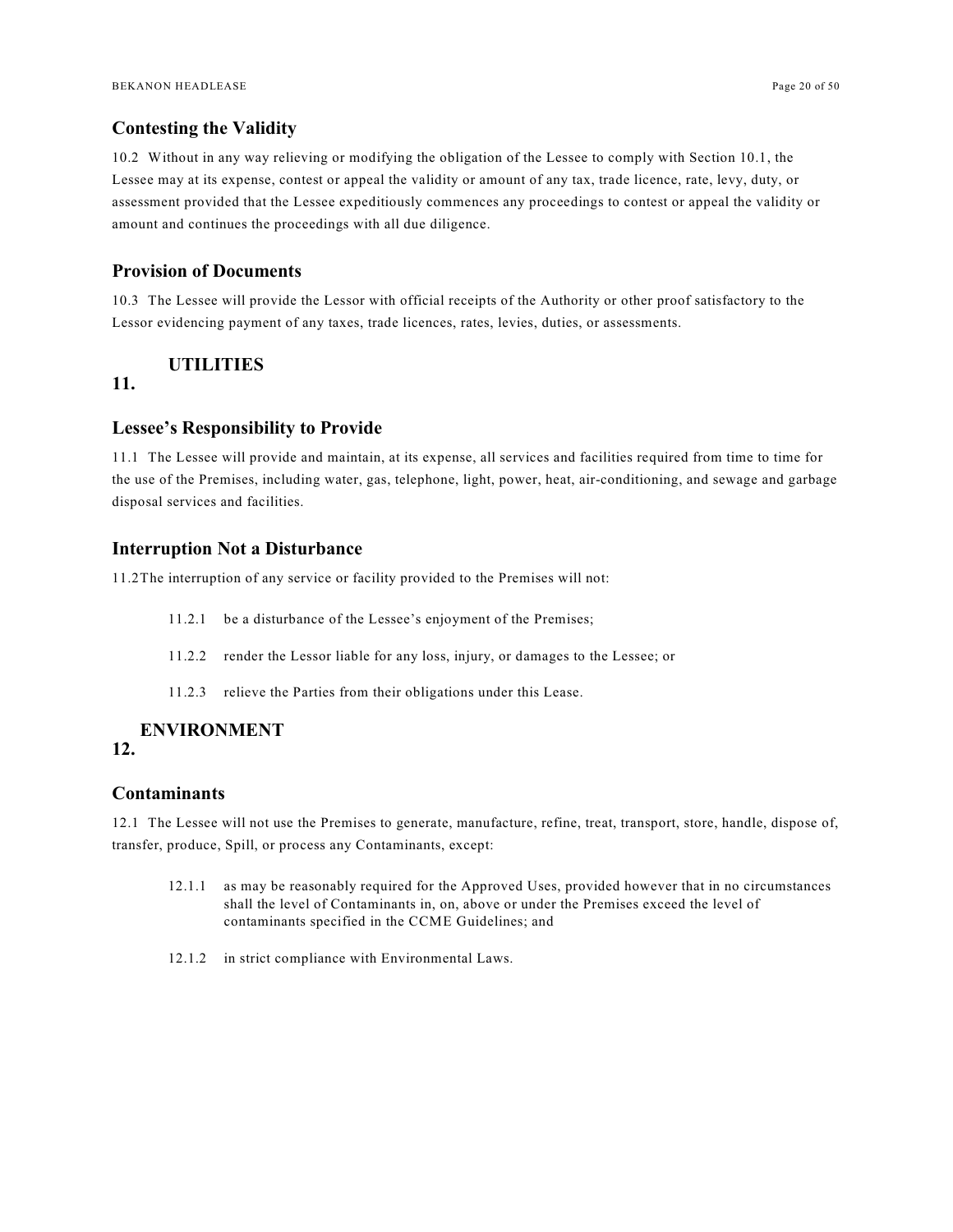#### <span id="page-20-0"></span>**Removal of Contaminants**

12.2 Without limiting Section 12.3, if requested by the Lessor or any Authority, the Lessee will:

- 12.2.1 at its own expense, promptly remove from the Premises any Contaminants that are, or have been, located, stored, or incorporated in, on, or under the Premises such that the level of contaminants on the Premise does not exceed a level specified by the Lessor; and
- 12.2.2 upon the removal, will immediately provide the Lessor with documentation satisfactory to the Lessor confirming the completion of the removal satisfactory to the Lessor and any Authority.

12.3 Prior to the end of the Term, the Lessee will, at its own expense, remove from the Premises any Contaminants that are, or have been, located, stored, or incorporated in, on, or under the Premises.

### <span id="page-20-1"></span>**Report of Spill**

12.4 Upon the Spill of any Contaminants, or discovery of a Spill of any Contaminants, by the Lessee in, on, above, or under the Premises, the Lessee will:

- 12.4.1 immediately deliver written notice to the Lessor and any appropriate Authority of the occurrence of the Spill and details relating to the Spill, including, the time and extent of the Spill, the estimated amount of Contaminants involved, the remedial action taken prior to the delivery of the notice, the remedial action that the Lessee intends to take in order to contain or rectify the Spill, and any Persons observed who appeared to have caused or who were in the vicinity of the Spill;
- 12.4.2 at its own expense, immediately take all remedial action necessary to fully rectify the effects of the Spill in compliance with all Environmental Laws;
- 12.4.3 provide the Lessor with an independently-prepared report, satisfactory to the Lessor, of the Lessee's activities under sub-section 12.4.2 and the state of the Premises after such activities compared with the state of the Premises prior to the Spill; and
- 12.4.4 do such further activities as the Lessor may reasonably require, based on the report referred to in paragraph 12.4.3, to rectify the effects of the Spill.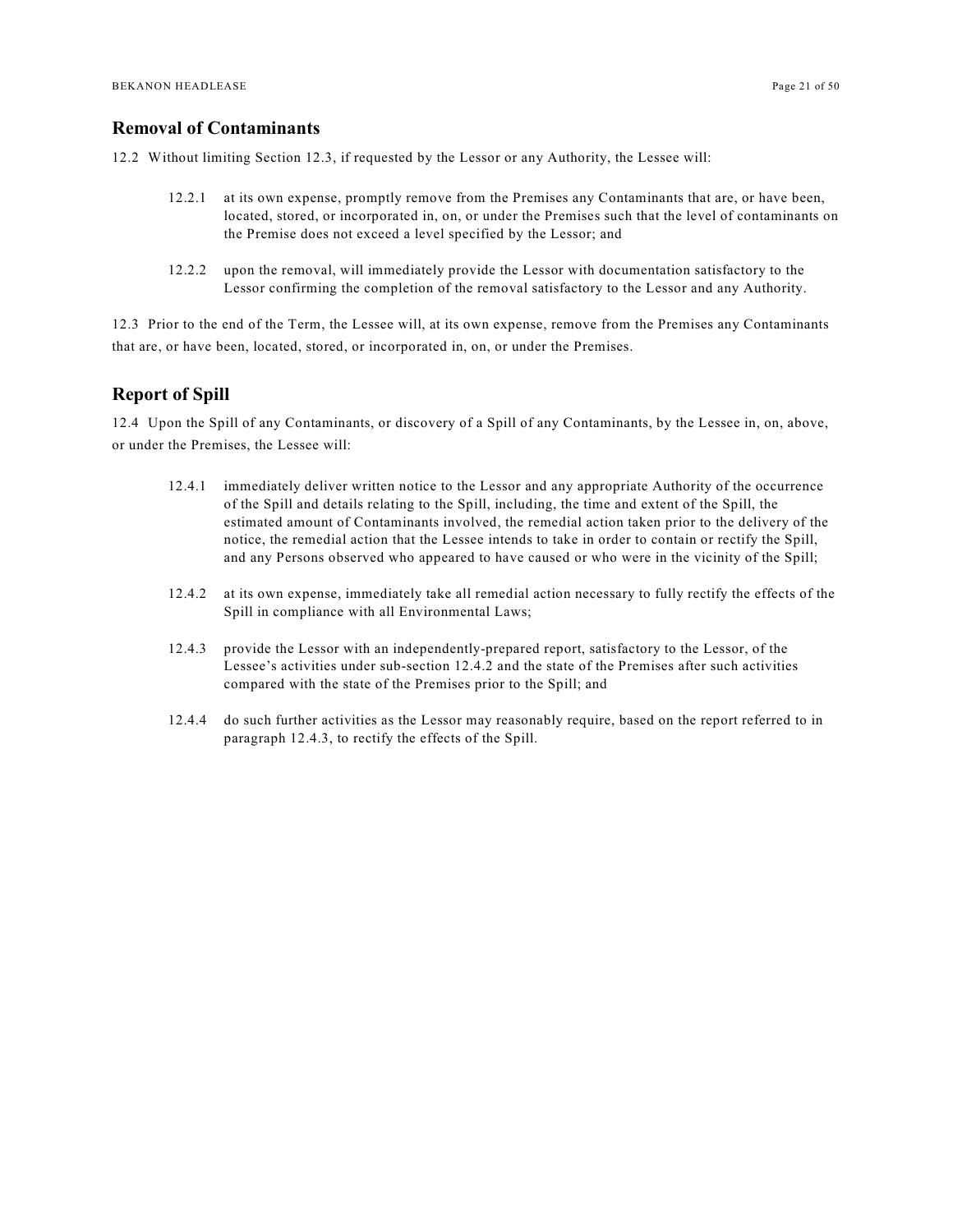### <span id="page-21-0"></span>**Increased Risks**

12.5 The Lessee will not carry out, or permit or suffer to be carried out, any operations or activities or construct any Alterations or Improvements that materially increase the risk of liability to the Lessor (whether direct or indirect) as a result of the application of Environmental Laws (as determined by the Lessor acting reasonably).

### <span id="page-21-1"></span>**Title to Contaminants**

12.6 Notwithstanding any rule of law to the contrary, any Contaminants that are located, stored, Spilled, or incorporated in, on, or under the Premises remain the sole and exclusive property of the Lessee and will not become the property of the Lessor, regardless of any degree of affixation of the Contaminants to the Premises.

#### <span id="page-21-2"></span>**Audit and Environmental Site Assessment**

12.7 The parties acknowledge that:

- 12.7.1 Henvey Inlet First Nation had an independent consultant undertake an environmental site assessment, a report of which assessed the environmental condition of the Premises immediately prior to the Commencement Date; the report is
- 12.7.2 The Henvey Inlet First Nation delivered a copy of the report to the Lessor prior to the Commencement Date.

12.8 Within 8 months before the expiration of this Lease, or within 120 days after the earlier termination of this Lease, the Lessee will undertake, at the Lessee's own expense, and provide to the Lessor, an environmental site assessment report conducted by an independent consultant designated or approved by the Lessor.

12.9 In preparing the reports referred to in Sections 12.7 and 12.8 the environmental consultant was, or will be, as the case may be, required to review the site history and inspect the Premises to identify portions of the Premises with indicators of contamination and to conduct appropriate testing to assess suspect soil and, if practical, water. In identifying such portions of the Premises, the consultant relied, or will rely, as the case may be, at least on historical information and instances of visually apparent unusual soil, water, or vegetation conditions.

12.10 The reports referred to in Sections 12.7 and 12.8 will be prima facie evidence between the Parties of the respective environmental condition of the Premises immediately prior to the Commencement Date and at the termination of this Lease.

12.11 At the expiration or earlier termination of this Lease, the Lessee will remediate the Premises to the environmental condition of the Premises identified in the report referred to in subsection 12.7, or such other environmental condition as the Lessor and Lessee may agree.

### <span id="page-21-3"></span>**Representations and Warranties of the Lessee**

12.12 The Lessee represents and warrants to the Lessor, and acknowledges that the Lessor is specifically relying on such representations and warranties, that:

12.12.1 neither the Lessee nor any affiliated company of the Lessee, other company controlled by the same general partner having control of the Lessee or the limited partners of the Lessee, or any directors of the general partner of the Lessee has ever been prosecuted or convicted of any offences under any Environmental Laws;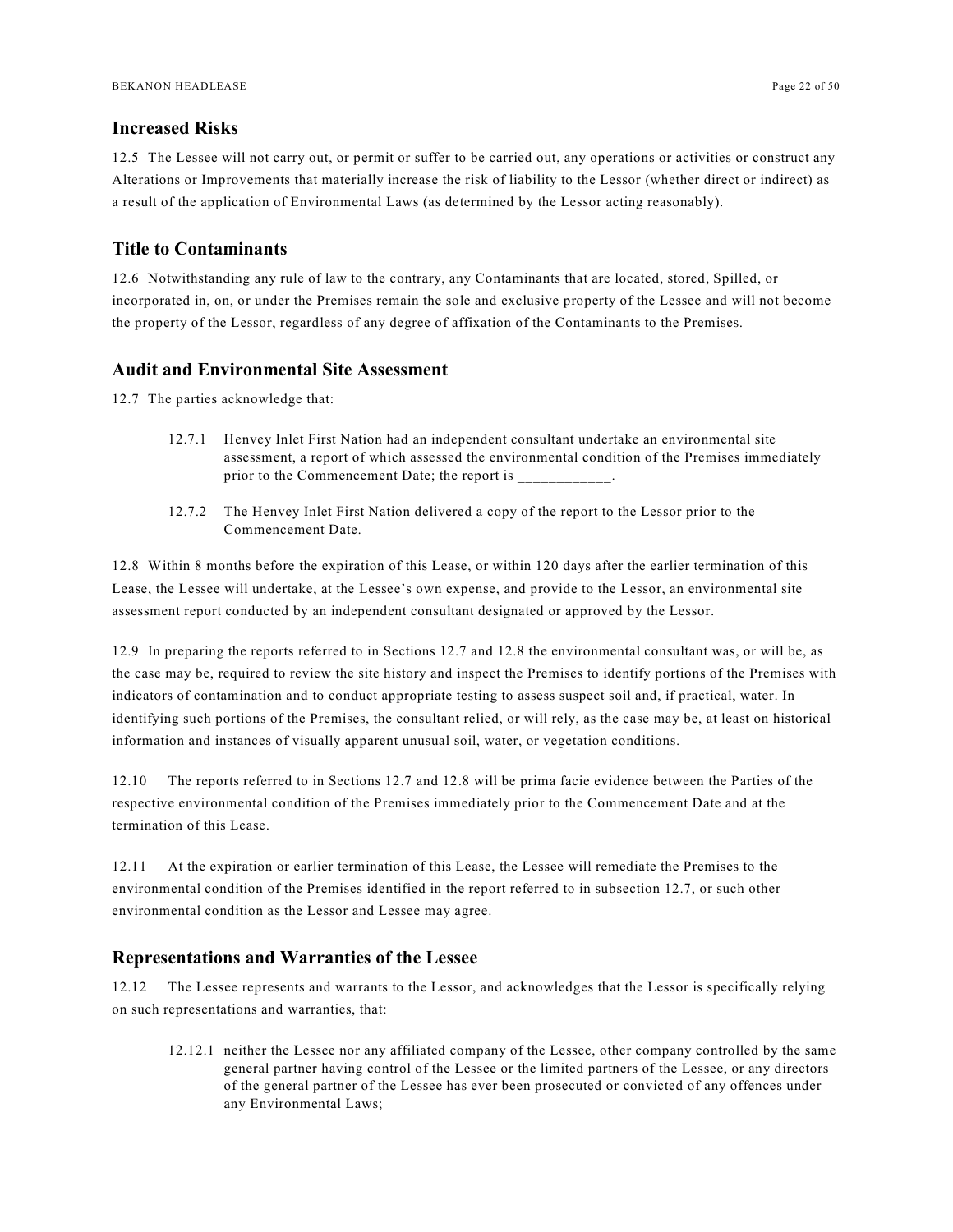- 12.12.2 neither the Lessee nor any affiliated company of the Lessee or other company controlled by the same shareholders having control of the Lessee has ever been the recipient of any tickets, notices of non-compliance, orders, or administrative penalties under any Environmental Laws; and
- 12.12.3 the conduct of the Lessee's operations does not involve storing or Spilling any Contaminants except as provided for in Section 12.1.

#### <span id="page-22-0"></span>**Additional Termination Rights**

- 12.13 Without limiting Article 22, if:
	- 12.13.1 the Lessor becomes aware of a breach of any Environmental Law with respect to the Premises, or the presence of any Contaminants in, on, above, or under the Premises, that raises a material risk of liability to the Lessor, as determined by the Lessor, then the Lessor may deem the Lessee to be in default under this lease.; or
	- 12.13.2 any Environmental Laws are amended or created in a manner that materially increases the probability or extent of the Lessor's liability with respect to the Lessee's use of the Premises under any Environmental Laws then the Lessor may terminate this lease on 30 days written notice.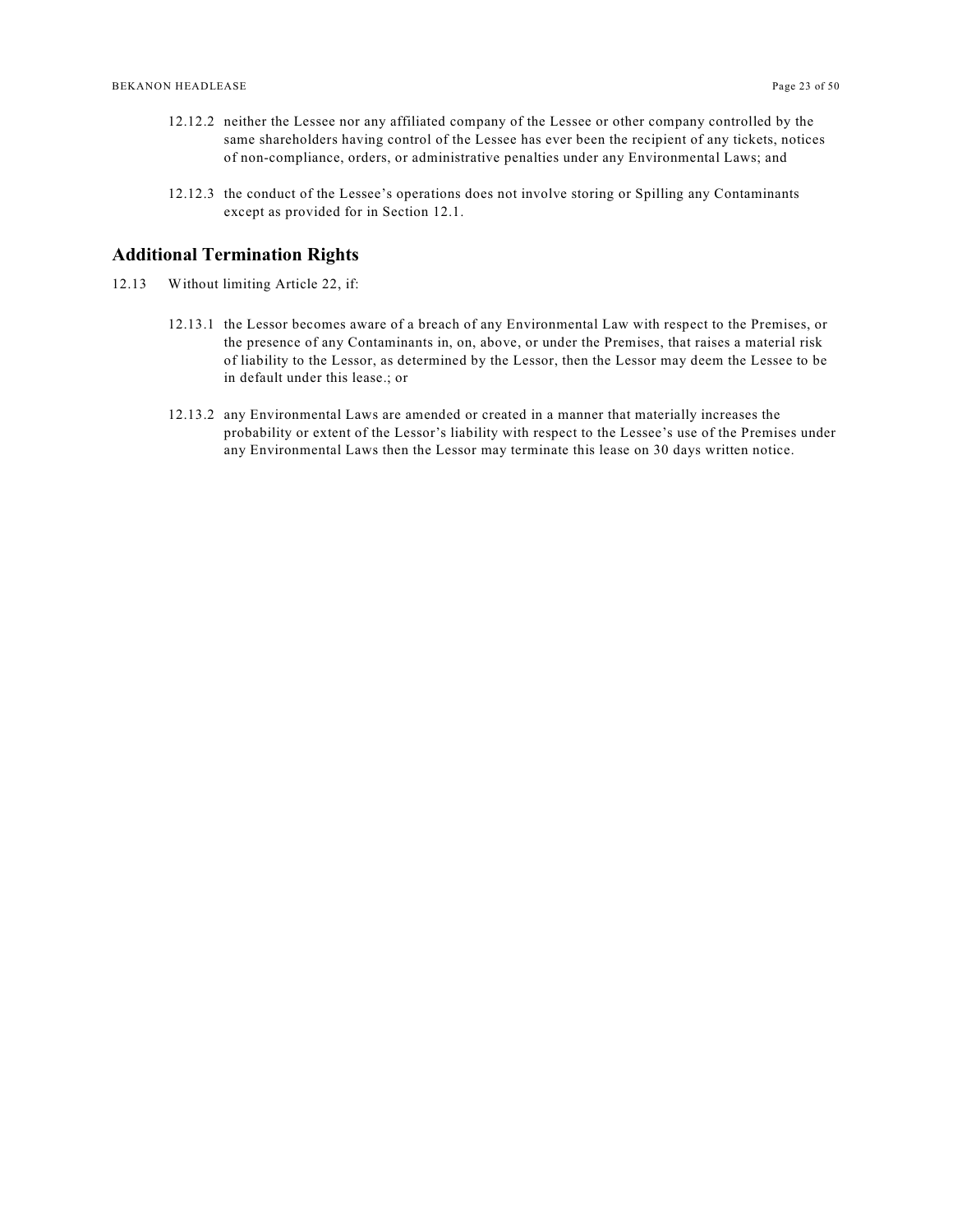### <span id="page-23-0"></span>**Survival of Article**

12.14 This article survives the expiration or earlier termination of this Lease.

### <span id="page-23-1"></span>**NUISANCE, WASTE & RUBBISH**

### **13.**

#### <span id="page-23-2"></span>**Nuisance**

13.1The Lessee will not cause any nuisance at the Premises.

#### <span id="page-23-3"></span>**Waste**

13.2 Except as required by the construction of the Improvements, the Lessee will not cause the commission of any waste of the Premises.

#### <span id="page-23-4"></span>**Rubbish**

13.3 Without limiting Section 13.1, the Lessee will not cause any rubbish or debris to be placed or left at the Premises except as is reasonably necessary in accordance with the uses permitted by this Lease or as otherwise permitted in writing by the Lessor.

### <span id="page-23-5"></span>**IMPROVEMENTS AND ALTERATIONS**

### **14.**

#### <span id="page-23-6"></span>**Construction**

14.1 The Lessee will not make any Improvements or Alterations without first obtaining the required permits or approvals referred to in Section 14.2.

#### <span id="page-23-7"></span>**Obtain Permits and Approvals**

14.2 The Lessee will apply to the appropriate Authority and obtain any required permits or approvals necessary to make any Improvements or Alterations.

#### <span id="page-23-8"></span>**Provide Development Plan**

14.3 The Lessee will provide a Development Plan for any Improvements or Alterations for the Lessor's consent, which consent will not be unreasonably withheld.

#### <span id="page-23-9"></span>**Approval Process for Development Plan**

14.4 The Lessor will review the Development Plan to determine if the Improvements or Alterations meet the requirements of the Lease. The Lessor will notify the Lessee if the Lessor requires any amendments or revisions to the Development Plan submitted. The Lessee will then amend or revise the Development Plan and re-submit it to the Lessor for further review under this section. Consent of the Lessor does not relieve the Lessee of any other obligations, covenants, or agreements under this Lease.

#### <span id="page-23-10"></span>**Construction to Comply With Permits, Approvals, and Consent**

14.5 Upon receipt of the required permits and approvals and the Lessor's consent to a Development Plan, the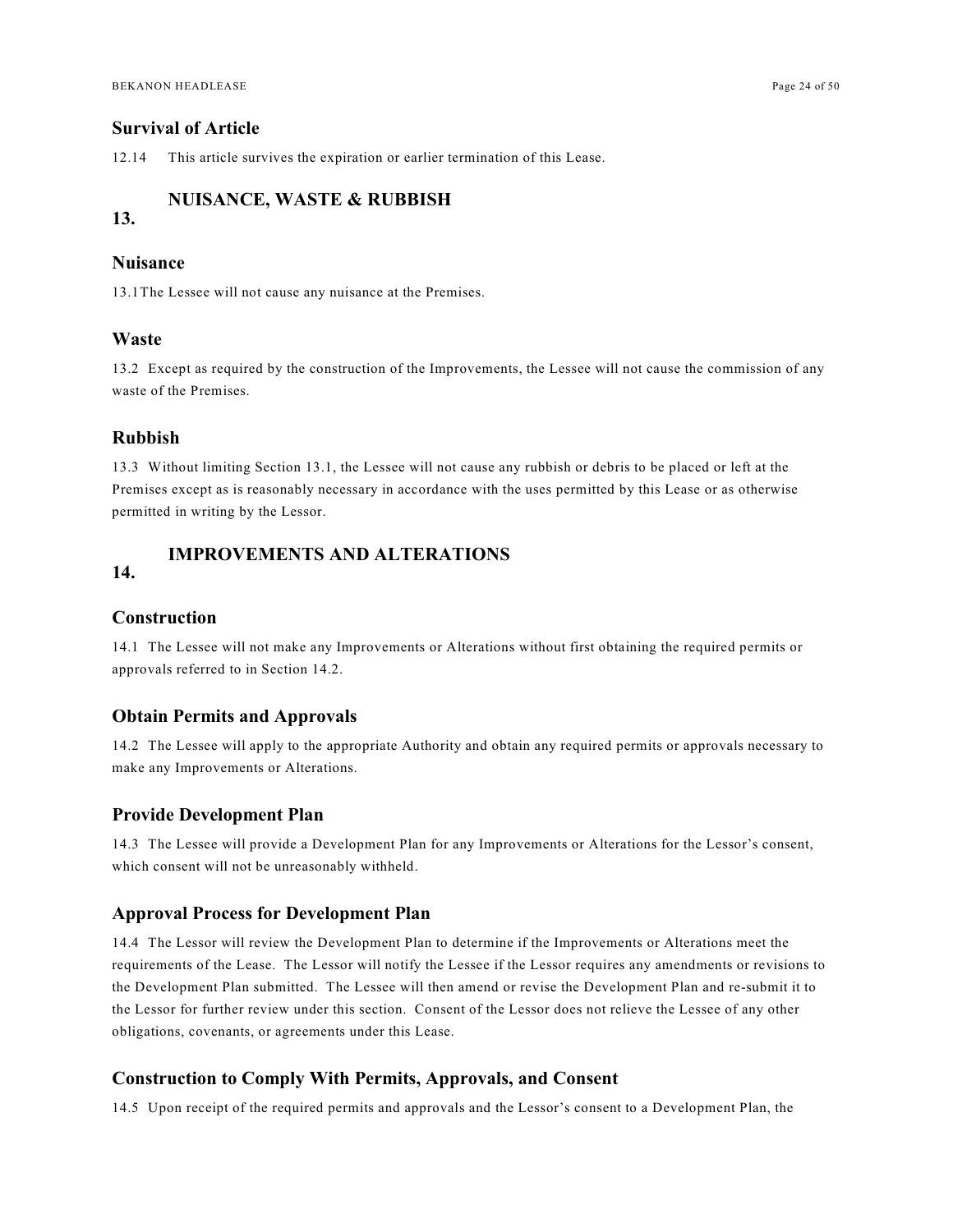Lessee will make the Improvements or Alterations expeditiously and in a proper and workmanlike manner in accordance with the Development Plan, the materials provided to any Authority under Section 14.2 and upon which any permits or approvals are based, and Article 16.

### <span id="page-24-0"></span>**Lessor Not Responsible**

14.6 Consent or absence of consent by the Lessor to a Development Plan will not in any way be an assumption of responsibility by the Lessor for the Development Plan or any work completed in accordance with the Development Plan.

### <span id="page-24-1"></span>**Occupancy**

14.7 The Improvements may not be occupied by any Person until Substantial Completion.

### <span id="page-24-2"></span>**Additional Documents**

14.8 Upon completion of construction of any Improvements and if requested by the Lessor, the Lessee will expeditiously provide the Lessor with:

- 14.8.1 reproducible, as-built drawings certified correct by an Architect or Engineer; and
- 14.8.2 operation and maintenance manuals.

### <span id="page-24-3"></span>**Signs**

14.9 The Lessee will not affix or exhibit, or permit or suffer the affixation or exhibition, upon the Premises any billboard or other similar advertising device except with the prior written consent of the Lessor, which consent will not be unreasonably withheld.

- 14.10 [Deleted.]
- 14.11 [Deleted.]
- 14.12 [Deleted]
- 14.13 [Deleted.]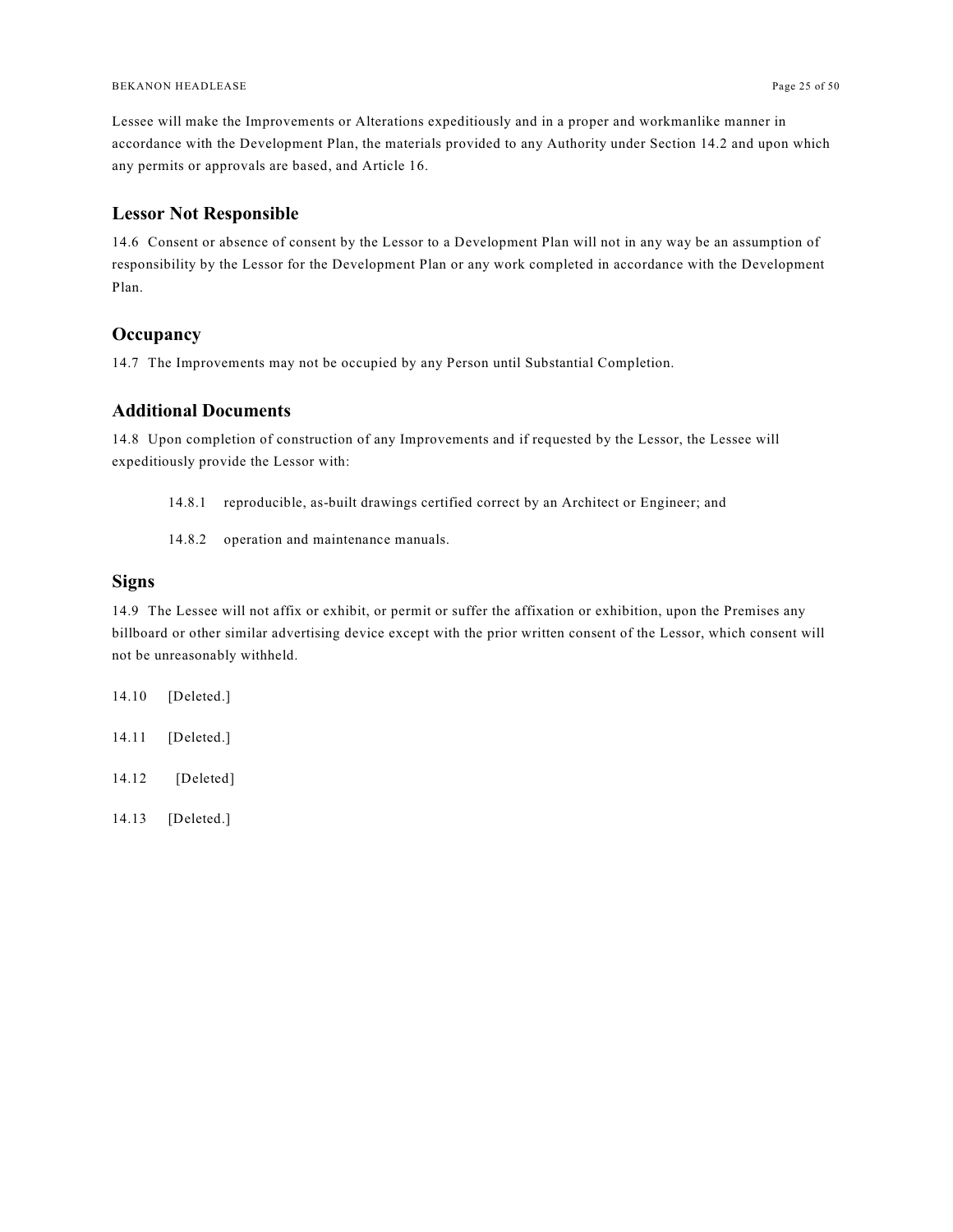### <span id="page-25-0"></span>**MAINTENANCE**

### **15.**

#### <span id="page-25-1"></span>**Lessee to maintain Premises**

15.1 The Lessee will, at its expense, maintain the Premises in a good and tenantable condition in every respect as would a careful owner in occupation.

### <span id="page-25-2"></span>**CONSTRUCTION REQUIREMENTS**

### **16.**

### <span id="page-25-3"></span>**General Requirement**

16.1 Without limiting Article 9, all Improvements or Alterations will be made to the highest standard and quality of any industry or construction standards in force, whether or not that standard is applicable on reserve or not, for the respective type of Improvements, as those standards may be amended or replaced from time to time, and, in the case of Alterations, also at least as high as those of any Premises that are subject to the Alterations.

16.2 Without in any way relieving the Lessee from any other obligation under this Lease, if making any Improvements or Alterations involves a cost in excess of \$50,000, then, before making the Improvements or Alterations, the Lessee will provide the Lessor with:

- 16.2.1 a performance bond, letter of credit, or similar security acceptable to the Lessor (as evidenced in writing) in an amount at least equal to the estimated cost of the work without equivocation; and
- 16.2.2 a labour and material bond, letter of credit, or other similar security acceptable to the Lessor (as evidenced in writing) for the payment of all labour and material in connection with the Improvement or Alterations.

The security provided under this Section will be in forms satisfactory to the Lessor with sureties, if required, approved by the Lessor.

16.3 [Deleted.]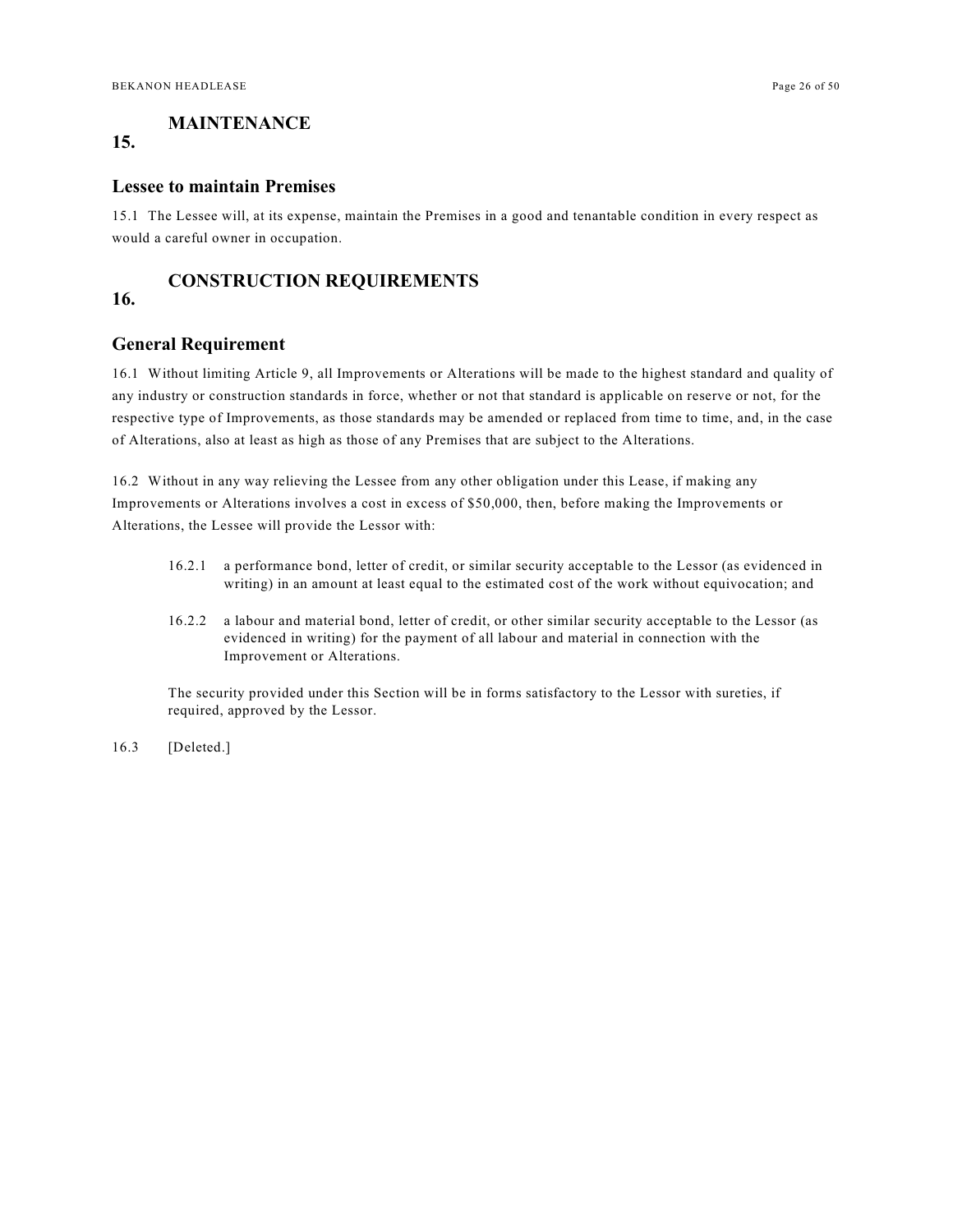### <span id="page-26-0"></span>**REPLACEMENT ON DESTRUCTION**

### **1.**

### <span id="page-26-1"></span>**Rent will not Abate**

1.1 The destruction, in whole or in part, of the Improvements by any means will not cause this Lease to terminate or entitle the Lessee to surrender possession or demand any abatement or reduction of the Rent.

### <span id="page-26-2"></span>**Lessee's Obligations When Improvements Partially Destroyed**

1.2 In the event of damage to or partial destruction of the Improvements, or any part of the Improvements, the Lessee will, at its own expense, repair, replace, or restore any part of the Improvements so damaged or destroyed, within a reasonable time of the damage or partial destruction.

#### <span id="page-26-3"></span>**Lessee's Obligations When Improvements Substantially Destroyed**

1.3 In the event of complete destruction or substantially complete destruction of the Improvements, or any part of the Improvements, the Lessee will, at its own expense, reconstruct or replace the Improvements with structures comparable to those being reconstructed or replaced, within a reasonable time of the destruction.

#### <span id="page-26-4"></span>**Lessee To Give Lessor Notice of Damage or Destruction**

1.4 The Lessee will give the Lessor prompt notice of any damage to or partial destruction, substantially complete destruction or complete destruction of the Improvements or any part of the Improvements.

### <span id="page-26-5"></span>**REMOVAL OF IMPROVEMENTS AND TRADE FIXTURES**

### **2.**

### <span id="page-26-6"></span>**Removal of Trade Fixtures**

2.1 The Lessee may, at its expense, remove all of its Trade Fixtures, and may permit Sub-lessees to remove all of their Trade Fixtures, from the Premises:

- 2.1.1 at any time during the Term, if the Lessee is not in default under the Lease; or
- 2.1.2 within 30 days after the expiration or earlier termination of this Lease.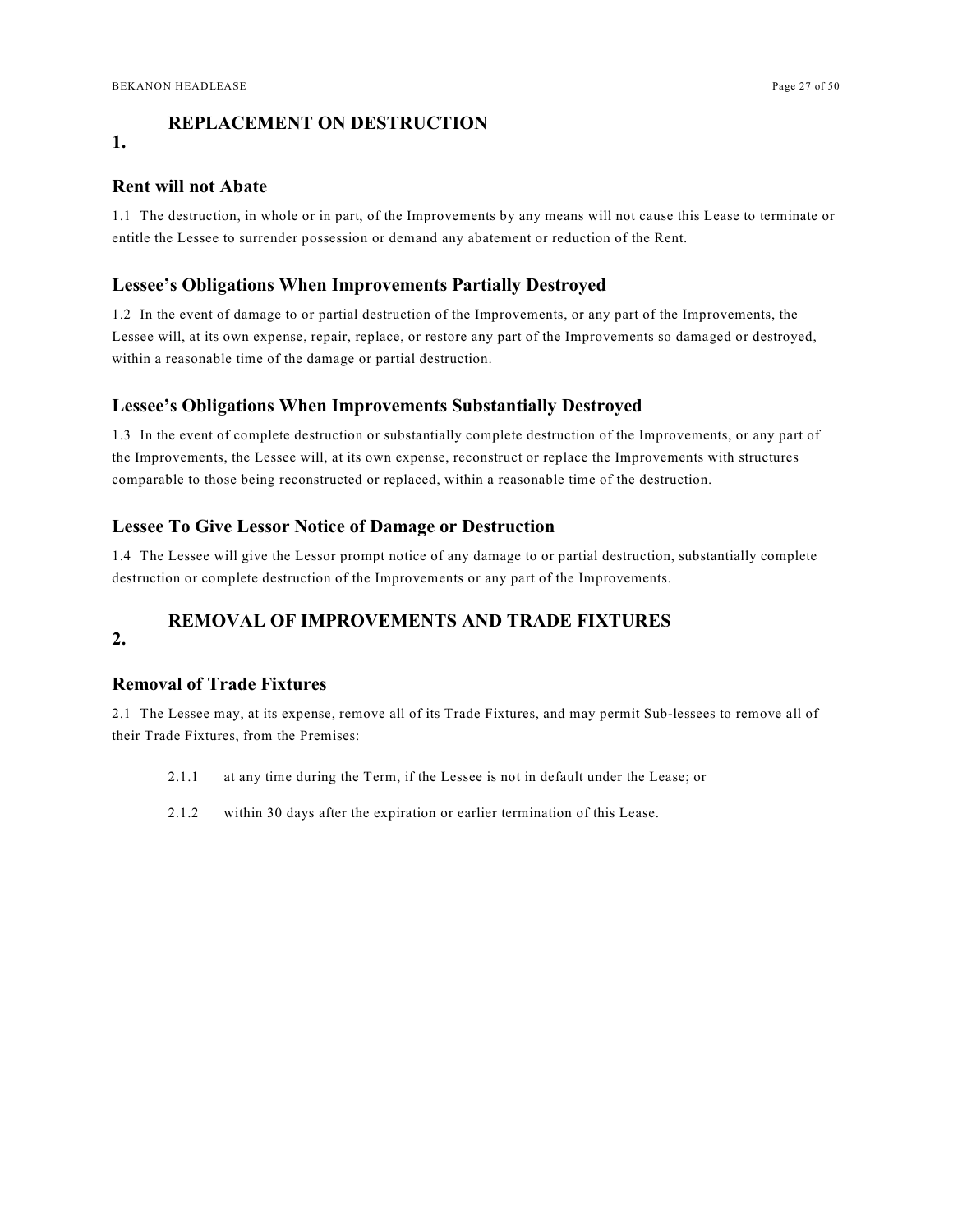#### <span id="page-27-0"></span>**No Removal of Improvements**

2.2 The Lessee will not remove any of the Improvements from the Premises without the prior written consent of the Lessor, which consent may be unreasonably and arbitrarily withheld, and, except as provided by Section 18.3, the Improvements will be the property of the Lessor at the expiration or earlier termination of the Lease.

### <span id="page-27-1"></span>**Removal of Improvements or Trade Fixtures on Notice**

2.3 After the expiration or earlier termination of this Lease, the Lessee will, at its expense, expeditiously remove from the Premises any or all of the Improvements, Trade Fixtures, or any moveable goods as the Lessor requires to be removed and leave the remainder of the Premises in good and substantial repair and condition and free from all debris to the reasonable satisfaction of the Lessor. The notice from the Lessor may be given up to 90 days after the expiration or earlier termination of the Lease.

#### <span id="page-27-2"></span>**Lessee Must Fix any Damage Arising From Removal**

2.4 The Lessee will, at its expense, make good all damage caused to the Premises by the removal of any Improvements, Trade Fixtures, or movable goods and leave the remainder of the Premises in good and substantial repair and condition and free from all debris to the reasonable satisfaction of the Lessor.

#### <span id="page-27-3"></span>**Lessor May Remove**

2.5 If the Improvements, Trade Fixtures, or moveable goods that were requested to be removed by the Lessor under Section 18.3 are not removed from the Premises, then the Lessor may remove them and dispose of them in the Lessor's absolute discretion. The Lessee will, upon notice from the Lessor, expeditiously pay to the Lessor all of the Lessor's costs and expenses incurred in the removal and disposal of such Trade Fixtures and Improvements and in making good all damage caused to the Premises by any removal. The Lessor will not be responsible to the Lessee or any Sub-lessees for any loss suffered by any of them as a result of the removal or the disposal of the Improvements, Trade Fixtures, or any moveable goods.

### <span id="page-27-4"></span>**Lessee not in Possession**

2.6 The Lessee will not be construed as being in possession of the Premises solely by its exercise of rights under this article.

### <span id="page-27-5"></span>**Survival of Article**

2.7 This article survives the expiration or earlier termination of this Lease.

### <span id="page-27-6"></span>**INSURANCE**

### **3.**

#### <span id="page-27-7"></span>**Liability & Property Insurance**

3.1 The Lessee will maintain, at its expense, throughout the entire Term and any other period it may be in possession of the Premises with one or more companies satisfactory to the Lessor:

3.1.1 comprehensive general liability insurance, written in the name of the Lessee and the Lessor as named insureds, to keep each of the Lessor and Lessee, as their interests may appear, insured against claims for personal injury, death or property damage or loss occurring at or about the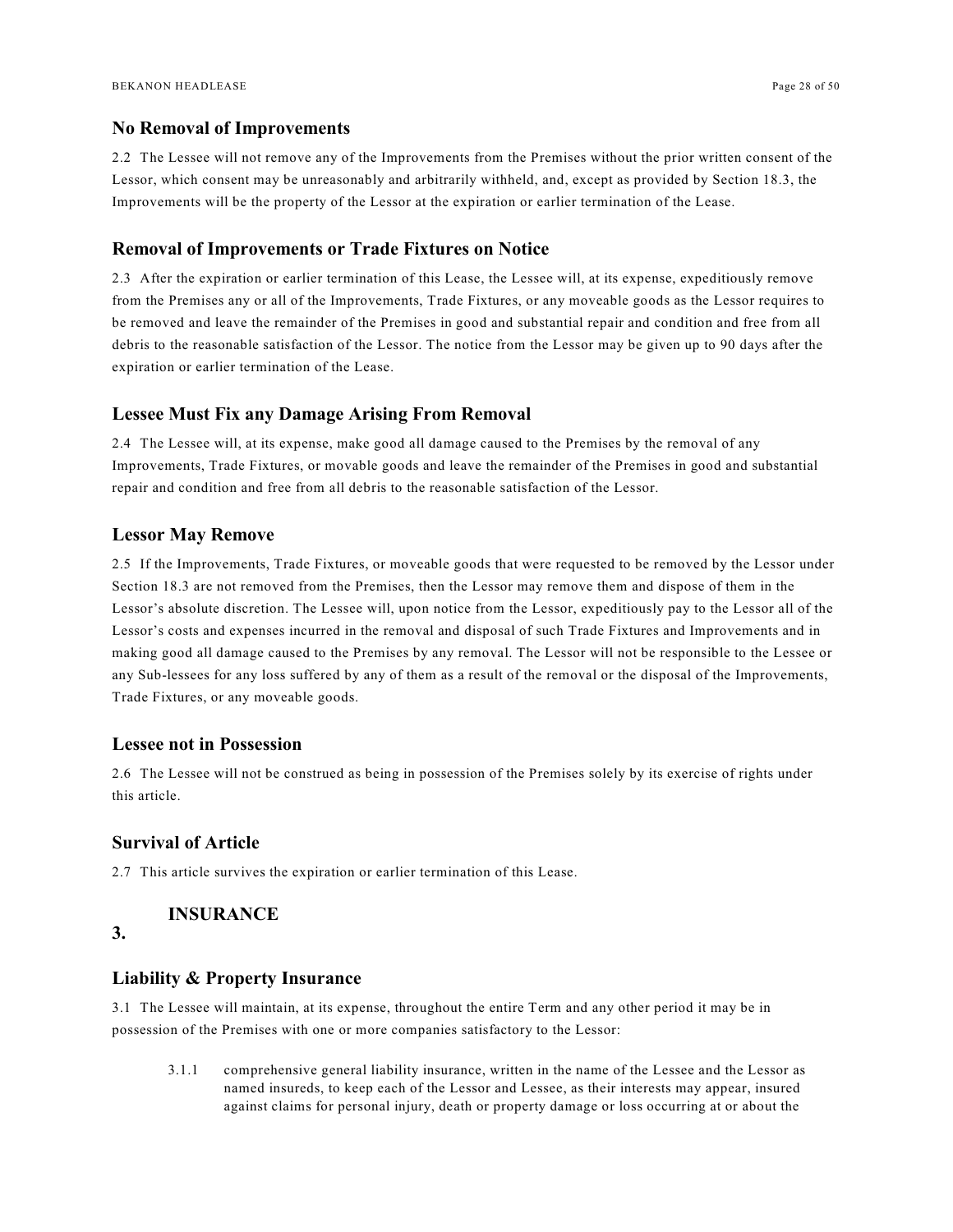Premises in an amount of not less than \$ five (5) million for any one occurrence or to such other reasonable amount as the Lessor may notify the Lessee in writing from time to time;

- 3.1.2 property insurance, written in the name of the Lessee and the Lessor as named insureds, with loss payable to the insureds and any Mortgagee as their respective interests appear, insuring the Improvements for 100% of their full replacement cost against loss or damage by fire and other perils (including the hazards of lightning, flood, earthquake, explosion, wind storm, cyclone, tornado, hail, riot, civil commotion, malicious damage, aircraft, smoke, vehicle damage, and rupture or leak of pressure vessels and ancillary equipment and systems) under supplementary coverage obtained by prudent owners to the extent such perils, or any of them, can be obtained; and
- 3.1.3 any other insurance that may be reasonably required by the Lessor and that a good and prudent owner of the Premises would obtain.

### <span id="page-28-0"></span>**Insurance Provisions**

3.2 Every insurance policy required under this Lease must:

- 3.2.1 contain an agreement by the insurer that it will not cancel or substantially alter the policy without first giving the Lessor at least 30 days prior written notice; and
- 3.2.2 contain a clause to the effect that any release from liability entered into by the Lessee prior to any loss will not affect the right of the Lessee or Lessor to recover.

3.3 If any insurance policy contains a co-insurance provision, then:

- 3.3.1 the Lessee will at all times maintain sufficient insurance to prevent the Lessor and the Lessee from being co-insurers and permit full recovery from the insurer; and
- 3.3.2 the insurance will contain a waiver of subrogation so that the insurance will protect the Lessor and the Lessee as if they were fully insured under separate policies.

3.4 The Lessee will not do anything, or permit or suffer anything to be done, at the Premises that might cause any insurance policy required by this Lease to be invalidated or cancelled.

3.5 The Lessee will deliver certificates of the insurance evidencing every insurance policy that is required by this Lease to the Lessor immediately after the insurance is effected and will deliver a certificate of renewal or other evidence satisfactory to the Lessor that the insurance has been renewed or replaced to the Lessor at least ten days before the expiry of any insurance policy in force.

3.6 The Lessee will, upon written request from the Lessor, deliver a certified copy of every insurance policy requested by the Lessor.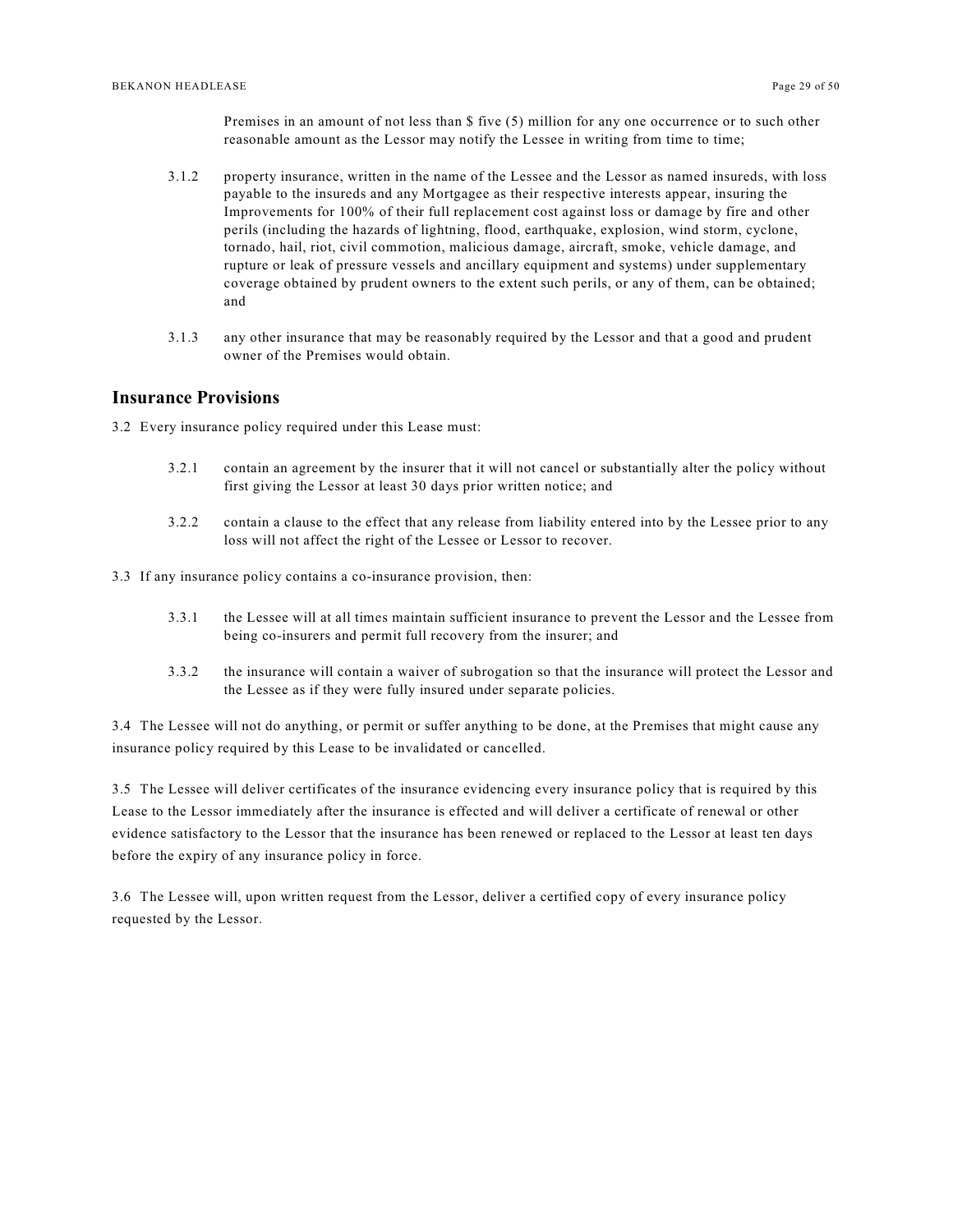### <span id="page-29-0"></span>**Release from Liability**

3.7 The Lessee releases the Lessor from all liability for loss (including economic loss), damage or injury (including any loss, damage, or injury that may arise out of the negligence or omission of the Lessor or the Lessor's officials, employees, servants, agents, contractors, and subcontractors) caused by or resulting from any of the perils or injury against which it has covenanted in this Lease to insure.

#### <span id="page-29-1"></span>**Payment of Loss Under Insurance**

3.8 Notwithstanding the terms of the policy or policies, insurance moneys payable under any or all of the policies of insurance referred to in this Lease will be:

- 3.8.1 paid to the order of the Trustee; and
- 3.8.2 used by the Trustee for the repair, restoration, reconstruction, or replacement (as set out in article 17) of the loss or damage in respect of which such insurance moneys are payable hereunder against certificates of the Architect engaged by the Lessee or such other person as the Lessor and the Lessee may agree upon who is in charge of such repair, restoration, reconstruction, or replacement.

### <span id="page-29-2"></span>**Lessor's Right to Repair and Receive the Insurance Proceeds**

3.9 If the Lessee fails to effect, without unreasonable delay, the repair, restoration, reconstruction, or replacement (as set out in Article 17) of the loss or damage in respect of which the insurance moneys are payable, then:

- 3.9.1 The Lessor will be entitled to effect such repair, restoration, reconstruction, or replacement.
- 3.9.2 The Trustee will pay, or cause to be paid, to the Lessor insurance moneys in the same manner as the Trustee would have paid them under subsection 19.8.2 had the Lessee effected such repair, restoration, reconstruction, or replacement.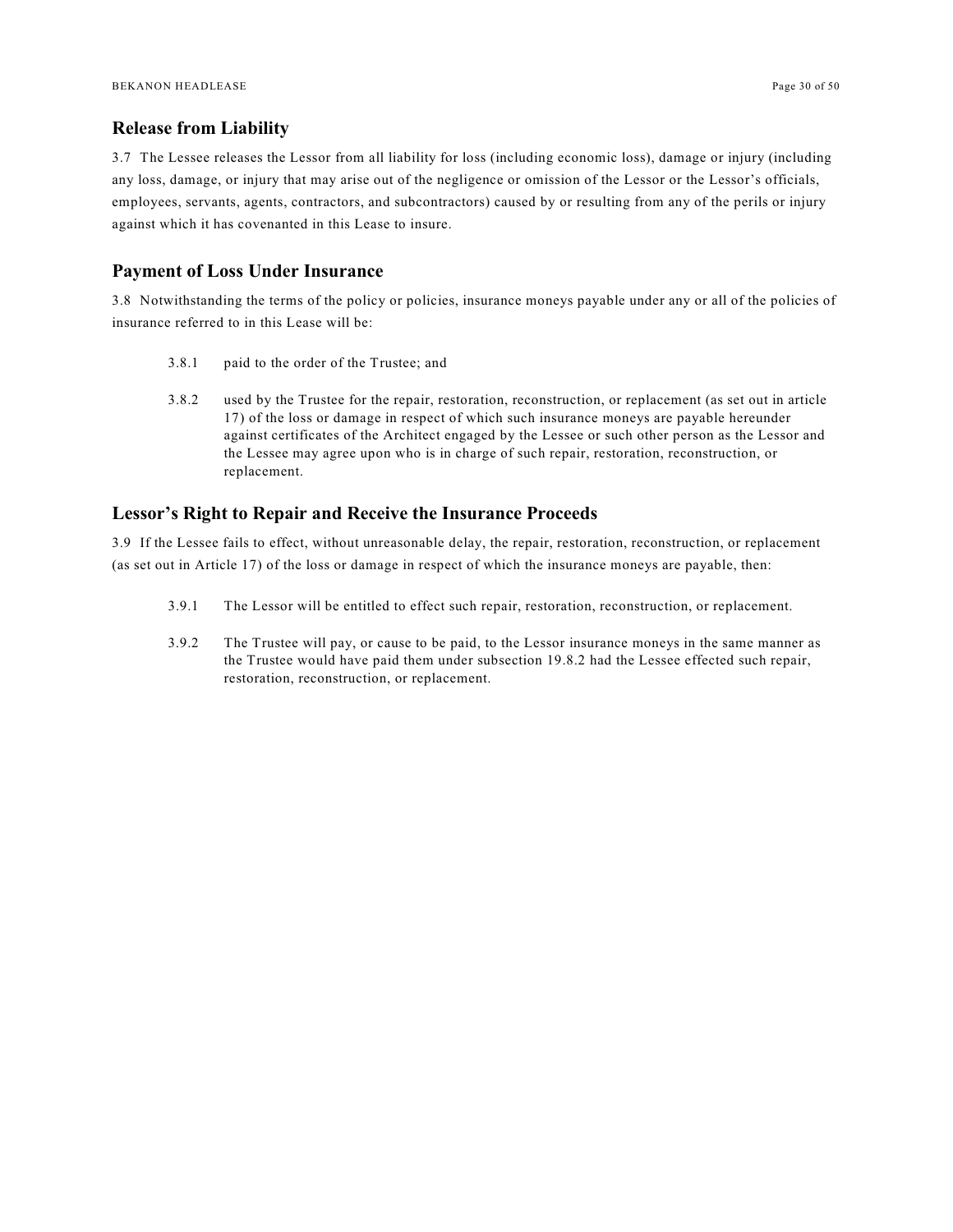### <span id="page-30-0"></span>**Insurance May be Maintained by Lessor**

3.10 If the Lessee does not insure or keep insured the Improvements as required by this Lease, then the Lessor, although not obliged to do so, may obtain and maintain such insurance in such amount with such deductible amounts and for such period as the Lessor deems advisable. The Lessee will pay to the Lessor as Additional Rent within 30 days after receipt of any invoice from the Lessor such amounts as the Lessor has expended for such insurance.

### <span id="page-30-1"></span>**INSOLVENCY**

### **4.**

4.1 If the Lessee becomes insolvent, bankrupt, makes an assignment for the benefit of creditors, or, if it is a corporation, proceedings are begun to wind it up or a receiver, receiver-manager or trustee has been appointed then the Lessor may declare the Term ended.

### <span id="page-30-2"></span>**CHANGE IN CONTROL OF LESSEE**

### **5.**

5.1 If a person, a corporation or any other entity who is not a Qualified HIFN Entity becomes a general or limited partner of the Lessee without the Lessor's prior written consent, then the Lessor may within 60 days of becoming aware of such and deem this change /occurrence, to be a default under this lease.

5.2 The Lessee shall notify in writing the lessor if any person, corporation or other entity other than a Qualified HIFN Entity becomes a general or limited partner of the Lessee.

### <span id="page-30-3"></span>**DEFAULT & REMEDIES**

### **6.**

### <span id="page-30-4"></span>**Default**

6.1 If the Lessee:

- 6.1.1 fails to pay any Rent or any other sum required to be paid by the Lessee when due under this Lease;
- 6.1.2 fails to perform or observe any other condition of this Lease; or
- 6.1.3 is otherwise in default hereunder,

then the Lessor may give the Lessee notice of the default.

### <span id="page-30-5"></span>**Termination**

6.2 If the Lessor gives the Lessee notice of default under this article and the default is mentioned in subsection 22.1.1, then the Lessor may, by notice to the Lessee and subject to Sections 22.6 and 22.7, declare the Term ended.

6.3 If the Lessor gives the Lessee notice of default under this article, and the default is reasonably capable of being cured within 30 days after the notice is delivered but the default is not cured within that time, then the Lessor may, by notice to the Lessee and subject to Sections 22.6 and 22.7, declare the Term ended.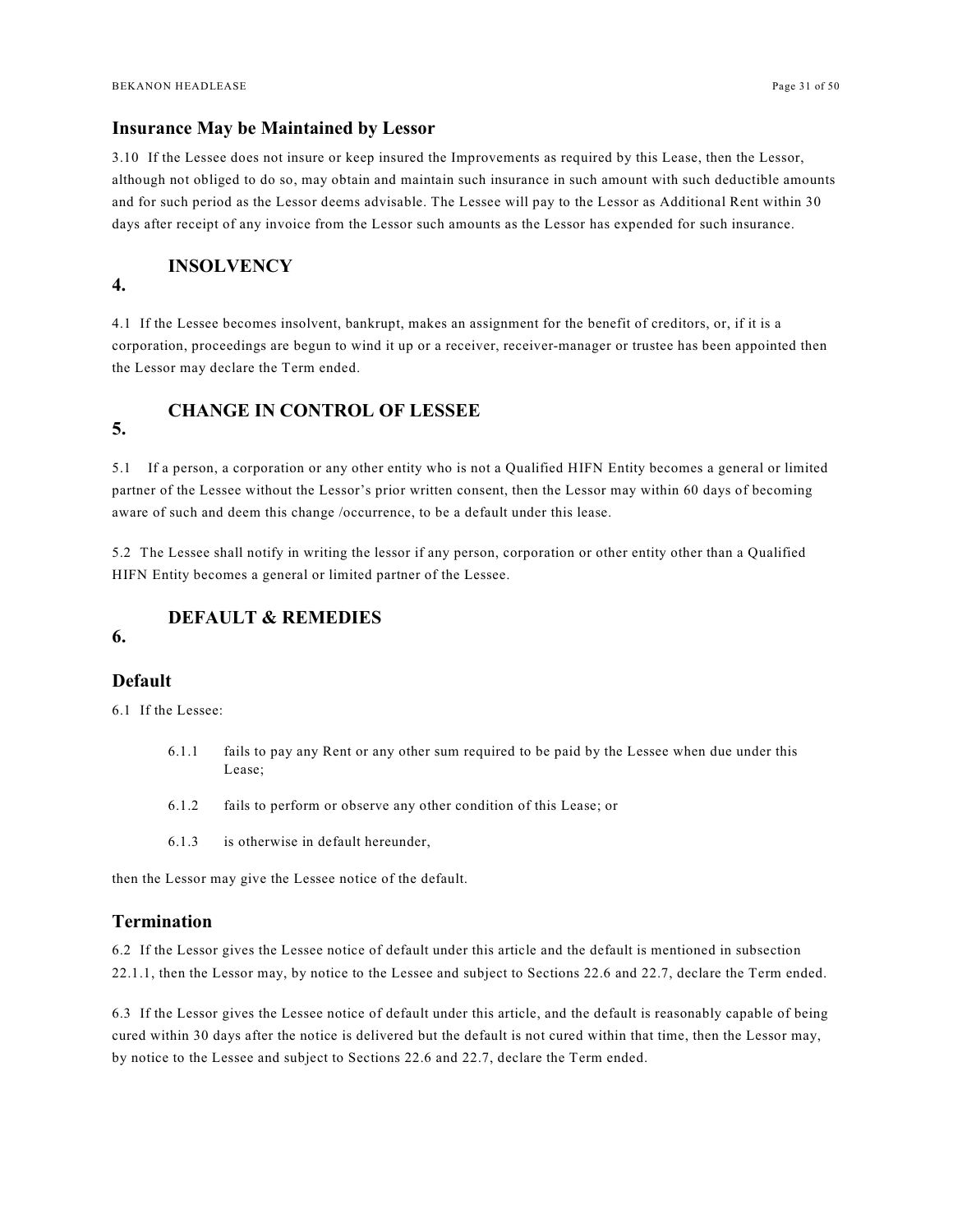6.4 If the Lessor gives the Lessee notice of default under this article and the default is not reasonably capable of being cured within 30 days after the notice is delivered, and the Lessee fails to:

- 6.4.1 commence to cure the default promptly upon delivery of the notice; or
- 6.4.2 proceed to cure the default with all due diligence to completion; or
- 6.4.3 both subsections 22.4.1 and 22.4.2,

then the Lessor may, by notice to the Lessee and subject to Sections 22.6 and 22.7, declare the Term ended.

6.5 [Deleted]

### <span id="page-31-0"></span>**Curing of Default**

6.6 Any curing of a default by a Person other than the Lessee will be construed as a curing of that default by the Lessee.

### <span id="page-31-1"></span>**End of Lease**

6.7 If the Lessor declares the Term ended, then, except as otherwise expressly provided in this Lease, this Lease and everything contained in it and the estate and Term will terminate without re-entry or any other act or legal proceedings and the Lessor may re-enter the Premises and possess and enjoy them as if the Lease had not been made. Notwithstanding a declaration by the Lessor that the Term has ended, the Lessor will be entitled to recover from the Lessee:

- 6.7.1 the Rent then accrued or accruing;
- 6.7.2 any outstanding amounts, costs, damages (including solicitor and own client costs), as well as all prospective losses and damages, arising from the unexpired portion of the Term (had the Lease not ended) based on a present recovery for unpaid future rent, and for any other consequential loss, including losses incurred by or accruing to the Lessor arising from the Lessee's failure to carry on business; and
- 6.7.3 any other amounts allowed by law,

and enforce any right of action against the Lessee in respect of any antecedent breach of any of the Lessee's obligations, covenants, or agreements, including a right of action under any provisions that survive the expiration or earlier termination of this Lease.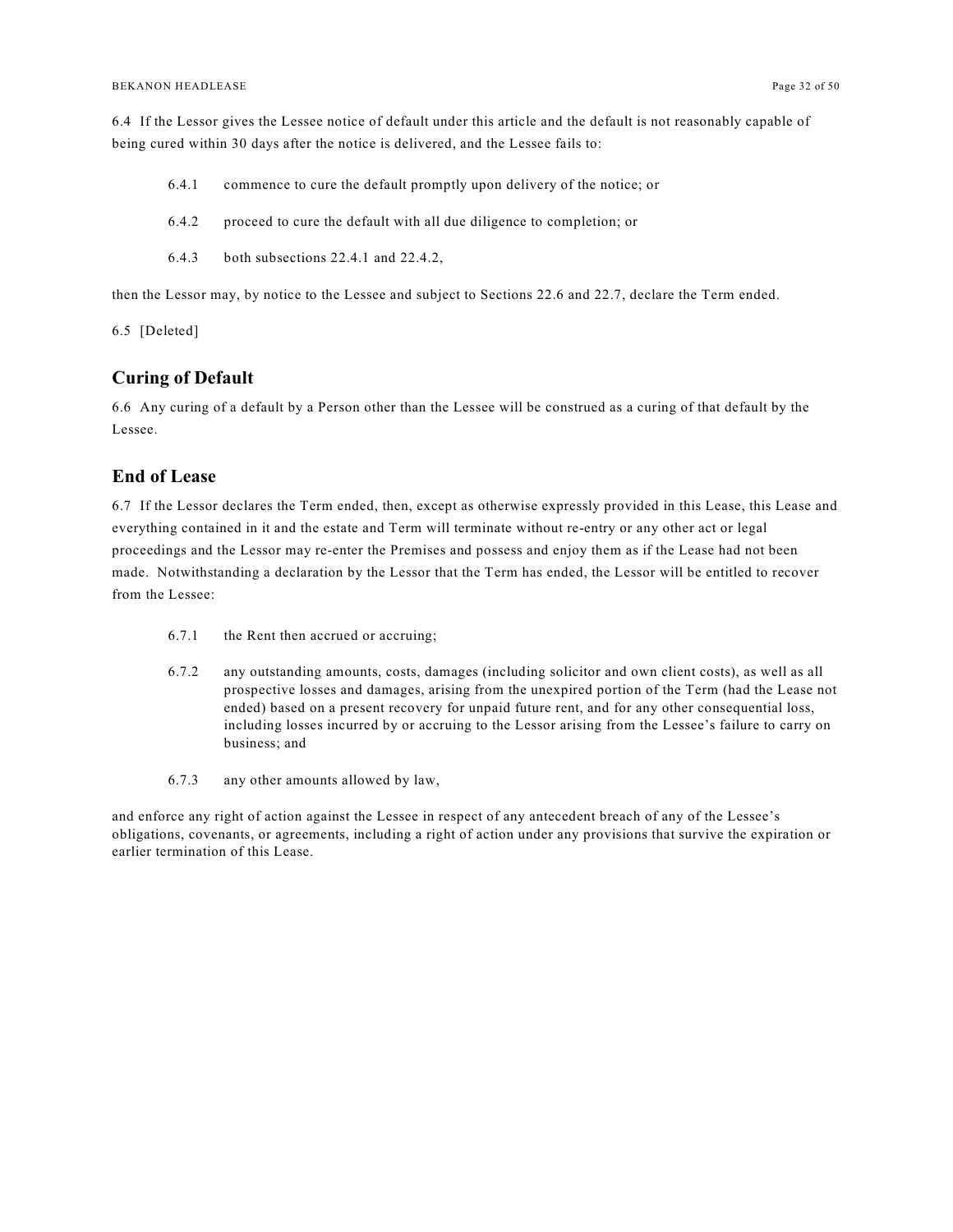### <span id="page-32-0"></span>**Right to Cure**

6.8 If the Lessor gives the Lessee notice of a default under this article and the default is not cured within the times permitted under Sections 22.2 to 22.5, then the Lessor, without relieving the Lessee of its obligations under this Lease and without limiting any other right of the Lessor, may undertake the performance of any necessary work in order to complete such obligations of the Lessee, but having commenced such work, the Lessor will have no obligation to the Lessee to complete such work. All of the Lessor's costs and expenses of such performance will be Additional Rent. This Section survives the expiration or earlier termination of this Lease.

### <span id="page-32-1"></span>**Access to Inspect and Perform**

6.9 The Lessee will provide the Lessor and the Lessor's officials, employees, servants, agents, contractors and subcontractors convenient access by any means to the Premises at all reasonable times for the purposes of:

- 6.9.1 viewing the Premises;
- 6.9.2 conducting an environmental site assessment, or environmental review process or any test or investigation that the Lessor considers necessary to determine that the Lessee's obligations, covenants, and agreements are being duly met;
- 6.9.3 determining the extent of any contamination of the Premises due to the presence of any Contaminants in, on, or under the Premises; and
- 6.9.4 performing any of the Lessee's obligations, covenants, and agreements on the Lessee's behalf as provided for in this Lease.

This right of entry requires reasonable notice to the Lessee, except in the case of an emergency, when no notice is required. The costs and expenses of the Lessor under this Section are Additional Rent.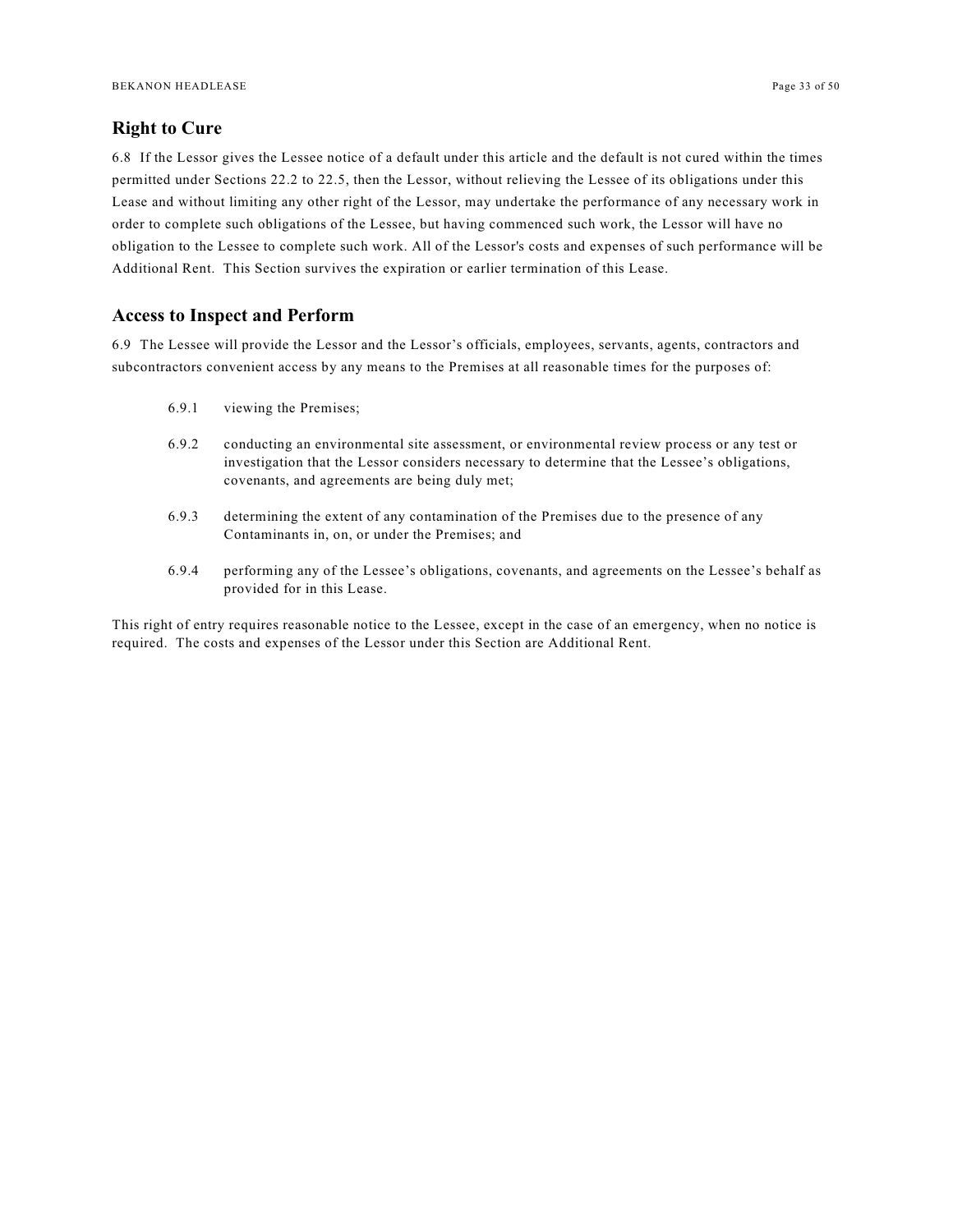### <span id="page-33-0"></span>**Remedies Cumulative**

6.10 All rights and remedies of the Lessor are cumulative and are in addition to and do not exclude any other right or remedy provided in this Lease or otherwise allowed by law. All rights and remedies of the Lessor may be exercised concurrently.

### <span id="page-33-1"></span>**SURRENDER OF POSSESSION**

### **7.**

7.1 When the Term expires or otherwise ends, the Lessee will peaceably surrender to the Lessor the Premises in the condition they were required to be kept under the Lease.

#### <span id="page-33-2"></span>**HOLDING OVER**

### **8.**

8.1 If the Lessee holds over, then, notwithstanding any payment of Rent to the Lessor, the new tenancy thereby created will be a tenancy from month to month, not a tenancy from year to year, at a montly rent of 200% of the Rent paid for the entire Term, and will be subject to the obligations, covenants, and agreements contained in this Lease so far as the same are applicable to a tenancy from month to month.

### <span id="page-33-3"></span>**INDEMNITY**

### **9.**

9.1 The Lessee indemnifies and saves harmless the Lessor and the Lessor's officials, employees, servants, agents, contractors, and subcontractors against and from all:

- 9.1.1 claims, demands, actions, suits, or other proceedings;
- 9.1.2 judgments, liens, penalties, fines, or damages;
- 9.1.3 costs (including solicitor-client costs, consultant fees, or expert fees, costs incurred in connection with any investigation of the environmental condition of the Premises, or any clean-up, remedial, removal, or restoration work required by any Authority, or under this Lease, during or after the Term), liabilities, or losses (including economic losses or any diminution in the fair market value of the Premises, based on the highest and best use of the Premises as opposed to the uses permitted by this Lease); and
- 9.1.4 sums paid in settlement of any matter,

howsoever arising out of or related to:

- 9.1.5 a breach of any obligation, covenant, or agreement of the Lessee in this Lease;
- 9.1.6 any decision by the Lessor under Article 7;
- 9.1.7 personal injury, death, or property damage or loss arising from, or related to, any act or omission of the Lessee or its directors, officers, servants, employees, contractors and sub-contractors, agents, invitees, licensees, or any other Person over whom the Lessee may reasonably be expected to exercise control or is in law responsible;
- 9.1.8 the presence or suspected presence (unless the presence or suspected presence is solely attributable to the negligence or willful misconduct of the Lessor or the Lessor's officials, employees, or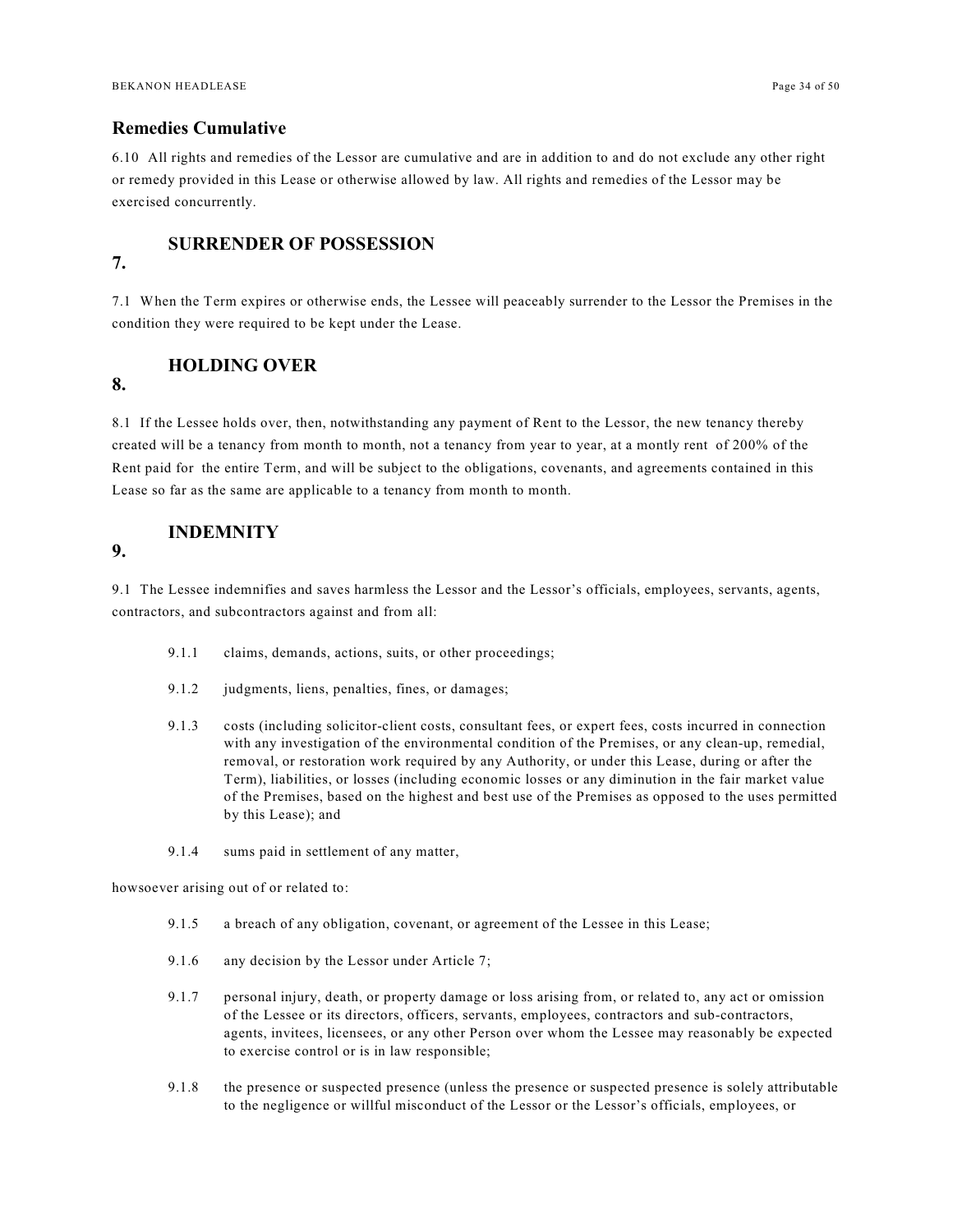servants or previous lessees of the Premises) of Contaminants in, on, or under the Premises or in the soil, groundwater, or surface water in, on, under, or near the Premises as a result of the actions or omissions of the Lessee or its directors, officers, servants, employees, contractors and subcontractors, agents, invitees, licensees, and all other Persons over whom the Lessee may reasonably be expected to exercise control or is in law responsible; or

9.1.9 the Spill of any Contaminants in, on, or under the Premises by or at the direction of the Lessee or its directors, officers, servants, employees, contractors and sub-contractors, agents, invitees, licensees, or any other Person over whom the Lessee may reasonably be expected to exercise control or is in law responsible.

### <span id="page-34-0"></span>**Survival of Article**

9.2 This article survives the expiration or earlier termination of this Lease.

# <span id="page-34-1"></span>**ENTIRE AGREEMENT**

### **10.**

10.1 This Lease constitutes the entire agreement between the Parties with respect to the subject matter of this Lease and supersedes and revokes all previous negotiations, arrangements, letters of intent, offers to lease, and representations. The Lessor, the Lessor's officials, employees, servants, agents, contractors or subcontractors, the Band, the Band Council, or any member of the Band have not made any representations or warranties with respect to:

- 10.1.1 the condition of the Premises;
- 10.1.2 compliance of the Premises with any Laws; or
- 10.1.3 the presence of Contaminants in, on, or under the Premises.

The Lessee has not relied on any such Person in this regard.

### <span id="page-34-2"></span>**DELIVERY**

### **11.**

### <span id="page-34-3"></span>**General Requirement**

11.1 All notices or demands to be given or made under this Lease must be in writing.

11.2 All notices or demands to be given or made under this Lease and all Rent to be paid must be delivered in accordance with this article to the following addresses:

11.2.1 To the Lessor:

Director, Lands and Trust Services

Indian and Northern Affairs Canada

Fax:

11.2.2 To the Lessee at: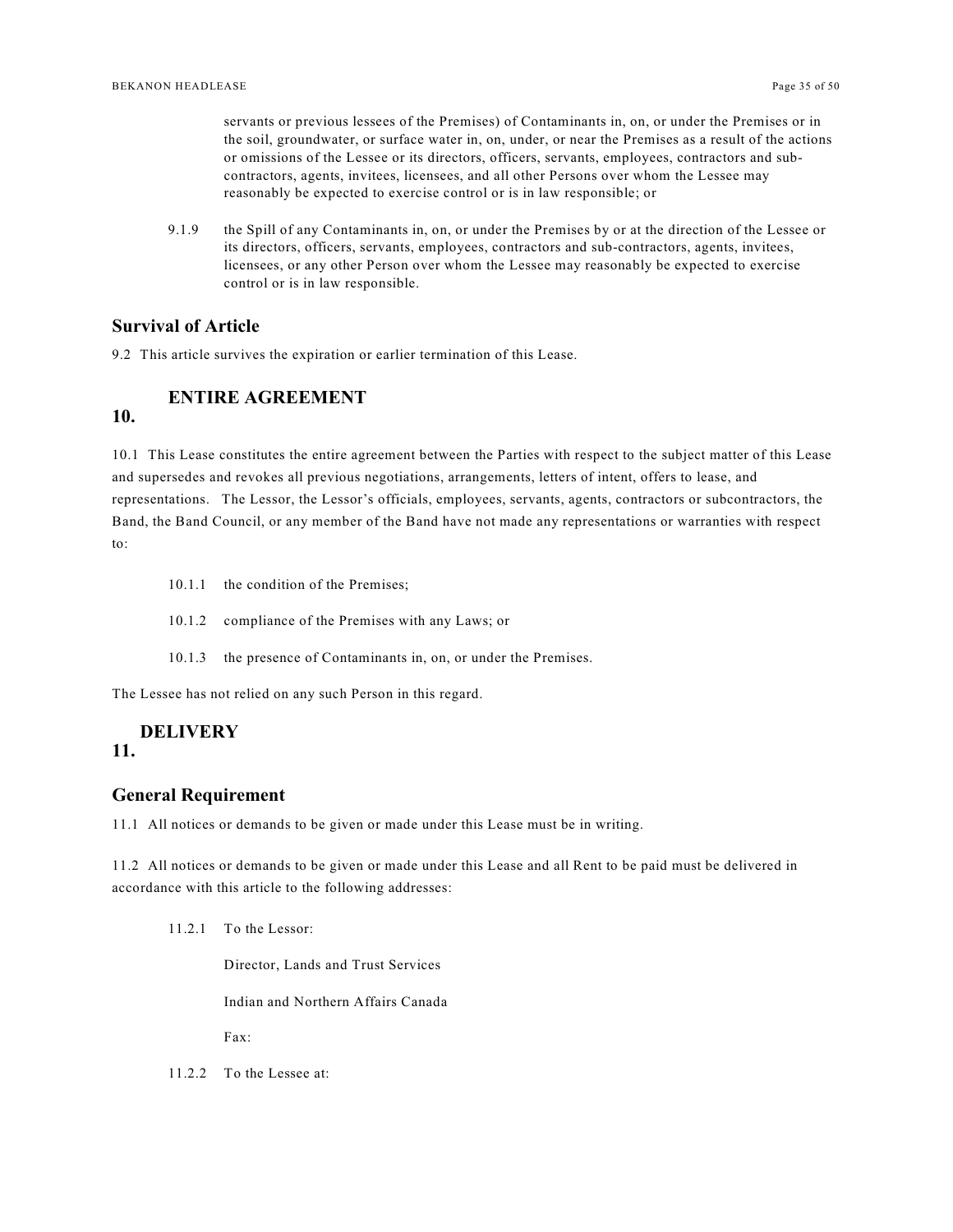Bekanon Limited Partnership

Bekanon Lease Management Corporation, General Partner General Delivery Pickerel, Ontario P0G 1J0

#### <span id="page-35-0"></span>**Delivery**

11.3 If any question arises as to the date on which payment, notice, or demand was made, it will be deemed to have been delivered:

- 11.3.1 if sent by fax, the day of transmission if transmitted before 3:00 p.m., E.S.T. time, otherwise, the next business day;
- 11.3.2 if sent by mail, on the sixth day after the notice was mailed; or
- 11.3.3 if sent by any means other than fax or mail, the day it was received.

11.4 If the postal service is interrupted or threatened to be interrupted, then any payment, notice, or demand will only be sent by means other than mail.

#### <span id="page-35-1"></span>**Change of Contact Information**

11.5 Any party may change its contact information shown in this Lease by informing the respective party of the new contact information, and the change will take effect 30 days after the notice is delivered.

### <span id="page-35-2"></span>**DISPUTE RESOLUTION**

### **12.**

12.1 Any dispute between the Parties may be settled by referral, in the first instance, to the Federal Court and, in such circumstance, or where this Lease provides that a question may or will be referred to the Federal Court for determination, the decision of the Federal Court is considered final and binding upon the Parties.

12.2 If the Federal Court refuses jurisdiction or otherwise fails to determine the question or dispute, then the question or dispute may be referred by either Party to any other court of competent jurisdiction and the Parties may exercise any other right or remedy they may have under this Lease or otherwise.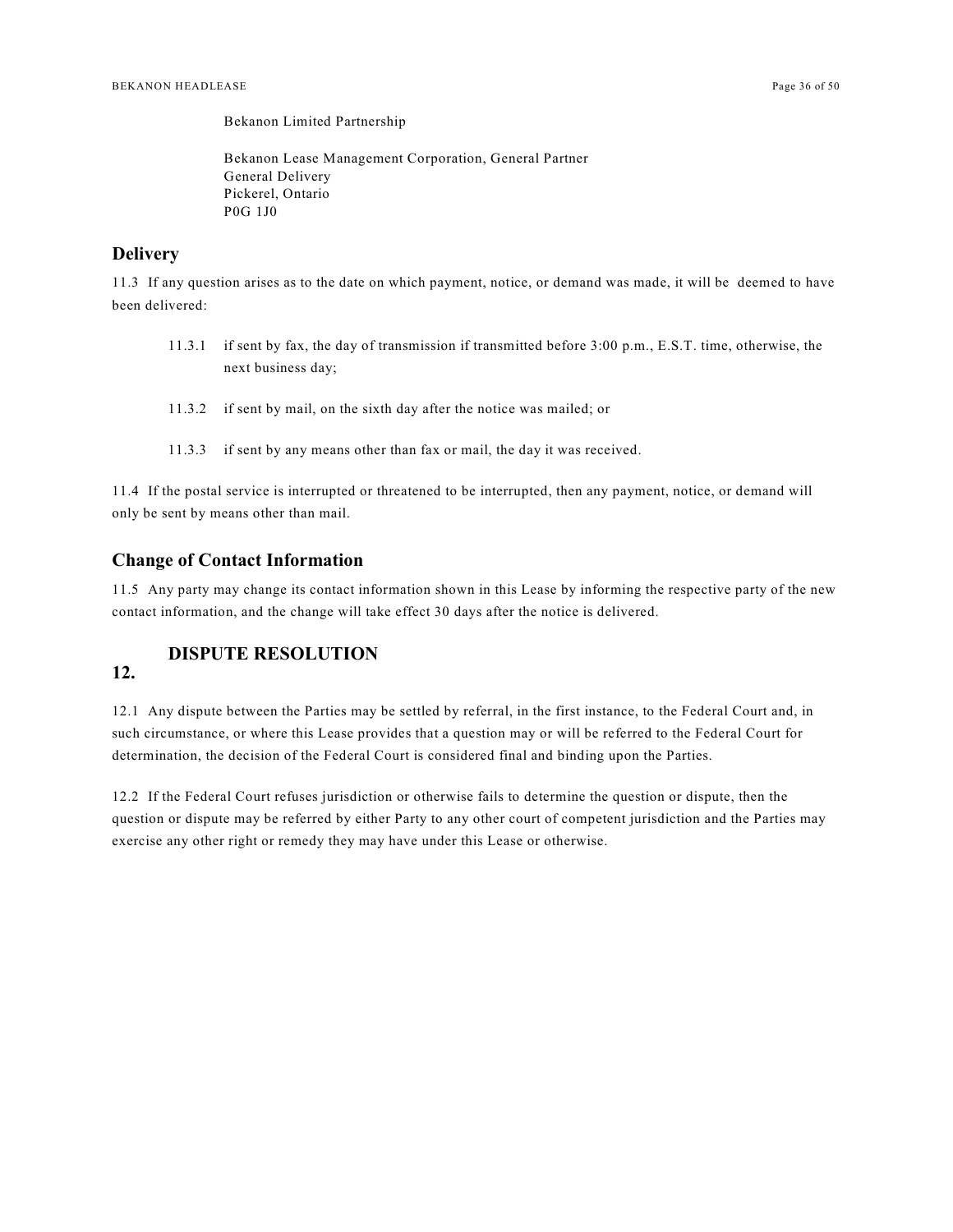### <span id="page-36-0"></span>**GENERAL PROVISIONS**

### **13.**

#### <span id="page-36-1"></span>**Joint and Several Liability**

13.1 If a Party is comprised of more than one Person, then all obligations, covenants, and agreements of that Party will be deemed to be joint and several.

### <span id="page-36-2"></span>**All Terms are Covenants**

13.2 All agreements, terms, conditions, covenants, provisions, duties, and obligations to be performed or observed by the Lessee under this Lease will be deemed to be covenants.

### <span id="page-36-3"></span>**Net Lease**

13.3 This Lease is to be a completely carefree net lease for the Lessor and notwithstanding anything in this Lease to the contrary the Lessor is not to be responsible during the Term for any costs, charges, expenses, or outlays of any nature arising from or relating to the Premises, the use or occupancy of the Premises, or the business carried on at the Premises.

### <span id="page-36-4"></span>**Survival of Obligations**

13.4 If a provision of this Lease states that it survives the expiration or earlier termination of this Lease, then the survival of the provision is only to the extent required for the performance of any obligations pertaining to it, and the Lessee's access to, or entry upon, the Premises after the expiration or earlier termination of this Lease will only be at such times and upon such terms and conditions as the Lessor may from time to time specify in writing.

### <span id="page-36-5"></span>**Governing Law**

13.5 This Lease will be governed by and interpreted in accordance with the applicable laws of Canada and Ontario.

#### <span id="page-36-6"></span>**No Modifications**

13.6 No modifications of the Lease are effective unless in writing and executed in the same manner as the Lease.

### <span id="page-36-7"></span>**Time is of the Essence**

13.7 Time is of the essence in this Lease.

### <span id="page-36-8"></span>**No Presumption**

13.8 No ambiguity in any of the terms of this Lease will be interpreted in favour of any Party.

#### <span id="page-36-9"></span>**Severability**

13.9 If any part of this Lease is declared or held invalid for any reason, then the invalidity of that part will not affect the validity of the remainder, which will continue in full force and effect and be construed as if this Lease had been executed without the invalid portion.

#### <span id="page-36-10"></span>**Binding on Successors**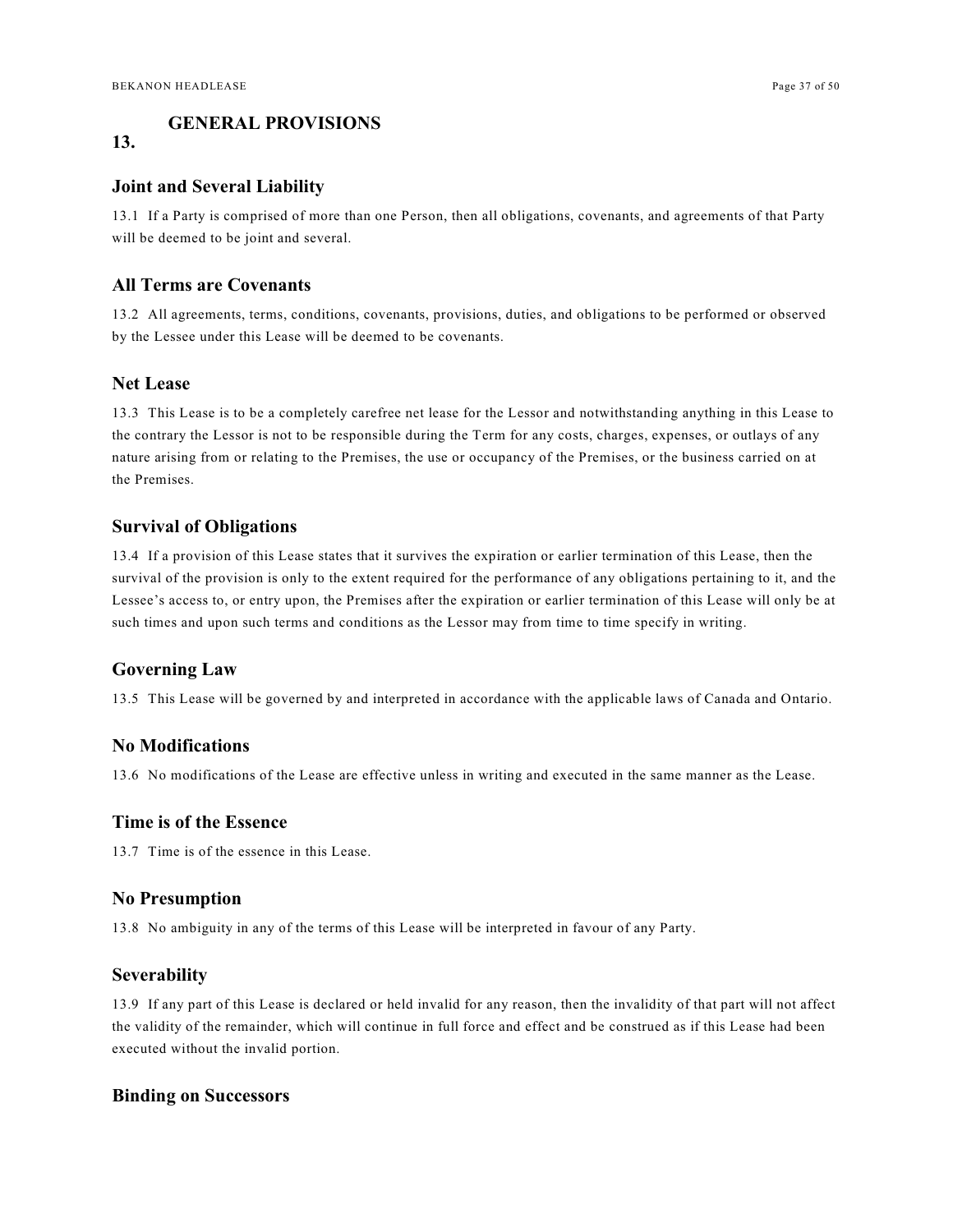13.10 This Lease will be for the benefit of and be binding upon the heirs, executors, administrators, successors, assigns, and other legal representatives, as the case may be, of each of the Parties. Every reference in this Lease to any Party includes the heirs, executors, administrators, successors, assigns, and other legal representatives of the Party.

### <span id="page-37-0"></span>**No Waiver**

13.11 No condoning, excusing, or overlooking by the Lessor of any default by the Lessee at any time in performing or observing any of the Lessee's obligations will operate as a waiver of, or otherwise affect the rights of, the Lessor in respect of any continuing or subsequent default. No waiver of these rights will be inferred from anything done or omitted by the Lessor, but only from an express waiver in writing.

### <span id="page-37-1"></span>**No Assumption of Responsibility by Lessor**

13.12 No consent or absence of consent by the Lessor will in any way be an assumption of responsibility or liability by the Lessor for any matter subject to or requiring the Lessor's consent.

### <span id="page-37-2"></span>**No Benefit to Members of House of Commons**

13.13 No member of the House of Commons will be admitted to any share or part of this Lease or to any benefit to arise from this Lease.

### <span id="page-37-3"></span>**Not a Joint Venture**

13.14 Except as otherwise expressly provided, nothing in this Lease will be construed as creating a relationship of agency, partnership, joint venture, or other such association between the Parties other than the relationship of lessor and lessee.

#### <span id="page-37-4"></span>**Authority of Lessee**

13.15 The Lessee warrants and represents to the Lessor that the Lessee:

- 13.15.1 is a valid and subsisting Limited Partnership, duly formed, constituted and registered under the Ontario *Limited Partnerships Act*, R.S.O. 1990, Chap. L.16;
- 13.15.2 has the authority to enter into this Lease and to perform all of the obligations, covenants, and agreements contained in this Lease;
- 13.15.3 is a valid and subsisting Limited Partnership in good standing with respect to the filing of annual reports with the provincial corporate registry.

13.16 Without limiting Article 9, the Lessee will remain in good standing with respect to the filing of annual reports with the provincial corporate registry.

**IN WITNESS WHEREOF** the Parties have executed this Lease as of the date of execution by the Lessor.

| <b>EXECUTED</b> in the presence of: | <b>HER MAJESTY IN RIGHT OF CANADA, as</b>                  |
|-------------------------------------|------------------------------------------------------------|
|                                     | represented by the Minister of Indian Affairs and Northern |
|                                     | Development                                                |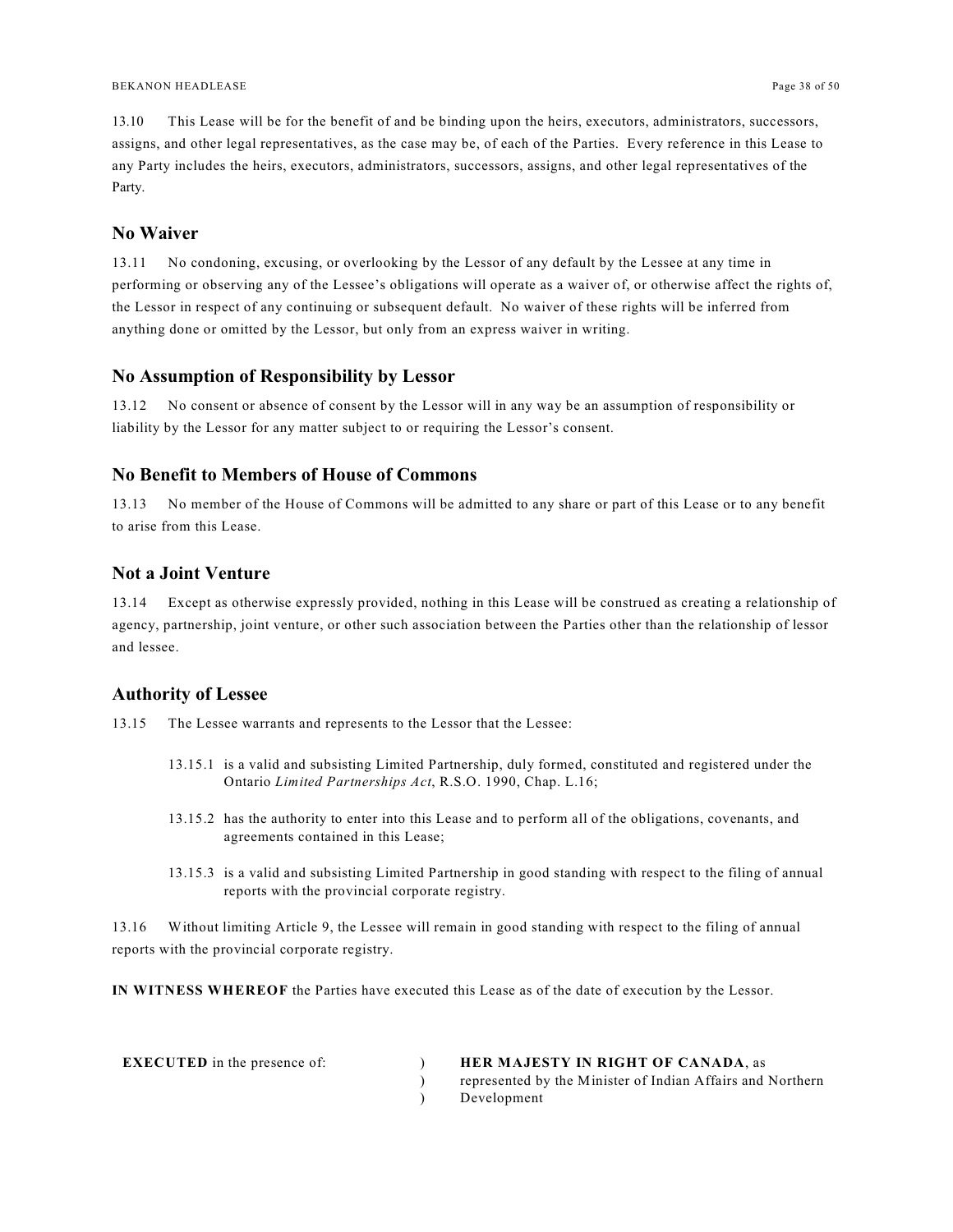#### BEKANON HEADLEASE Page 39 of 50

\_\_\_\_\_\_\_\_\_\_\_\_\_\_\_\_\_\_\_\_\_\_\_\_\_\_\_\_\_ As to the signature of the Lessor's representative

) ) ) ) ) ) ) )

**EXECUTED** in the presence of:

\_\_\_\_\_\_\_\_\_\_\_\_\_\_\_\_\_\_\_\_\_\_\_\_\_\_\_\_\_ As to Bekanon Limited Partnership's authorized signatory

|             | Bekanon Limited Partnership |  |  |
|-------------|-----------------------------|--|--|
| (signature) |                             |  |  |
|             | (name of person signing)    |  |  |
| (title)     |                             |  |  |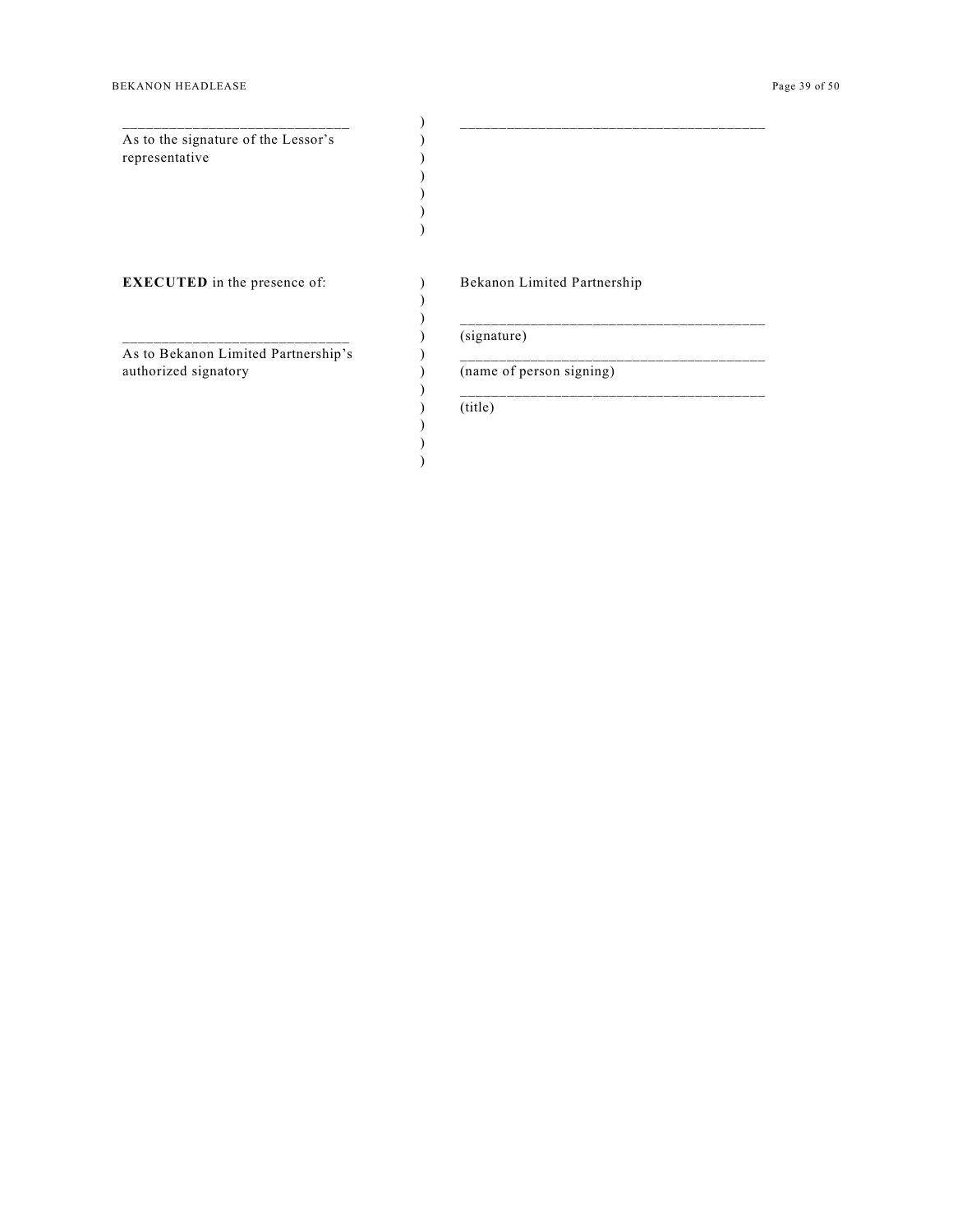### **Schedule "A"**

### <span id="page-39-0"></span>**DEFINITIONS**

**"Additional Rent"** means the amount of damage, loss, expense, or payment, including interest, referred to in Section 4.10 of this Lease.

**"Alterations"** means any substantial alterations, restorations, renovations, relocations, reductions, additions, expansions, reconstructions, removals, replacements, modifications, or improvements to the Premises.

**"Appendix"** means an attachment to this Lease labeled as an "Appendix," which is attached for information purposes only and does not form part of the agreement between the Parties.

**"Approved Uses**" means the uses listed in Schedule "D".

**"Architect"** means a person who is registered or licensed as a professional architect under the *Architects Act*, R.S.O. 1990, c. A.26, and any regulations made under it, all as amended or replaced from time to time.

**"Authority"** means any one, or any combination of, federal, provincial, territorial, municipal, local, and other governmental and quasi-governmental authorities, departments, commissions, and boards having jurisdiction, including the Band Council and any utility company lawfully acting under its statutory power.

**"Band"** means the Henvey Inlet First Nation or any successor.

**"Band Council"** means the Band's "council of the band", within the meaning of the *Indian Act*.

**"Base Rent"** means the amounts identified as periodic rent in Sections 4.1 and 4.9.

**"CEAA"** means the *Canadian Environmental Assessment Act*, S.C. 1992, c. 37, and any regulations made under it, all as amended or replaced from time to time.

**"CEPA"** means the *Canadian Environmental Protection Act, 1999*, S.C. 1999, c. 33, and any regulations made under it, all as amended or replaced from time to time.

**"CCME Guidelines"** means the applicable Canadian Council of Ministers of the Environment's Canadian Environmental Quality Guidelines, as amended or replaced from time to time**"Commencement Date"** means the date first written on page one of this Lease.

#### **"Commencement of Construction"** means:

- a. the receipt by the Lessee of all necessary permits, approvals, or consents from any Authority and the Lessor; and
- b. the commencement of the foundations and footings of the Improvements, as certified to the Lessor by an Architect or Engineer.

**"Contaminant"** means any contaminant, toxic substance, hazardous substance, hazardous waste, hazardous recyclable, ozone-depleting substance, halocarbon, pesticide, waste, or any similar substance, and any substance defined or referred to as such under any Environmental Laws or other provincial legislation.

**"Current Regulatory Regime"** means a review of the regulatory regime applicable to any Future Project or Project proposed to be undertaken under a sub-lease.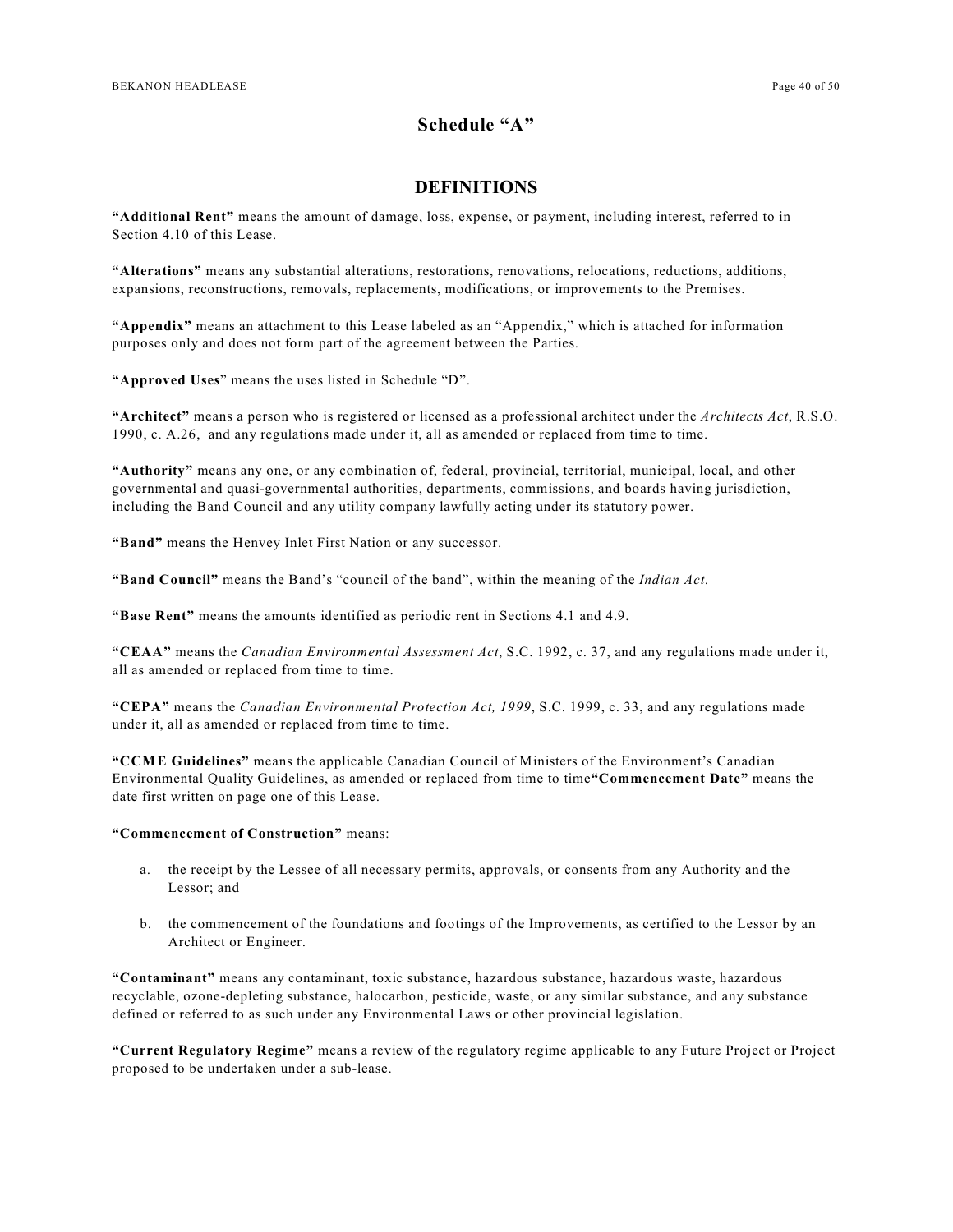#### BEKANON HEADLEASE Page 41 of 50

**"Development Plan"** includes the complete and detailed conceptual plans, development plans, as-built plans, design briefs, construction specifications, cost estimates, and any other documents that the Lessor reasonably requires, of the Improvements, prepared by an Architect or Engineer, and includes all site plans drawn to scale showing the following required features with appropriate dimensions:

- a. boundary lines with dimensions and acreage;
- b. natural and artificial features of subject property and adjacent property, including Improvements;
- c. "North" arrow;
- d. title block, including drawing scale, date, developer's name and address and reference numbers;
- e. location, dimension, size and construction specifications of roads;
- f. location, dimension, size and construction specifications of buildings (including number of units, storeys, floor area, number of rooms) as well as dimensions of front, side and back yards;
- g. location, dimension, size and construction specifications of on-site sanitary sewer connections; and
- h. location, dimension, size and construction specifications of existing and/or proposed water mains.

**"Engineer"** means a person who is registered or licensed as a professional engineer by Professional Engineers Ontario.

**"Environment"** means the components of the earth and includes:

- a. air, land, and water;
- b. all layers of the atmosphere;
- c. all organic and inorganic matter and living organisms; and
- d. the interacting natural systems that include components referred to in paragraphs (a) to (c).

#### **"Environmental Laws"** means:

- a. any Laws relating, in whole or in part, to the protection and enhancement of the Environment, public health, public safety, and the transportation of dangerous goods; and
- b. any specifications, mitigative measures, and environmental protection measures described, contained , or referred to in any audit, report, or environmental screening decision pertaining to any Project on the Premises.

**"Federal Court"** means the court established by the Federal Court Act.

**"Federal Court Act"** means the Federal Court Act, R.S.C. 1985 c.F-7, and any regulations made under it, all as amended or replaced from time to time.

**"Follow-up Program"** has the meaning ascribed to it under CEAA.

**"Future Project"** means a Project started or contemplated after a sub-lease has been entered into, for which no previous consent has been issued.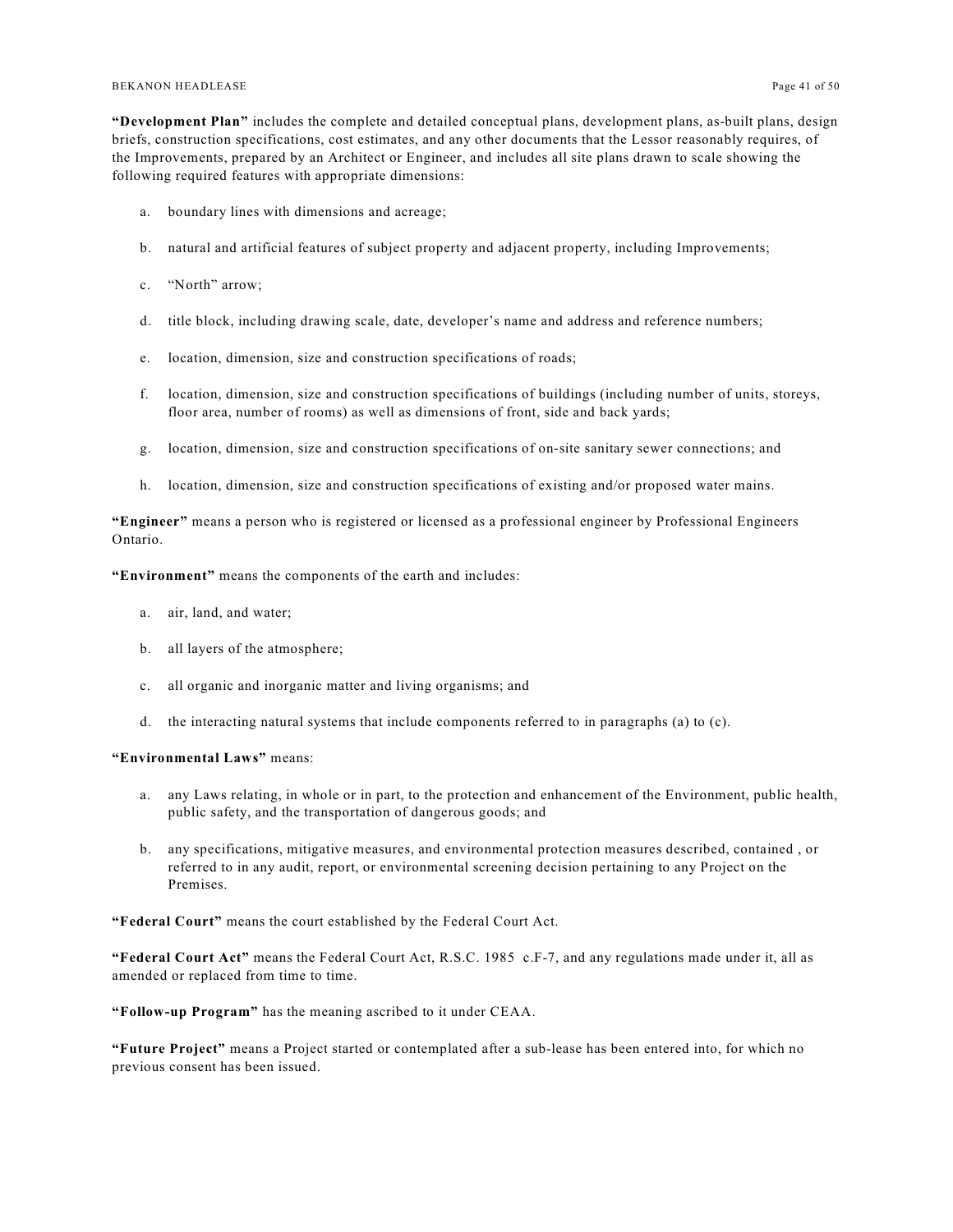**"GST"** means any sales, use, consumption, business, goods, services, value-added, or other similar tax applicable to the payment of Rent.

**"Improvements"** means improvements, as determined according to the common law, but, for greater certainty, include:

- a. any buildings, structures, works, facilities, services, landscaping, and other improvements (including any equipment, machinery, apparatus, and other such fixtures forming part of or attached to them);
- b. any Alterations,

made by any Person that are, from time to time, situate on, under, or above the Lands, but exclude Trade Fixtures.

**"Indian Act"** means the Indian Act, R.S.C. 1985, c. I-5, and any regulations made under it, all as amended or replaced from time to time.

**"Initial Period"** means the period commencing on the Commencement Date and expiring on

**"Lands"** means those lands situate, lying, and being in the Reserve, and more particularly known and described as:

Part of Henvey Inlet Reserve #2 Being Blocks 1&3 Plan T781, C.L.S.R. R.S.O. 6664R

excepting all Minerals and subject to the following encumbrances:

**"Land Code"** means a land code as defined in section 2(1) of the First Nations Land Management Act, 1999, c. 24, all as amended or replaced from time to time.

**"Laws"** means all laws, statutes, regulations, by-laws, rules, codes, guidelines, approvals, permits, licenses, or other authorizations, standards, declarations, notices, ordinances, requirements, and directions of any Authority in force from time to time.

**"Lease"** means this lease agreement, and includes any Schedules but does not include any Appendices.

**"Market Rent"** means, for any particular Period, the most probable rent that the Premises will bring in a competitive and open market under all conditions necessary for a fair lease and not affected by undue stimulus, with the Lessor and Lessee each acting prudently and knowledgeably, assuming that:

(a) the Premises are owned by the Lessor in fee simple (notwithstanding that the Lands can only be surrendered to the Crown) and have no charges or encumbrances existing against title;

(b) the Premises include the Improvements existing as of the Commencement Date as described in Schedule "B", but do not include any Improvements subsequently made to the Premises; and

(c) the Premises are used for the uses permitted in this Lease and the use of the Premises by the Lessee is the highest and best use of the Premises,

and, in valuation of the Premises, the appraiser will:

(d) give consideration for reasonable expenditures, if any, for the Lessee to bring services to the perimeter of the Lands;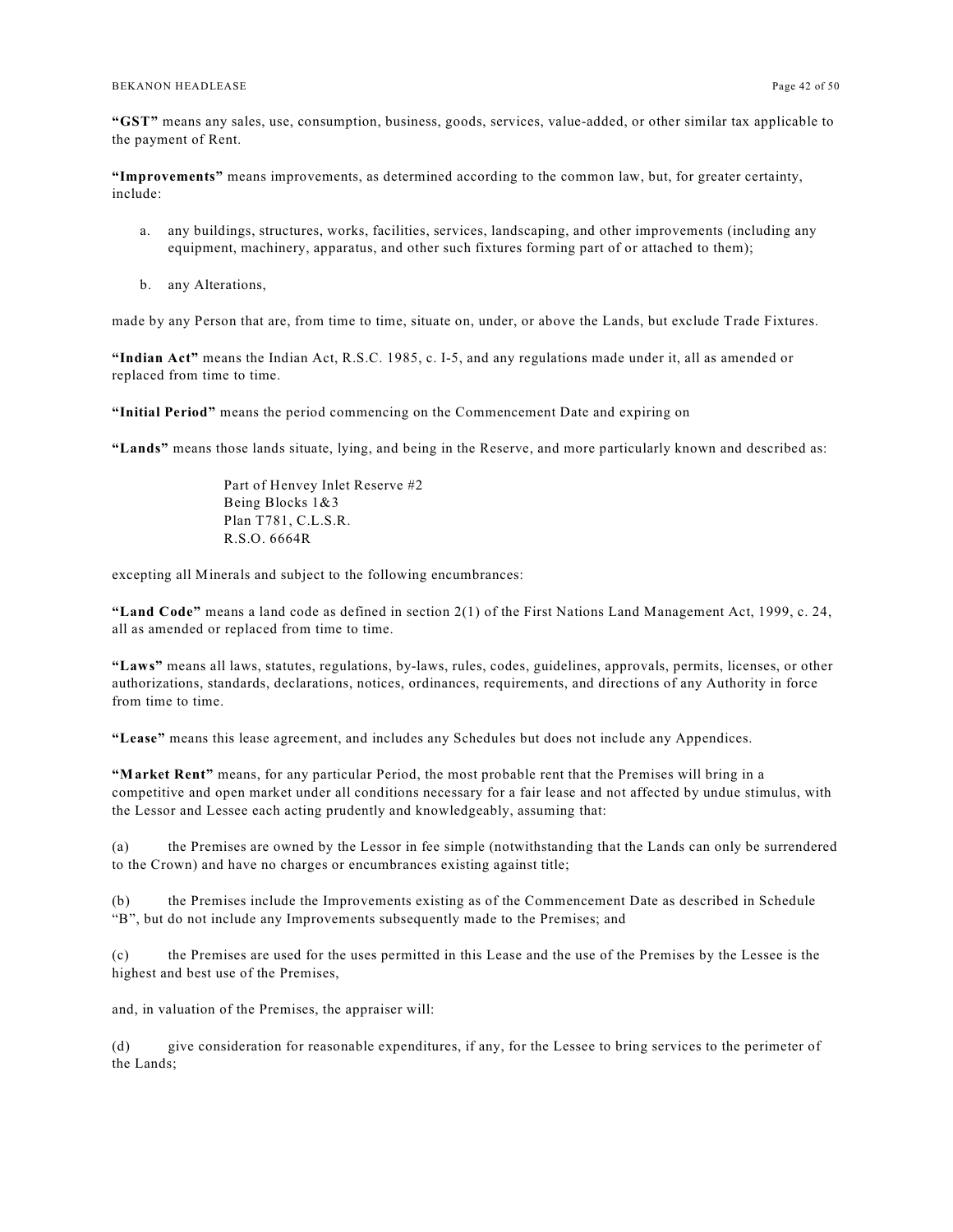#### BEKANON HEADLEASE Page 43 of 50

(e) compare the Premises to other lands, whether fee simple lands or reserve lands, without reference to limits on transfer of the Lands or any other factor relating to the reserve status of the Lands; and

(f) for greater certainty, not calculate any discount for the expired portion of the Term or otherwise reduce the rent because of the time left in the Term.

**"Minerals"** means ore of metal and every natural substance that can be mined and that:

- a. occurs in fragments or particles lying on, above, or adjacent to the bedrock source from which it is derived and commonly described as talus; or
- b. is in the place or position in which it was originally formed or deposited, as distinguished from loose, fragmentary, or broken rock or float, which, by decomposition or erosion of rock, is found in wash, loose earth, gravel, or sand,

and includes coal, petroleum, and all other hydrocarbons, regardless of gravity and howsoever and wheresoever recovered, natural gas, methane, coal bed methane, and other gases, building and construction stone, limestone, dolomite, marble, shale, clay, sand, and gravel.

**"Minister"** means:

- a. the Minister of Indian Affairs and Northern Development or any successors; or
- b. any authorized representatives of the Minister of Indian Affairs and Northern Development or any successors.

**"Mortgage"** means any mortgage charging the leasehold interest of the Lessee in the Premises (including any debenture, deed of trust, bond, assignment of rents, or any other means) made as security.

**"Mortgagee"** means a mortgagee under a Mortgage.

**"Off-Reserve Regulatory Regime"** means a review of the regulatory regime that would have been applicable to the Future Project or Project proposed to be undertaken under a sub-lease if the Project proposed to be undertaken under a sub-lease were located on off-reserve lands.

**"Party"** means a party to this Lease.

**"Period"** means the Initial Period or a five-year period commencing on the day following the expiry of the Initial Period or on the day following the expiry of the immediately preceding Period, as the case may be.

**"Person"** includes any individual, partnership, firm, company, corporation, incorporated or unincorporated association or society, co-tenancy, joint venture, syndicate, fiduciary, estate, trust, bank, government, governmental or quasi-governmental agency, board, commission or authority, organization or any other form of entity howsoever designated or constituted, or any group, combination or aggregation of any of them.

**"Premises"** means the Lands and Improvements or any part of the Lands and Improvements.

[Deleted]

**"Project"** has the meaning ascribed to it under CEAA, but excludes any project on the "exclusion list", as that term is defined under CEAA.

**"Registry"** means the Indian Lands Registry, established under the *Indian Act*, or any successor or replacement registry with registration jurisdiction over the Lands.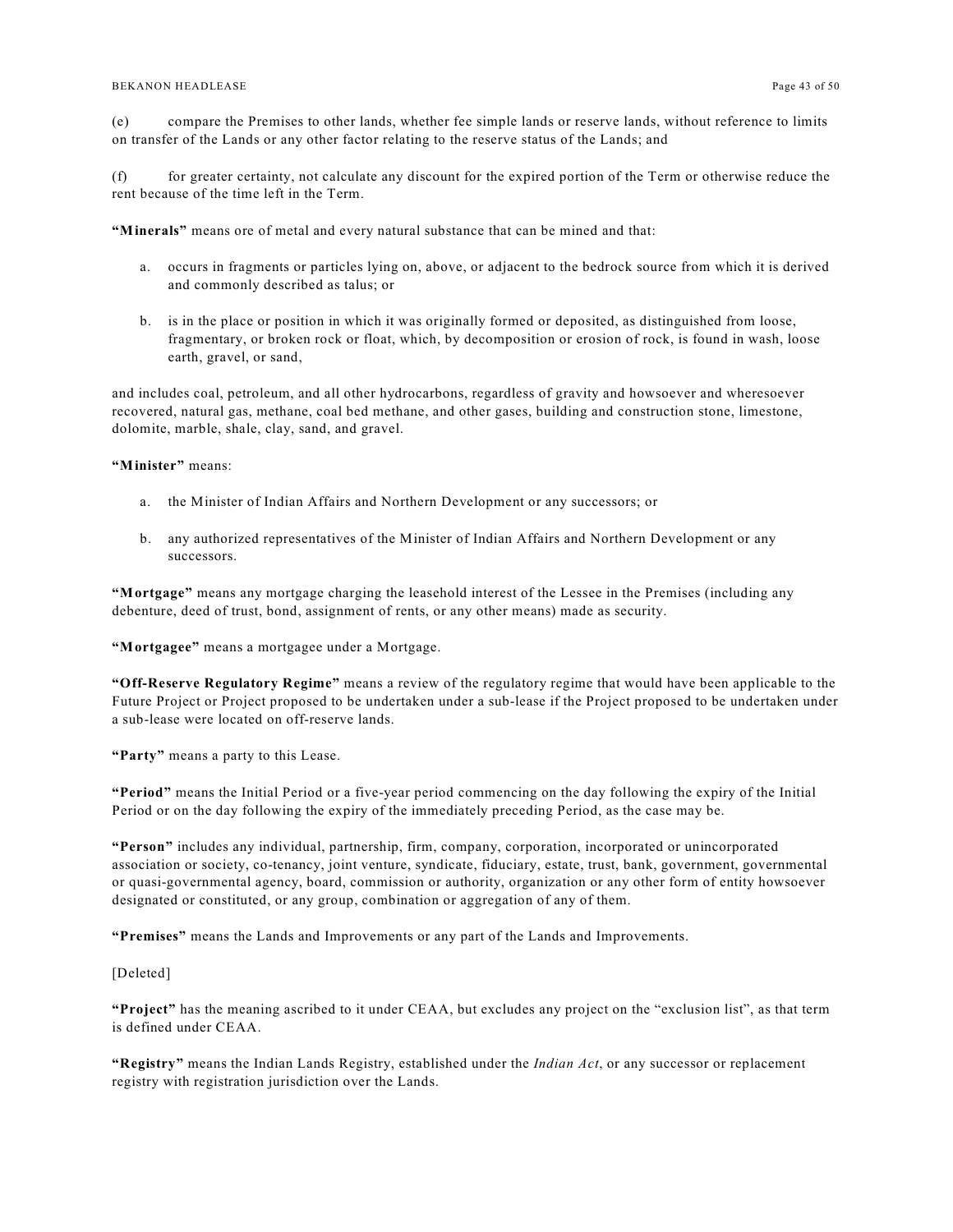**"Regulatory Gap"** means a determination of whether the Current Regulatory Regime provides a lower level of environmental protection than the level of protection offered by the Off-Reserve Regulatory Regime.

**"Regulatory Remediation Measures"** means a determination of what measures must be taken to address any Regulatory Gap.

**"Rent"** means Base Rent, Prepaid Rent, rent set out in Article 4, Additional Rent, and other amounts that, by the terms of this Lease, are payable as rent by the Lessee.

**"Reserve"** means the Henvey Inlet Indian Reserve No. 2, which has been set apart for the use and benefit of the Band.

**"Term"** means the period commencing on the Commencement Date and expiring 99 years after the Commencement Date.

**"Schedule"** means an attachment to this Lease labeled as a "Schedule," which forms part of and is integral to the agreement between the Parties.

**"Spill"** includes discharge, dispose, spray, inject, inoculate, abandon, deposit, spill, leak, leach, seep, pour, emit, empty, throw, dump, place, and exhaust.

**"Sub-lessee"** means the lessee in any sub-lease of this Lease.

**"Substantial Completion"** occurs when an Architect or Engineer has issued a signed, sealed certificate to the Lessor certifying that:

- a. the Improvements or Alterations, as the case may be, or a substantial part of the Improvements or Alterations, as the case may be, are, in the opinion of the Architect or Engineer, ready for occupation by the Lessee for the uses permitted by this Lease in all material respects in a proper and workmanlike manner and in accordance with the provisions of this Lease; and
- b. any work remaining to be completed is, in the opinion of the Architect or Engineer, capable of completion or correction at a cost of not more than:
	- (i) 3% of the first \$500,000;
	- (ii)  $2\%$  of the next \$500,000; and
	- (iii) 1% of the balance,

of the value of the Improvements or Alterations, as the case may be, at the time this cost is calculated.

**"Term"** means the period commencing on the Commencement Date and expiring 99 years after the commencement date.

**"Trade Fixtures"** means trade fixtures as determined at common law and, for greater certainty, includes the personal chattels installed during the Term by or on behalf of the Lessee or any Sub-lessee in, on, or which serve the Premises for the sole purpose of the Lessee or Sub-lessee carrying-on its trade in the Premises under article 3, but do not include Improvements or any inventory of the Lessee or any Sub-lessee.

**"Trustee"** means the Receiver General for Canada (to whom delivery can be made at the address of the Lessor) or a trust company appointed in writing by the Lessor.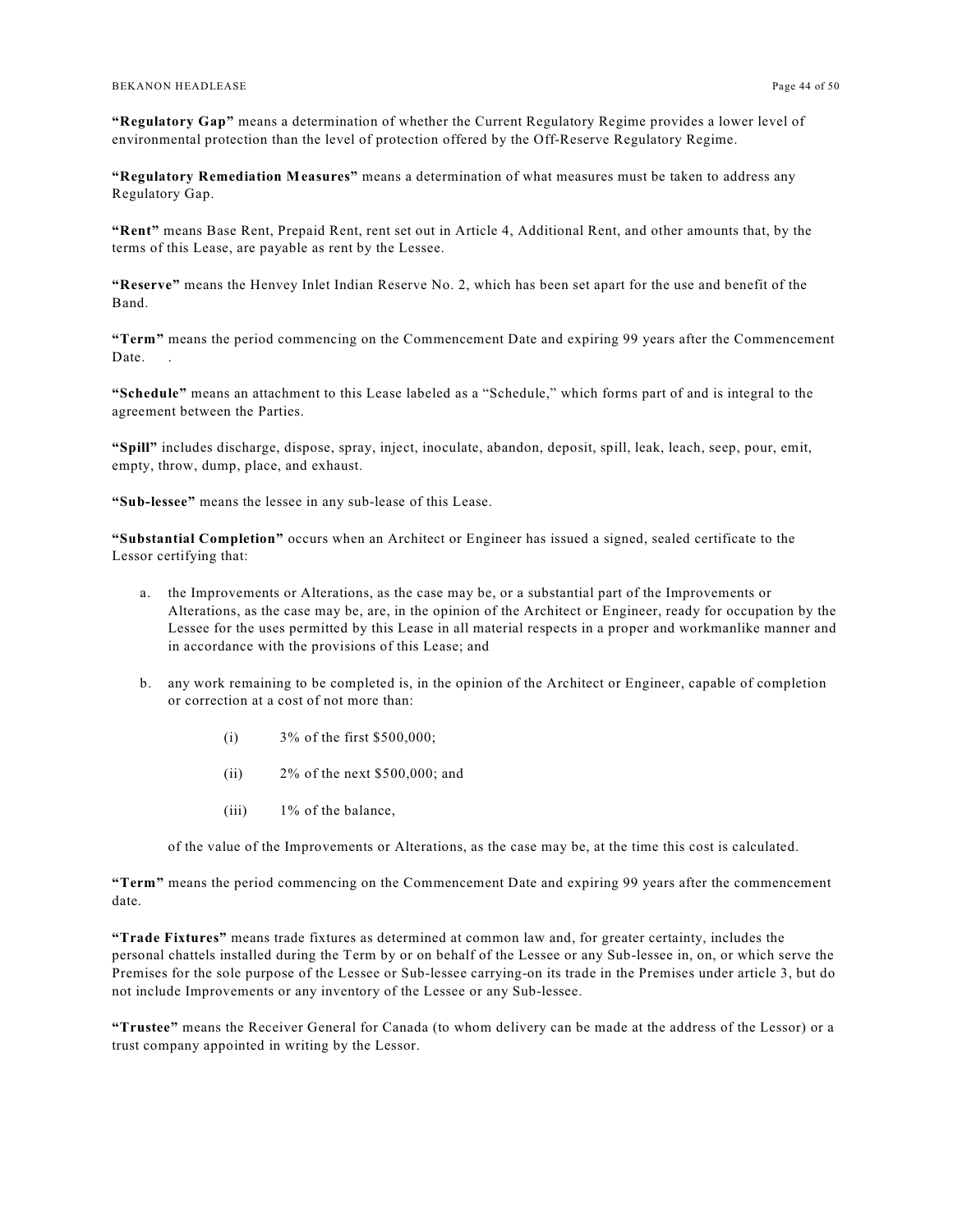# **Schedule "B"**

# <span id="page-44-0"></span>**IMPROVEMENTS EXISTING AT COMMENCEMENT DATE**

Road shown on Plan of Survey RD 4410.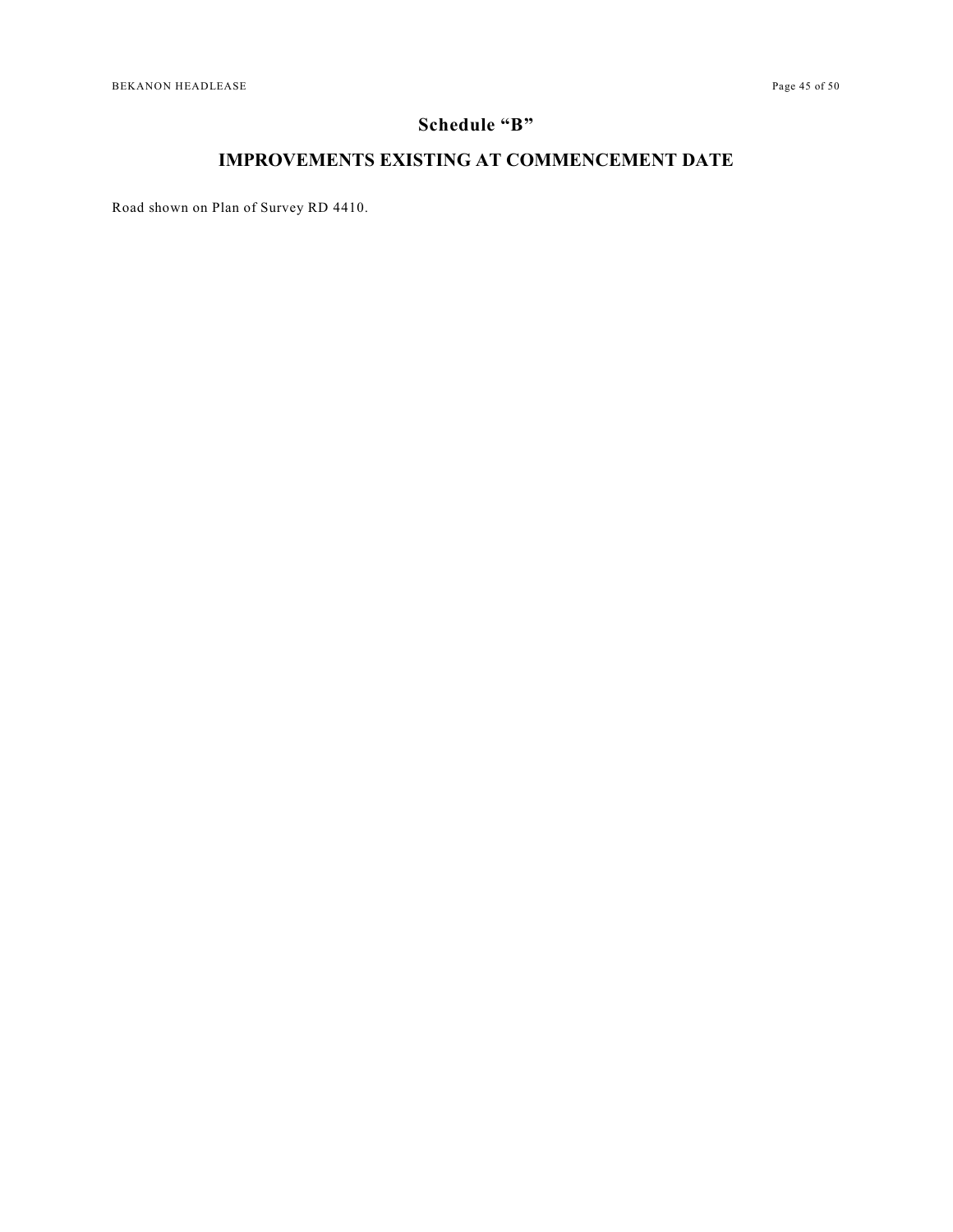#### **Schedule "C"**

### <span id="page-45-0"></span>**SUB-LEASE CONSENT AGREEMENT**

This agreement is effective as of <MONTH DAY, YEAR>,

### **BETWEEN:**

**HER MAJESTY IN RIGHT OF CANADA**, as represented by the Minister of Indian Affairs and Northern Development, <ADDRESS>

(the **"Lessor"**)

#### **AND:**

<**SUB-LESSEE'S NAME**>, , British Columbia corporation number A123456)

(the **"Sub-lessee"**).

#### **BACKGROUND:**

- A. At the request and with the consent of the  $\langle$ BAND> (the "Band") the Lessor leased certain lands in <RESERVE NAME> No. <RESERVE #> to <LESSEE> (the "Lessee"), dated <MONTH DAY, YEAR> (the "Lease") and registered in the Indian Lands Registry under No. <NUMBER>;
- B. The Lessee wishes to grant a sub-lease (the "Sub-lease") to the Sub-lessee, which Sub-lease is attached as a schedule to this consent agreement; and
- C. Under Article 7 of the Lease, the Sub-lease is not valid unless the Lessor has provided prior written consent to it.

**NOW THEREFORE**, in consideration of the Lessor's consent and the payment of \$10 from the Sub-lessee to the Lessor, the parties agree to the following:

#### **1. General**

- 1.1 Any terms not defined in this agreement but defined in the Lease have the same meanings that are given to them in the Lease.
- 1.2 This agreement will enure to the benefit of and be binding upon the parties and their respective heirs, administrators, successors, representatives, and assigns.

#### **2. Lessor's Consent**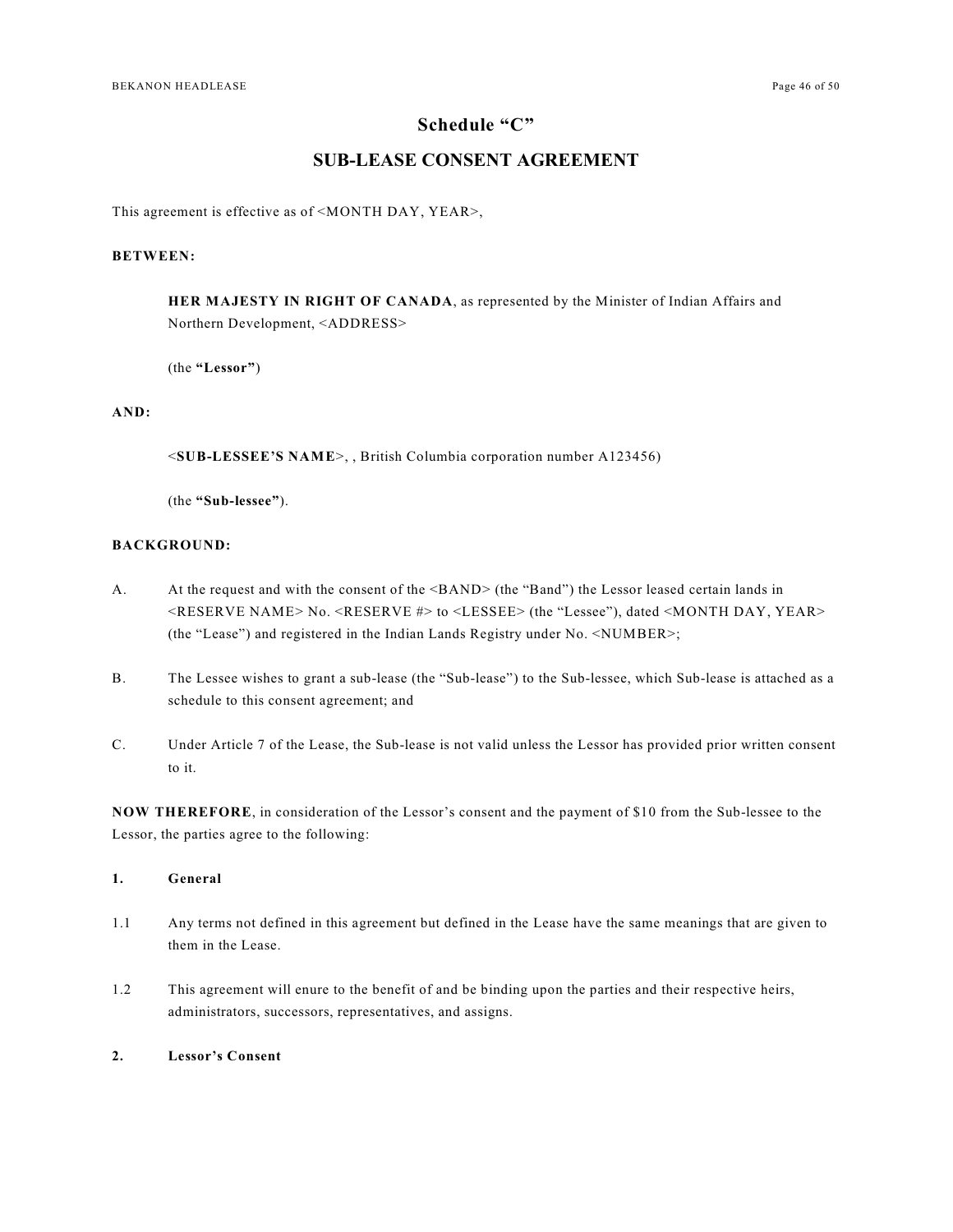- 2.1 The Lessor consents to the Sub-lease on the terms of this agreement.
- 2.2 The Lessor's consent will not be deemed to be approval by the Lessor of the form or any of the terms of the Sub-lease, but only to effect the sub-lease of the Lessee's right and interest in the sub-leased premises as required by the Lease.
- 2.3 The Lessor's consent will not ensure that the Sub-lease can be registered in the Registry or the provincial land title office.

#### **3. Covenants of the Sub-lessee**

- 3.1 Despite the Lessor's consent to the Sub-lease, the Sub-lease is not valid unless:
- 3.1.1 it ends before the last day of the Term;
- 3.1.2 it expressly terminates upon the early termination of this Lease;
- 3.1.3 it is expressly subject and subordinate to the Lease and to the rights of the Lessor under the Lease;
- 3.1.4 it is consistent with the terms of the Lease and will not cause the Lessee to breach a term of the Lease;
- 3.1.5 it is registered in the Registry;
- 3.1.6 it expressly provides that the Sub-lessee will not in any way use the sub-leased portion of the Premises for a Project until the Sub-lessee, at its own expense, has obtained consent from the Lessor to proceed with such Project, such consent to be granted in compliance with the environmental review process set out in the Lease; and
- 3.1.7 it expressly provides that the Lessor and the Lessor's officials, employees, servants, agents, contractors, and subcontractors may enter the sub-leased lands at any time during reasonable hours for the purpose of ensuring the implementation referred to in subsection 7.2.6 of the Lease.
- 3.2 If the Minister determines that a Project of the Sub-Lessee should not proceed under the environmental review process established in the Lease, then the Lessor is in no way responsible to the Sub-lessee for the inability of the Sub-lessee to use the Premises as anticipated, or otherwise; the Sub-lessee releases the Lessor from any such liability.
- 3.3 Without limiting section 3.1.2, the Sub-lessee waives any statutory or common law rights that it may have allowing the Sub-lessee to keep the unexpired term of the Sub-lease or remain in occupation of any part of the Premises if the Lease ends before the expiration of the Term.
- 2.4 The Sub-lessee represents and warrants to the Lessor that the person or persons signing this agreement on the Sub-lessee's behalf have the authority to bind the Sub-lessee to this agreement.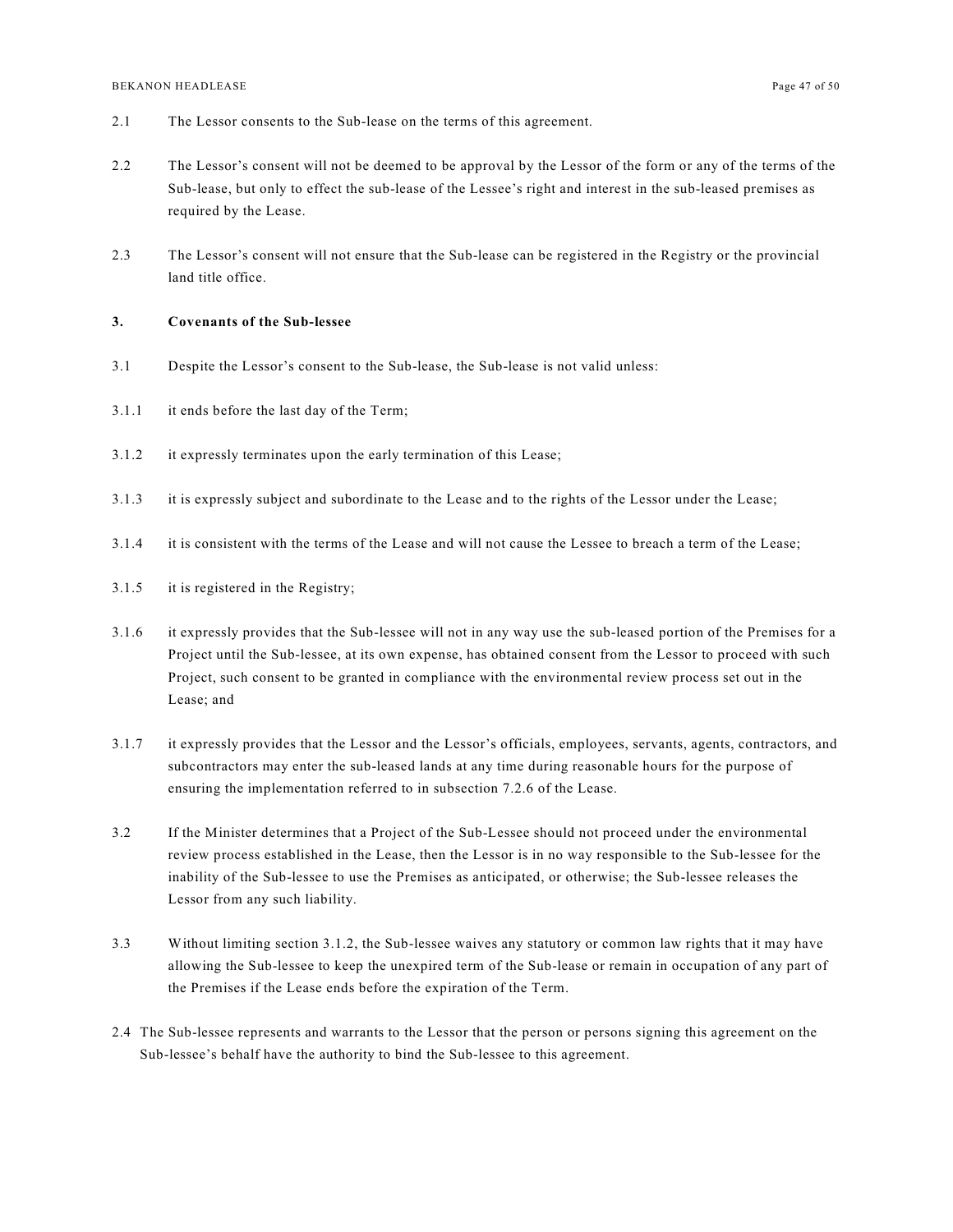#### **4. No Representations**

- 3.1 Notwithstanding anything else contained in this agreement, the Sub-lessee confirms that neither the Lessor nor the Lessor's officials, employees, servants, agents, contractors, subcontractors, the Band, the Band Council, or any member of the Band have made any representations or warranties with respect to the terms of the Lease, the terms of the Sub-lease, the suitability of the sub-leases premises for any particular use, or the condition of the Premises (including, without limitation, compliance of the Premises with any Laws or the presence of Contaminants in, on, or under the Premises) or the possibility of the coming into force of a Land Code or the contents of any such Land Code; the Sub-lessee has not relied on any such Person in this regard.
- 3.2 The Sub-Lessee acknowledges that the Premises are located on designated lands, as defined in the Indian Act, and that they may be subject to such Land Codes, laws, by-laws or other regulatory instruments that the Henvey Inlet First Nation is or may, from time to time, be empowered to pass.

The Sub-Lessee acknowledges that the Premises are located on designated lands, as defined in the Indian Act, and that they may be subject to such Land Codes, laws, by-laws or other regulatory instruments that the Henvey Inlet First Nation is or may, from time to time, be empowered to pass.

**IN WITNESS WHEREOF** the parties have executed this agreement as of the date first written above.

| EXECUTED in the presence of:                  | HER MAJESTY IN RIGHT OF CANADA, as represented<br>by the Minister of Indian Affairs and Northern<br>Development |
|-----------------------------------------------|-----------------------------------------------------------------------------------------------------------------|
| As to the signature of the Lessor's           | $<$ TITLE $>$                                                                                                   |
| representative                                | <directorate><br/><math>&lt;</math>REGION<math>&gt;</math></directorate>                                        |
| EXECUTED in the presence of:                  | <sub-lessee's name=""></sub-lessee's>                                                                           |
|                                               | (signature)                                                                                                     |
| As to <sub-lessee's name="">'s</sub-lessee's> |                                                                                                                 |
| authorized signatory                          | (name of person signing)                                                                                        |
|                                               |                                                                                                                 |
|                                               | (title)                                                                                                         |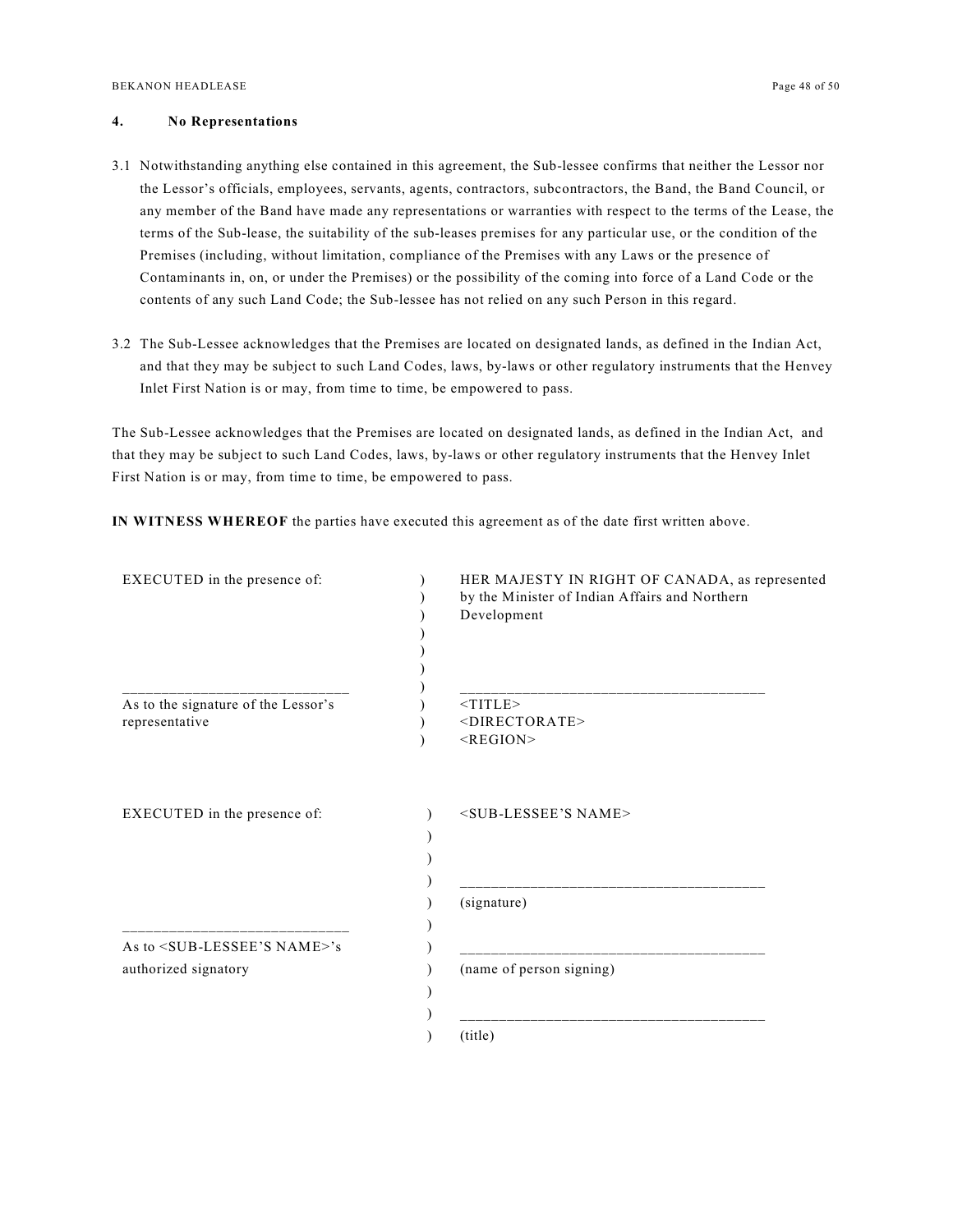## **Schedule "D"**

### <span id="page-48-0"></span>**PERMITTED SUB-LEASE USES**

Youth Camp Conference Centre with Accommodation Cultural Centre Education Centre Cottages and Cottage Lots for Lease Marina Multipurpose Arena Small Business and Professional Offices Commercial/Retail Stores Golf Course Roads, Electrical and Other Infrastructure Components